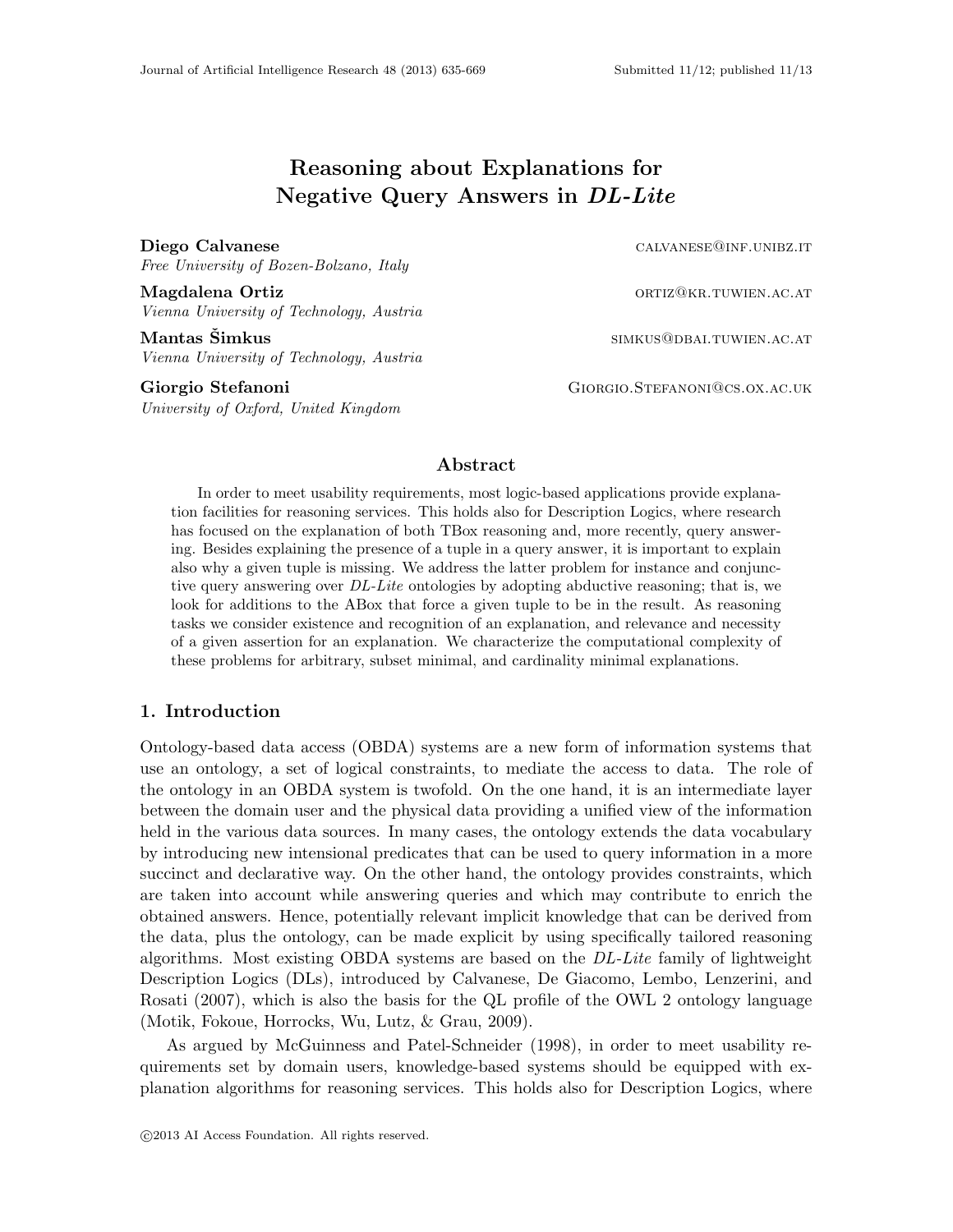research has focused on the explanation of TBox reasoning (cf., McGuinness & Borgida, 1995; Borgida, Franconi, & Horrocks, 2000; Penaloza & Sertkaya, 2010; Horridge, Parsia, & Sattler, 2008). Additionally, Borgida, Calvanese, and Rodriguez-Muro (2008) studied the problem of explaining positive query answers to conjunctive queries over DL-Lite ontologies. In particular, they outlined a procedure for computing the reasons for a tuple to be in the answer to a query, and for minimizing the corresponding explanation shown to the user. In addition, Borgida et al. (2008) suggested that OBDA systems, besides explaining positive query answers, should also explain negative query answers; that is, those tuples that a user expects to be in the result but actually do not occur there. As OBDA systems answer queries under ontological constraints, explaining negative query answers is not trivial: these constraints need to be taken into account to understand why a required tuple is missing from the answers. A procedure for explaining negative query answers would then improve the usability of OBDA systems.

For this reason, we formalize this explanation problem in the context of query answering over DL ontologies. Following Eiter and Gottlob (1995), we adopt abductive reasoning; that is, explanations are set of facts that need to be asserted in the ABox to force the required tuple to be in the result. Such explanations help users in debugging a negative answer by giving an effective way of repairing the OBDA system in terms of updates to the data layer. Since ontologies can be used to enrich the data vocabulary, we consider also restrictions to the vocabulary over which the additional assertions can be constructed. More precisely, given a DL TBox  $\mathcal{T}$ , an ABox  $\mathcal{A}$ , a query q, and a set  $\Sigma$  of predicates, an explanation for a given tuple  $\vec{c}$  is a new ABox  $\mathcal{E}$ , all whose predicates occur in  $\Sigma$ , such that the answer to q over the ontology  $\langle \mathcal{T}, \mathcal{A} \cup \mathcal{E} \rangle$  contains  $\vec{c}$ . According to the Occam's razor principle, an important aspect in explanations is to provide users with solutions that are simple to understand and free of redundancy, hence as small as possible. To address this requirement, we study various restrictions on explanations, in particular, we focus on subset minimal and cardinality minimal ones. We consider standard decision problems associated to logic-based abduction: *(i) existence* of an explanation, *(ii) recognition* of a given ABox as being an explanation, and *(iii) relevance* and *(iv) necessity* of an ABox assertion—that is, whether it occurs in some or all explanations. At first, the latter two problems may appear rather artificial, however, they provide valuable information to the user when debugging negative answers. Relevance can be used to test whether an assertion the user deems related to the negative answer is indeed so; whereas, necessity can be used to test whether an assertion is intrinsically related to the negative answer.

The idea of restricting the vocabulary of explanations is an adaptation of a concept introduced by Baader, Bienvenu, Lutz, and Wolter (2010), who study among others the *query emptiness* problem. That is, given a query q over a TBox  $\mathcal T$  decide whether for all ABoxes A over a given signature  $\Sigma$ , we have that evaluating q over  $\langle \mathcal{T}, \mathcal{A} \rangle$  leads to an empty result. In Section 3, we shall see that in our framework deciding the existence of an explanation relates to the query non-emptiness problem. In fact, for many DLs, deciding whether a query is non-empty w.r.t. a TBox reduces to checking whether there exists an explanation for a missing answer.

The purpose of this paper is to shed light on the computational complexity of explaining missing answers to queries over ontologies formulated in  $DL\text{-}Lie_{\mathcal{A}}$ —an expressive member of the  $DL\text{-}Lite$  family of DLs. To this end, we consider two important classes of queries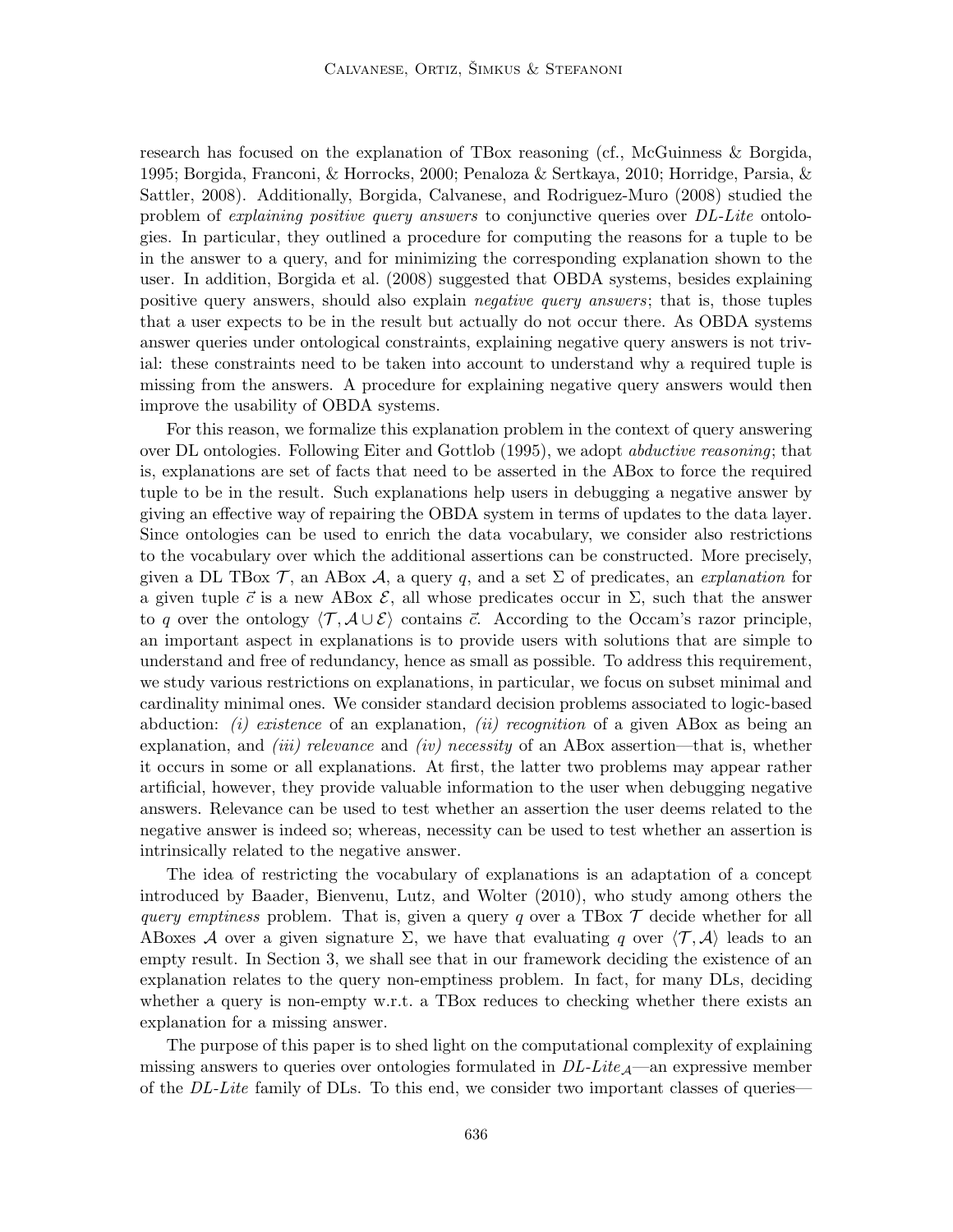that is, *instance queries* and *unions of conjunctive queries* (UCQs)—and we provide computational complexity results for the four decision problems defined above. Moreover, we perform our complexity analysis under two different explanation settings. We consider the case in which the explanation vocabulary is a strict subset of the vocabulary of the ontology and the data, as well as the case in which explanations can be constructed over arbitrary predicates. In Section 4, we show that when we consider instance queries as input, the relevant decision problems are NL-complete, irrespective of the chosen explanation setting and of the particular minimality criterion applied over explanations. In Section 5, we analyze the complexity of the problem when we admit UCQs as input, and we show that the complexity varies with respect to both the chosen explanation setting and the minimality criterion. Our complexity results for UCQs are summarized in Table 5.1.

# 2. Preliminaries

In this section, we first introduce ontologies formulated in DLs, with a particular focus on the DL  $DL-Lite_A$ . We then introduce the languages for querying ontologies that we consider, and we recall some important properties of  $DL\text{-}Life_{\mathcal{A}}$  that will be used throughout the paper. Finally, we briefly present some of the less known complexity classes that will be mentioned later.

## 2.1 Description Logic Ontologies

As usual in DLs, we consider countably infinite sets  $N_C$ ,  $N_R$ , and  $N_I$  of *atomic concepts*, atomic roles, and individuals, respectively. Whenever the distinction between atomic concepts and roles is immaterial, we call an element of  $N_C \cup N_R$  a predicate.

A DL TBox  $\mathcal T$  is a finite set of axioms, whose form depends on the specific DL being considered; for  $DL\text{-}Lite_A$ , the DL adopted in this paper, the definition is given below. A DL ABox A is a finite set of ABox assertions, which are expressions of the form  $A(c)$  or  $P(c, d)$ , where A is an atomic concept, P is an atomic role, and c and d are individuals. A DL ontology is a pair  $\mathcal{O} = \langle \mathcal{T}, \mathcal{A} \rangle$ , where T is a DL TBox and A is a DL ABox.

The semantics of DL ontologies is based on first-order interpretations  $\mathcal{I} = \langle \Delta^{\mathcal{I}}, \cdot^{\mathcal{I}} \rangle$ , where  $\Delta^{\mathcal{I}}$  is a non-empty set called the *domain* and  $\cdot^{\mathcal{I}}$  is the *interpretation function* mapping each individual  $c \in N_I$  to an object  $c^{\mathcal{I}} \in \Delta^{\mathcal{I}}$ , each atomic concept  $A \in N_C$  to a set  $A^{\mathcal{I}} \subseteq \Delta^{\mathcal{I}}$ , and each atomic role  $P \in N_R$  to a binary relation  $P^{\mathcal{I}} \subseteq \Delta^{\mathcal{I}} \times \Delta^{\mathcal{I}}$ .

An interpretation *I* satisfies an ABox assertion  $A(c)$  if  $c^{\mathcal{I}} \in A^{\mathcal{I}}$ , and it satisfies an assertion  $P(c, d)$  if  $\langle c^{\mathcal{I}}, d^{\mathcal{I}} \rangle \in P^{\mathcal{I}}$ . Satisfaction of TBox axioms is also defined according to their form in each specific DL; we define it below for  $DL\text{-}Lite_A$ . An interpretation  $\mathcal I$  is a model of  $\langle \mathcal{T}, \mathcal{A} \rangle$ , if it satisfies all the axioms in T and all the assertions in A. We call  $\langle \mathcal{T}, \mathcal{A} \rangle$ consistent if it admits at least one model, and *inconsistent* otherwise. Also, an ABox  $A$  is consistent with a TBox  $\mathcal T$  if the ontology  $\langle \mathcal T, \mathcal A \rangle$  is consistent.

# 2.1.1  $DL\text{-}Like_A$

 $DL\text{-}Lie_A$  is a member of the  $DL\text{-}Lite$  family of DLs (Calvanese et al., 2007; Calvanese, De Giacomo, Lembo, Lenzerini, Poggi, Rodriguez-Muro, & Rosati, 2009), which has been designed for dealing efficiently with large amounts of extensional information. In  $DL\text{-}Lie_A$ ,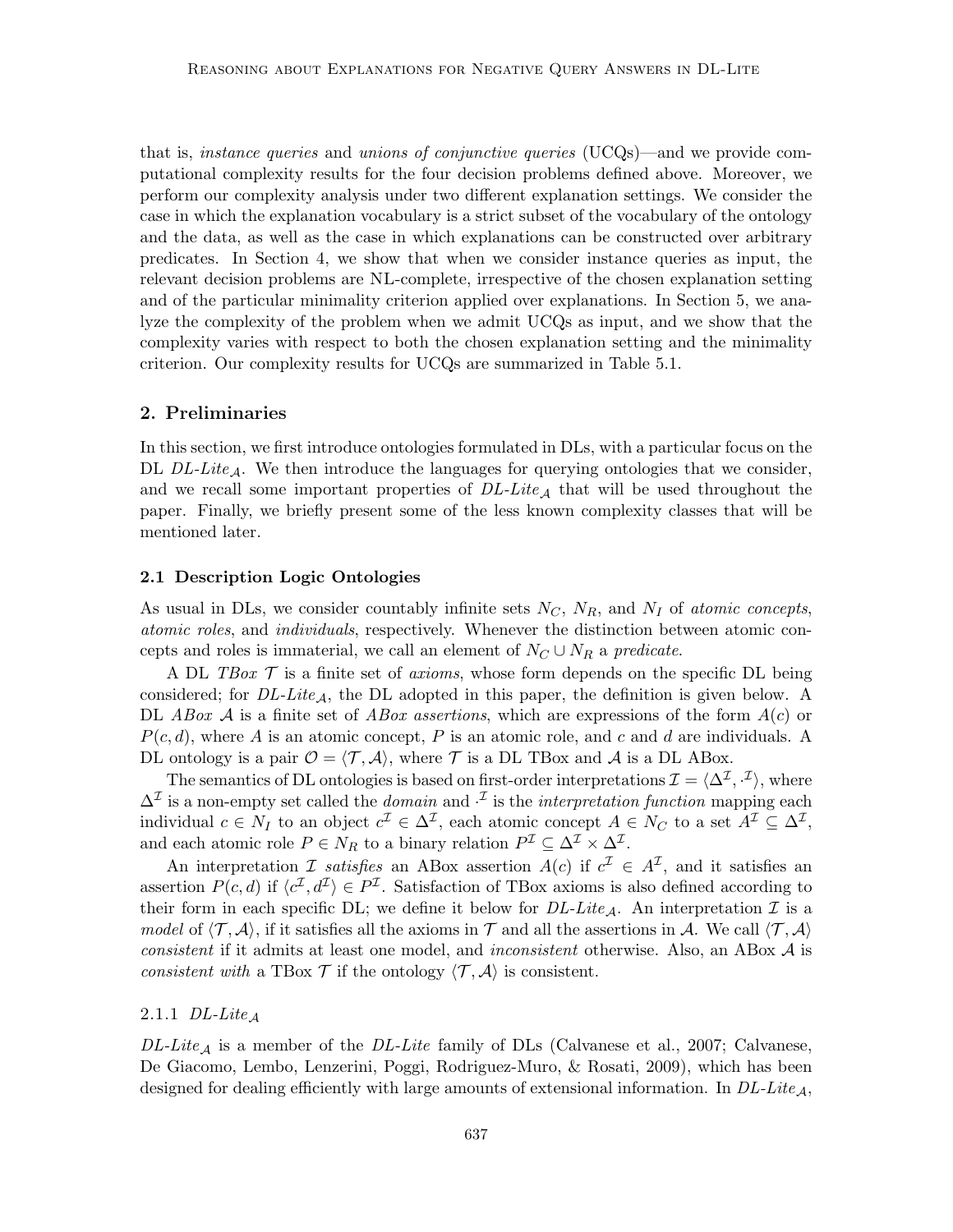concept expressions (or, *concepts*)  $C$ , denoting sets of objects, and role expressions (or, roles) R, denoting binary relations between objects, are formed according to the following syntax, where  $A$  denotes an atomic concept and  $P$  an atomic role.<sup>1</sup>

 $C \longrightarrow A \mid \exists R \qquad R \longrightarrow P \mid P^{-}$ 

A  $DL\text{-}Lie_{\mathcal{A}}$  TBox consists of axioms of the following form.

$$
C_1 \subseteq C_2 \qquad \qquad C_1 \subseteq \neg C_2 R_1 \subseteq R_2 \qquad \qquad R_1 \subseteq \neg R_2 \qquad \qquad (\text{funct } R)
$$

Axioms in the first column are called *positive inclusions* (among concepts and roles, respectively), those in the second column *disjointness axioms*, and those in the third column functionality assertions on roles. In order to retain tractability of reasoning,  $DL\text{-}Lite_A$ TBoxes must satisfy the additional restriction that roles that are functional or inverse functional cannot be specialized. Formally, if a  $DL\text{-}Lite_{\mathcal{A}}$  TBox contains (funct P) or (funct  $P^-$ ), then for each role R it does not contain  $R \sqsubseteq P$  or  $R \sqsubseteq P^-$  (Calvanese et al., 2007).

The semantics of concept expressions is specified as follows.

$$
(\exists R)^{\mathcal{I}} = \{o \in \Delta^{\mathcal{I}} \mid \exists o' \in \Delta^{\mathcal{I}} : \langle o, o' \rangle \in R^{\mathcal{I}}\}
$$

$$
(P^{-})^{\mathcal{I}} = \{ \langle o, o' \rangle \in \Delta^{\mathcal{I}} \times \Delta^{\mathcal{I}} \mid \langle o', o \rangle \in P^{\mathcal{I}} \}
$$

An interpretation *I* satisfies axiom  $\alpha_1 \sqsubseteq \alpha_2$  if  $\alpha_1^{\mathcal{I}} \subseteq \alpha_2^{\mathcal{I}}$ , it satisfies axiom  $\alpha_1 \sqsubseteq \neg \alpha_2$  if  $\alpha_1^{\mathcal{I}} \cap \alpha_2^{\mathcal{I}} = \emptyset$ , and it satisfies axiom (funct R) if  $R^{\mathcal{I}}$  is a partial function—that is, for each set of objects  $\{o, o_1, o_2\} \subseteq \Delta^{\mathcal{I}}$ , if  $\langle o, o_1 \rangle \in R^{\mathcal{I}}$  and  $\langle o, o_2 \rangle \in R^{\mathcal{I}}$ , then  $o_1 = o_2$ .

Following the common practice for the DLs of the DL-Lite family (Calvanese et al.,  $2007$ , we usually adopt the *unique name assumption* (UNA)—that is, for each interpretation I and individual pair  $c \neq d$ , we require that  $c^{\mathcal{I}} \neq d^{\mathcal{I}}$ . Whenever we drop this assumption, we will explicitly say so. Under the UNA, the problem of checking whether a  $DL\text{-}Lie_A$  ontology is consistent is NL-complete, whereas without the UNA, the problem becomes PTime-complete (Artale, Calvanese, Kontchakov, & Zakharyaschev, 2009).

## 2.2 Instance Queries and Conjunctive Queries

Let  $N_V$  be a countably infinite set of *variables*. Together  $N_I$  and  $N_V$  form the set of *terms*. Expressions of the form  $A(t)$  or  $P(t, t')$ , where A is an atomic concept, P is an atomic role, and  $t$ ,  $t'$  are terms, are called *atoms*.

A conjunctive query (CQ) q of arity  $n \geq 0$  is an expression  $q(x_1, \ldots, x_n) \leftarrow a_1, \ldots, a_m$ , where, for each  $i \in \{1, \ldots, m\}$ , we have that  $a_i$  is an atom. The tuple  $\langle x_1, \ldots, x_n \rangle$  is the tuple of answer variables of q. Let  $N_V(q)$  be the set of variables occurring in q, let  $N_I(q)$ be the set of individuals in q, let  $at(q) = \{a_1, \ldots, a_m\}$ , and let |q| be the number of terms occurring in q. We consider safe CQs—that is, each answer variable  $x_i$  of q occurs in at least one of the atoms of q. A Boolean conjunctive query is a CQ with arity 0, and we shall write it simply as a set of atoms. An *instance query*  $q(x)$  is a conjunctive query whose body consists of a single unary atom  $A(x)$ . A union of conjunctive queries (UCQ) is a set of CQs

<sup>1.</sup> We ignore here the distinction between data values and objects present in  $DL\text{-}Lie_A$  and OWL 2 QL, since it is immaterial for our results. That is, we do not consider value domains and attributes.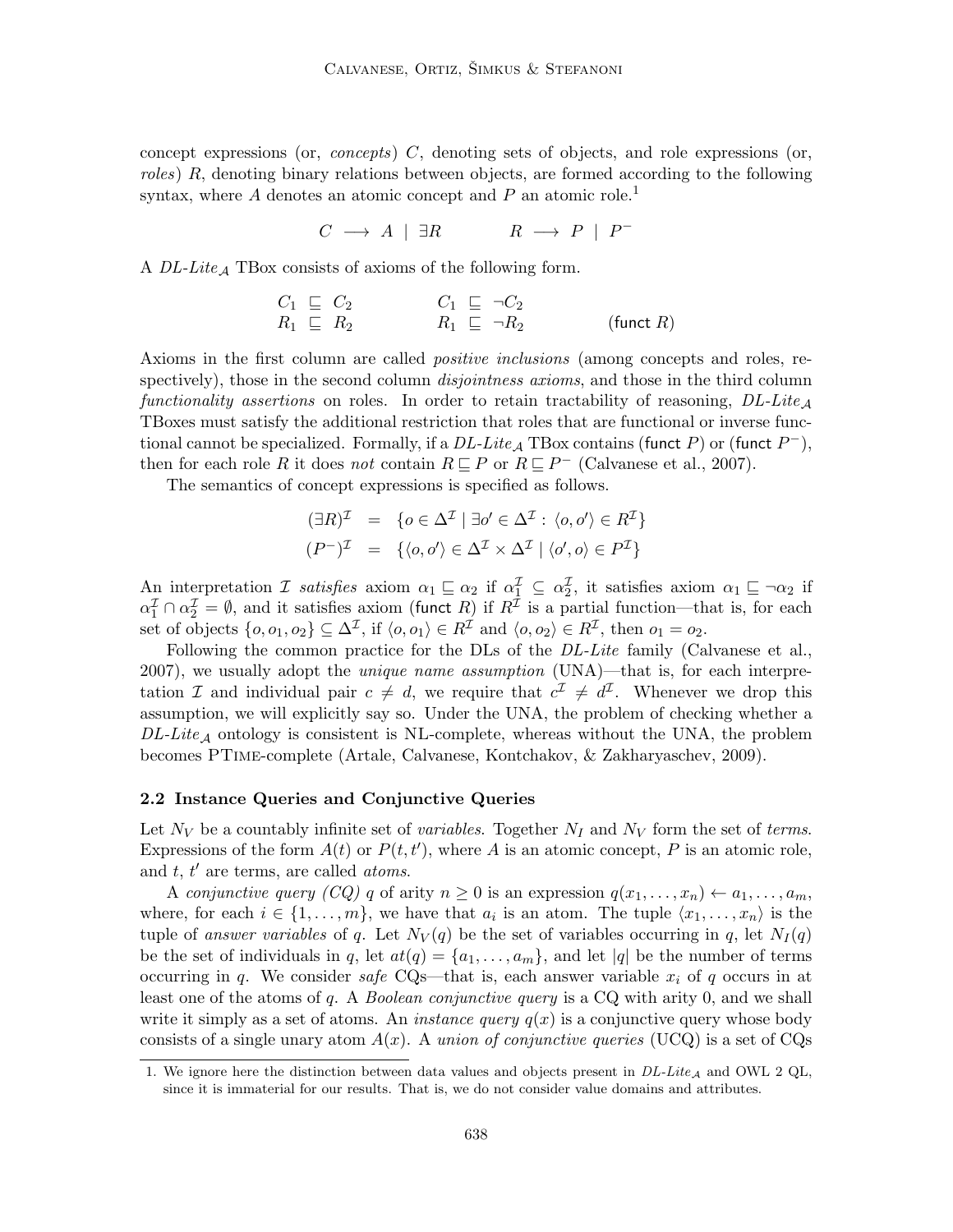of the same arity, and we assume w.l.o.g. that all CQs in a UCQ have the same tuple of answer variables. In the following, we denote with  $IQ$  the set of all instance queries and with  $CQ$  the set of all UCQs.

A match for an n-ary CQ q in an interpretation I is a mapping  $\pi : N_V(q) \cup N_I(q) \to \Delta^{\mathcal{I}}$ such that

- (*i*)  $\pi(c) = c^{\mathcal{I}}$ , for each  $c \in N_I(q)$ ,
- (ii)  $\pi(t) \in A^{\mathcal{I}}$ , for each  $A(t) \in at(q)$ , and

(iii)  $\langle \pi(t), \pi(t') \rangle \in P^{\mathcal{I}}$ , for each  $P(t, t') \in at(q)$ .

An *n*-tuple of individuals  $\langle c_1, \ldots, c_n \rangle$  is an answer to q in I, if there exists a match  $\pi$  for q in  $\mathcal I$  such that  $\langle c_1^{\mathcal I}, \ldots, c_n^{\mathcal I} \rangle = \langle \pi(x_1), \ldots, \pi(x_n) \rangle$ . We let  $\text{ans}(q, \mathcal I)$  denote the set of all answers to q in  $\mathcal I$ . A Boolean CQ returns as answer either  $\emptyset$ , representing the value 'false', or the empty tuple  $\langle \rangle$ , representing the value 'true'. For a UCQ q, we let  $\mathsf{ans}(q,\mathcal{I}) = \bigcup_{q'\in q} \mathsf{ans}(q',\mathcal{I}).$  The certain answer to a UCQ  $q$  of arity n over ontology  $\langle \mathcal{T}, \mathcal{A} \rangle$ is defined as

 $\text{cert}(q, \mathcal{T}, \mathcal{A}) = \{\vec{c} \in (N_I)^n \mid \vec{c} \in \text{ans}(q, \mathcal{I}), \text{ for each model } \mathcal{I} \text{ of } \langle \mathcal{T}, \mathcal{A} \rangle\}.$ 

# 2.3 Query Answering in  $DL\text{-}Life_A$

The problem of *query answering in DLs* is the problem of computing the certain answer to a given query over a given DL ontology. Formulated in this way, query answering is a computation problem and not a decision problem. Since in this paper we are interested in establishing computational complexity results, we identify query answering with its decision problem, sometimes called the recognition problem, in which the input is constituted by a DL ontology  $\langle \mathcal{T}, \mathcal{A} \rangle$ , a query  $q(\vec{x})$ , and a tuple  $\vec{c}$  of arity  $|\vec{x}|$ , and the task is to determine whether  $\vec{c} \in \text{cert}(q, \mathcal{T}, \mathcal{A})$ . In the special case of instance queries, this problem is also known as instance checking. Notice that, since we consider both the ontology and the query as part of the input, we are considering so-called combined complexity (Vardi, 1982).

In many DLs, instance checking can be reduced to the problem of deciding ontology consistency. This holds also for  $DL\text{-}Lie_{\mathcal{A}}$  and, thus, answering an instance query can be done in nondeterministic logarithmic space. In contrast, the problem of answering a UCQ (and hence a CQ) q over a DL-Lite<sub>A</sub> ontology  $\langle \mathcal{T}, \mathcal{A} \rangle$  can be solved in nondeterministic polynomial time by adopting a pure query rewriting approach (Calvanese et al., 2007, 2009). This technique works in two steps. In the first step, we compute the *perfect reformulation*  $R_{q,\mathcal{T}}$  of q w.r.t.  $\mathcal{T}$ —that is, we rewrite the input query q with respect to the TBox  $\mathcal{T}$  into a UCQ  $R_{q,\mathcal{T}}$ . In this rewriting step, the portion of the TBox relevant for answering q is compiled into  $R_{q,\mathcal{T}}$ . In the second step, we simply evaluate the computed rewriting  $R_{q,\mathcal{T}}$ over the ABox  $\mathcal{A}$ —seen as a first order interpretation. This is captured by the proposition below, which makes use of the notion of interpretation associated to an ABox, formalized in the following definition.

**Definition 2.1.** Given an ABox A, let DB<sub>A</sub> be the interpretation whose domain  $\Delta^{DB_A}$  is the set of individuals occurring in A, and

(i)  $c^{DB_A} = c$ , for all individuals c occurring in A;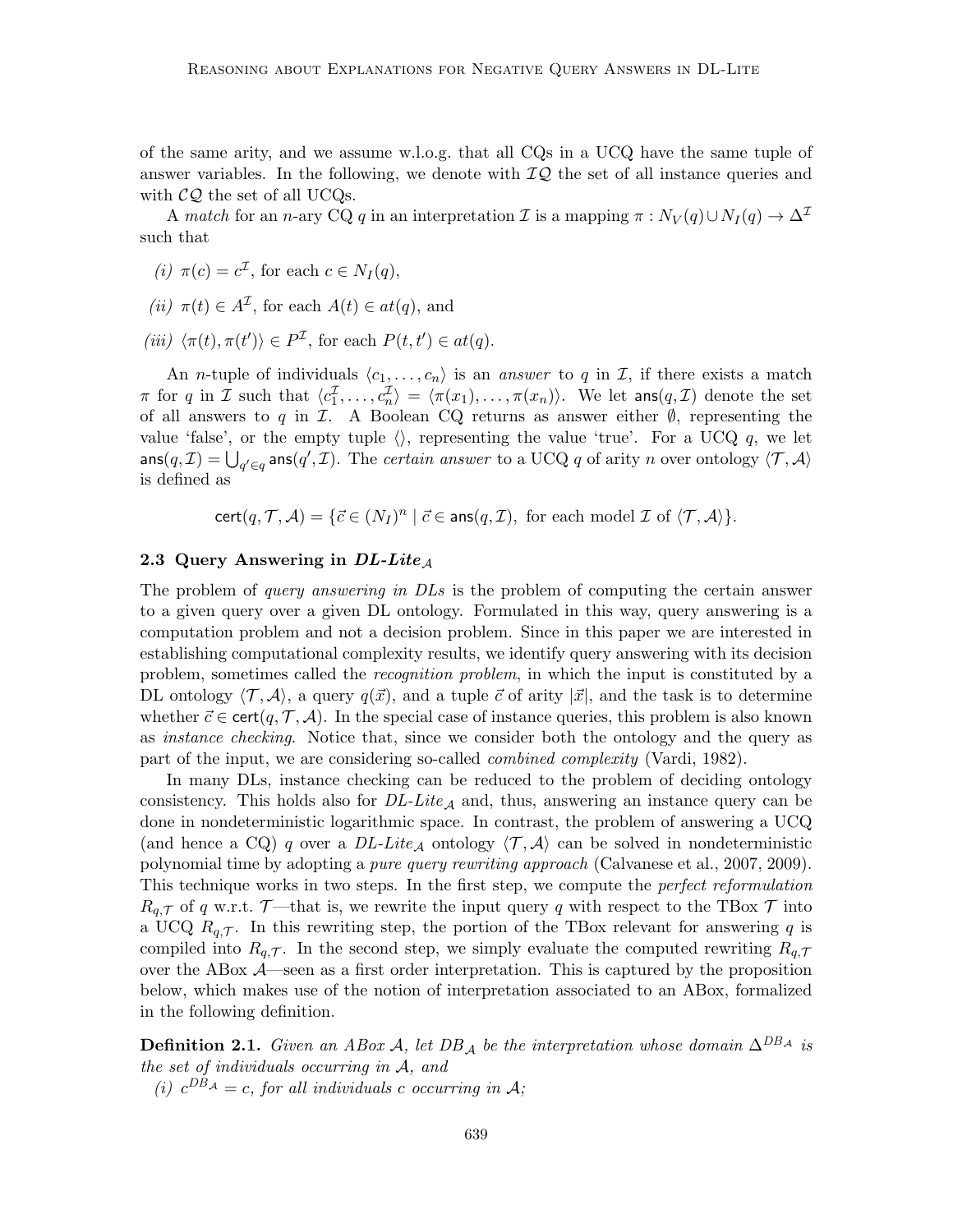(ii)  $A^{DB_A} = \{c \mid A(c) \in \mathcal{A}\}\$ , for all  $A \in N_C$ ; (iii)  $P^{DB_A} = \{ \langle c, d \rangle \mid P(c, d) \in \mathcal{A} \},$  for all  $P \in N_R$ .

The following proposition summarizes the results about query answering based on rewriting that have been shown for the logics of the  $DL\text{-}Life$  family (and for  $DL\text{-}Life_A$  in particular) and that we will exploit in the following.

**Proposition 2.1.** (Calvanese et al., 2007, 2009) Let  $\langle \mathcal{T}, \mathcal{A} \rangle$  be a DL-Lite<sub>A</sub> ontology, let q be a UCQ, and let  $\max(q) = \max_{q_i \in q} |at(q_i)|$ . It is possible to construct a UCQ  $R_{q,\mathcal{T}}$ , called the perfect reformulation of q w.r.t.  $\mathcal{T}$ , such that

$$
\mathsf{cert}(q,\mathcal{T},\mathcal{A}) = \mathsf{ans}(R_{q,\mathcal{T}},DB_\mathcal{A}).
$$

Moreover,  $R_{q,\mathcal{T}}$  satisfies the following properties.

- All predicates occurring in  $R_{q,\mathcal{T}}$  occur in  $\mathcal T$  or in q.
- Each  $q_r \in R_{q,\mathcal{T}}$  has at most max(q) atoms and at most  $2 \cdot \max(q)$  terms.
- If q consists of a single instance query, then each  $q_r \in R_q$ , has only one atom.
- Each  $q_r \in R_{q,\mathcal{T}}$  can be obtained in nondeterministic polynomial time in the combined size of  $\mathcal T$  and q.
- Deciding whether a given tuple of individuals is in  $\text{ans}(R_{a,T},DB_A)$  can also be achieved in nondeterministic polynomial time in the combined size of  $\mathcal T$  and q.

# 2.4 Complexity Theory

We briefly outline the definition of some non-canonical complexity classes used in the paper; for more details, we refer the reader to standard textbooks on computational complexity (e.g., Papadimitriou, 1994). The class  $\Sigma_2^{\mathsf{P}}$  is a member of the Polynomial Hierarchy: it is the class of all decision problems solvable in nondeterministic polynomial time using an NP oracle. The class  $P_{\parallel}^{\text{NP}}$  contains all decision problems that can be solved in polynomial time with an NP oracle, where all oracle calls must be first prepared and then issued in parallel. The class DP contains all problems that, considered as languages, can be characterized as the intersection of a language in NP and a language in coNP. Additionally, the class NL contains all decision problems that can be solved by a nondeterministic Turing machine using a logarithmic amount of space. It is believed that  $NL \subseteq PTIME \subseteq NP \subseteq DP \subseteq P_{\parallel}^{NP} \subseteq \Sigma_2^P$ is a strict hierarchy of inclusions. Here we make such an assumption.

As usual, we use reductions between problems to infer complexity bounds throughout the paper. Unless stated otherwise, these are all many-one logarithmic space reductions.

# 3. Explaining Negative Query Answers

In this section, we formalize as an abductive task the problem of finding explanations for negative answers to queries over DL ontologies.

For a DL TBox T, a DL ABox A, and a query q from  $IQ\cup CQ$ , we let  $\Sigma(\mathcal{T}, \mathcal{A}, q)$  denote the set of all those predicates that occur in T, A, or q. A signature  $\Sigma$  is a non-empty finite subset of  $N_C \cup N_R$ . Furthermore, an ABox A is a  $\Sigma$ -ABox if all the assertions in A use only predicates from  $\Sigma$ ; that is, if  $\Sigma(\emptyset, \mathcal{A}, \emptyset) \subset \Sigma$ .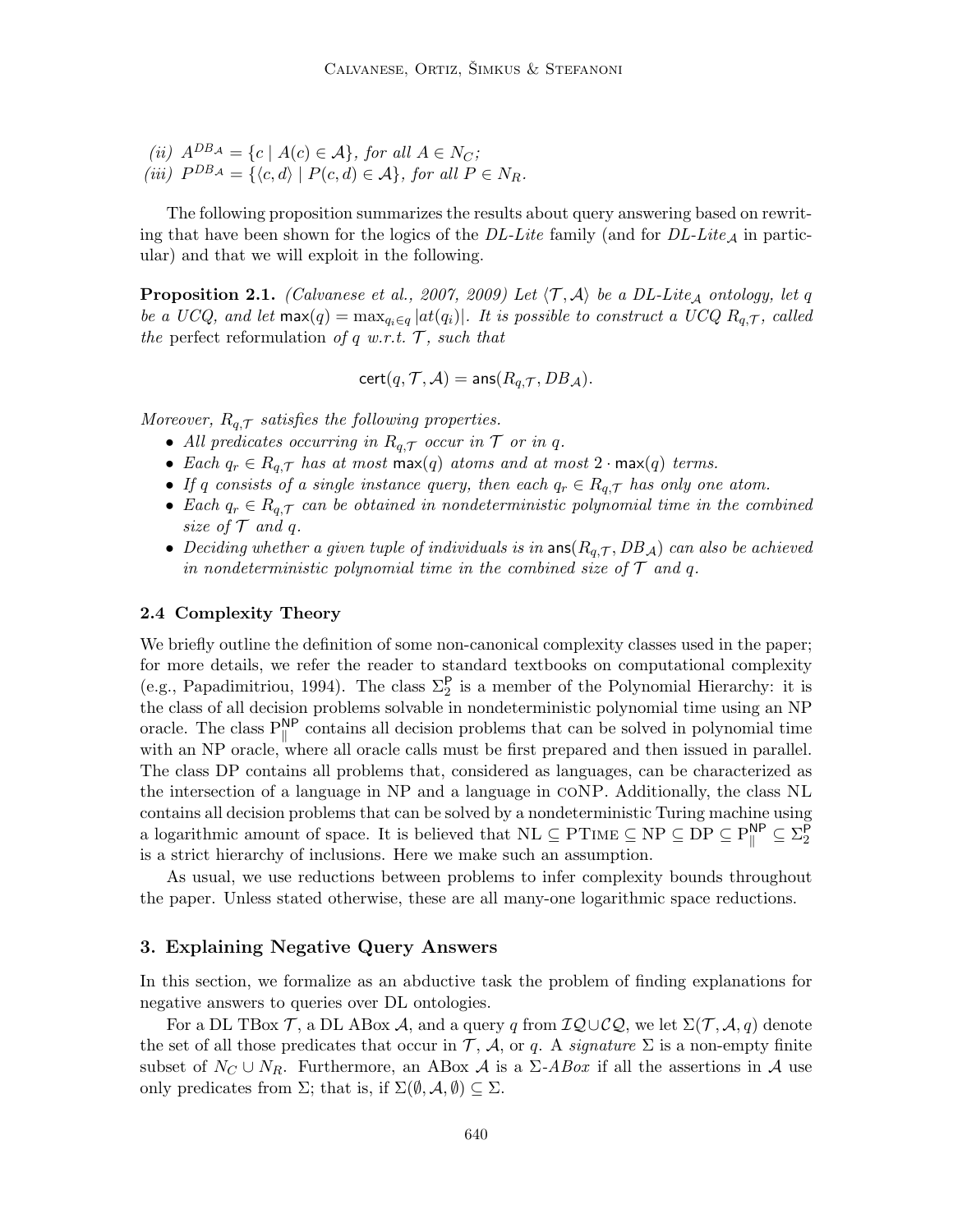**Definition 3.1.** Let  $\langle \mathcal{T}, \mathcal{A} \rangle$  be a DL ontology,  $q(\vec{x})$  a query from  $IQ \cup CQ$ ,  $\vec{c}$  a tuple of individuals of arity  $|\vec{x}|$ , and  $\Sigma$  a signature. We call  $\mathcal{P} = \langle \mathcal{T}, \mathcal{A}, q, \vec{c}, \Sigma \rangle$  a Query Abduction Problem (QAP). An explanation for (or, a solution to) P is a  $\Sigma$ -ABox  $\mathcal E$  such that

- (i) the ontology  $\langle \mathcal{T}, \mathcal{A} \cup \mathcal{E} \rangle$  is consistent, and
- (ii)  $\vec{c} \in \text{cert}(q, \mathcal{T}, \mathcal{A} \cup \mathcal{E}).$

The set of all explanations for P is denoted by  $\exp(\mathcal{P})$ . The predicates in  $\Sigma$  are the ones allowed in explanations, hence we call them abducible predicates. If  $\Sigma(\mathcal{T}, \mathcal{A}, q) \subseteq \Sigma$ , we say that P has unrestricted explanation signature; otherwise, if  $\Sigma$  does not contain all symbols in  $\Sigma(\mathcal{T}, \mathcal{A}, q)$ , we say that P has restricted explanation signature.

For such a QAP, we call tuple  $\vec{c}$  a negative answer to q over  $\langle \mathcal{T}, \mathcal{A} \rangle$ , if  $\vec{c} \notin \text{cert}(q, \mathcal{T}, \mathcal{A})$ . Clearly, query q over ontology  $\langle \mathcal{T}, \mathcal{A} \rangle$  admits a negative answer only if  $\langle \mathcal{T}, \mathcal{A} \rangle$  is consistent. Also, by condition  $(i)$ , if the ontology is inconsistent, then  $P$  does not admit explanations.

Ontology languages, such as  $DL\text{-}Lite_A$ , which allow for the specification of existential restrictions and negative constraints (e.g., disjointness axioms), sometimes require explanations to introduce fresh individuals that do not occur within the QAP. We next precisely characterize these individuals.

**Definition 3.2.** Let  $\mathcal{P} = \langle \mathcal{T}, \mathcal{A}, q, \vec{c}, \Sigma \rangle$  be a QAP and let E be a solution to P. An arbitrary individual u occurring in  $\mathcal E$  is anonymous if it does not occur in  $\mathcal T$ ,  $\mathcal A$ ,  $q$ , and in  $\vec c$ .

Now, we use an example to highlight how query abduction problems can be useful in debugging negative query answers.

**Example 3.1.** Let  $\mathcal{A}_u$  be the following set of assertions about a particular university.

| DPhil(Anna)          | DPhil(Beppe)         |
|----------------------|----------------------|
| enroll $(Anna, KR)$  | teach $Marco, KR$    |
| enroll $(Luca, IDB)$ | teach $(Carlo, IDB)$ |

That is, *Anna* and *Beppe* are doctoral students, *Anna* is enrolled in the KR course, which is taught by *Marco*, and *Luca* is enrolled in the introductory DB course *(IDB)*, which is taught by *Carlo*. Now, consider the following  $DL\text{-}Lie_{\mathcal{A}}$  TBox  $\mathcal{T}_u$  formalizing the university domain, of which  $\mathcal{A}_u$  is a (partial) instance.

|                                            | $\exists$ enroll $\Box$ Student |                                       | $\exists$ teach $\Box$ Lecturer      |
|--------------------------------------------|---------------------------------|---------------------------------------|--------------------------------------|
| $\exists$ enroll $\top$ $\sqsubset$ Course |                                 | $\exists$ teach $^- \sqsubset$ Course |                                      |
|                                            | $DPhil \n\subset Student$       |                                       | Course $\Box$ $\exists$ teach $\Box$ |

 $\mathcal{T}_u$  models that objects in the domain of enroll are Students, and objects in the domain of teach are Lecturers, whereas objects in the range of enroll or of teach are Courses. Among the students we have DPhil students. Finally, every Course must be taught by someone.

Now, assume that the university administration is interested in finding all those who are teaching a course in which at least one of the enrolled students is a doctoral student, which is captured by the following query.

$$
q_u(x) \leftarrow \mathsf{teach}(x, y), \mathsf{enroll}(z, y), \mathsf{DPhil}(z)
$$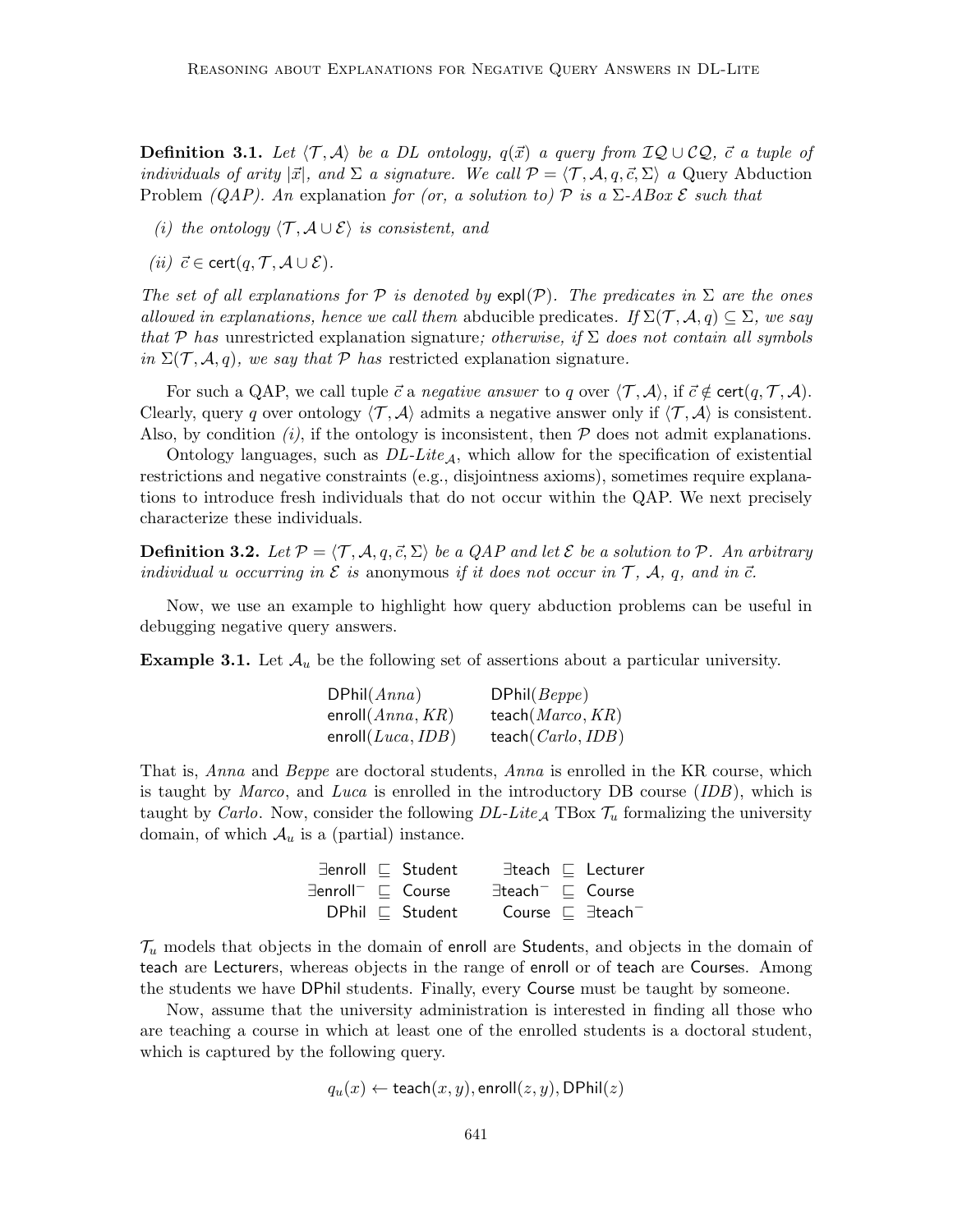Assume that Carlo is expected to be part of the result. This is not the case, as Luca is the only student of Carlo and he is not known to be a DPhil student. Hence Carlo  $\notin$  cert $(q, \mathcal{T}, \mathcal{A})$ and Carlo is a negative answer. Suppose that we have complete information on all the predicates but enroll and teach—that is, only the latter predicates are abducible. It is easy to see that

$$
\mathcal{E}_u = \{ \text{teach}(Carlo, c), \text{enroll}(Beppe, c), \text{enroll}(Luca, c) \}
$$

is an explanation for the QAP  $\mathcal{P}_u = \langle \mathcal{T}_u, \mathcal{A}_u, q_u, \text{Carlo}, \{\text{enroll}, \text{teach}\}\rangle$ , which suggests the existence of a course, represented by the anonymous individual c, that does not occur in the ABox  $\mathcal{A}_u$ .  $\Box$ 

The above example shows that certain explanations may be too assumptive in that they include assertions that are not required to solve the problem. Indeed, in the example's explanation there is no reason to assume that  $Luca$  is enrolled in the anonymous course c. In the following, we will examine various restrictions to  $\exp(\mathcal{P})$  to reduce redundancy in explanations, achieved by introducing a preference relation among explanations. This relation is reflexive and transitive—that is, we have a pre-order among explanations. For such a pre-order  $\preceq$  on expl $(\mathcal{P})$ , we write  $\mathcal{E} \prec \mathcal{E}'$  if  $\mathcal{E} \preceq \mathcal{E}'$  and  $\mathcal{E}' \npreceq \mathcal{E}$ .

**Definition 3.3.** The preferred explanations  $\exp(\chi(\mathcal{P}))$  of a QAP  $\mathcal{P}$  under the pre-order  $\preceq$ , called  $\preceq$ -explanations or  $(\preceq$ -solutions), are defined as follows.

 $\exp\left[\frac{1}{2}(\mathcal{P})\right] = \{ \mathcal{E} \in \exp(\mathcal{P}) \mid \text{there is no } \mathcal{E}' \in \exp(\mathcal{P}) \text{ such that } \mathcal{E}' \prec \mathcal{E} \}$ 

We consider two preference orders that are commonly adopted when comparing abductive solutions: the *subset-minimality order*, denoted by  $\subseteq$ , and the *minimum explanation* size order, denoted by  $\leq$ . The latter order is defined by  $\mathcal{E} \leq \mathcal{E}'$  iff  $|\mathcal{E}| \leq |\mathcal{E}'|$ . Considering that, by the definition, explanations are finite, for an arbitrary  $QAP \mathcal{P}$ , we have that each  $\le$ -solution to  $P$  is also a ⊆-solution to  $P$ ; that is,  $\exp{\phi}$  ⊆  $\exp{\phi}$ .

**Example 3.2.** As we already argued, the ABox  $\mathcal{E}_u$  is a redundant solution to the QAP  $\mathcal{P}_u$ introduced in Example 3.1. Next, we introduce two minimal solutions. First, we consider the solution asserting Carlo to teach an anonymous course c and Beppe to be enrolled in that course. This ABox  $\mathcal{E}'_u = \{ \text{teach}(Carlo, c), \text{enroll}(Beppe, c) \}$  is a  $\subseteq$ -explanation. Second, we consider the solution asserting *Beppe* to be enrolled in the *IDB* course. This ABox  $\mathcal{E}_{u}'' = \{\text{enroll}(Beppe, IDB)\}\$ is a  $\leq$ -explanation (and hence also a  $\subseteq$ -explanation).  $\Box$ 

In the context of logic-based abduction, four main decision problems have been considered of interest (Eiter & Gottlob, 1995), and they are parametrized according to the chosen preference order  $\prec$ .

**Definition 3.4.** Given a QAP P, an ABox assertion  $\varphi(\vec{d})$  over abducible predicate  $\varphi$ , and an  $AB$ ox  $\mathcal{E}$ , we define the following decision problems.

- $\preceq$ -EXIST(ENCE): Does there exist a  $\preceq$ -explanation for P?
- $\preceq$ -NEC(ESSITY): Does assertion  $\varphi(\vec{d})$  occur in all  $\preceq$ -explanations for  $\mathcal{P}$ ?
- $\preceq$ -REL(EVANCE): Does assertion  $\varphi(\vec{d})$  occur in some  $\preceq$ -explanation for  $\mathcal{P}$ ?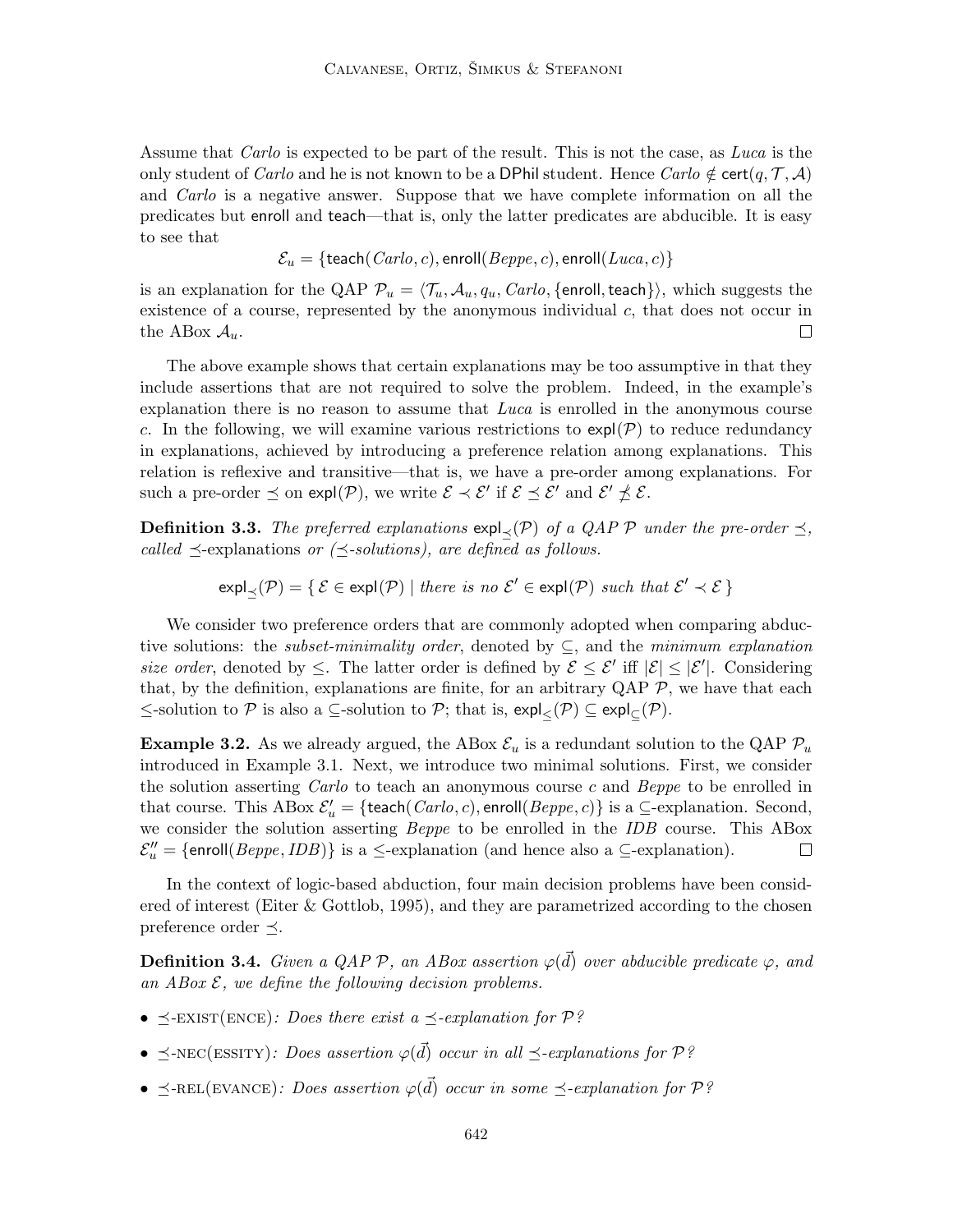•  $\preceq$ -REC(OGNITION): Is ABox  $\mathcal E$  a  $\preceq$ -explanation for  $\mathcal P$ ?

Whenever no preference is applied (i.e., when  $\preceq$  is the identity), we omit to write  $\preceq$  in front of the problems' names.

In this paper, we study the complexity of the above reasoning problems for query abduction. We start by highlighting, in the remaining part of this section, interesting properties of query abduction problems and important connections between reasoning tasks.

#### 3.1 Reductions between Reasoning Problems

We now show that some of the introduced problems can be reduced to each other. Unless otherwise stated, the reductions we present work for all DLs, for both instance queries and UCQs, and for both restricted and unrestricted explanation signatures.

We start by showing that NEC is at least as hard as non-EXIST (i.e., the complement of the EXIST problem).

**Proposition 3.1.** For every  $DL$ , non-EXIST is reducible to NEC.

*Proof.* Assume a QAP  $\mathcal{P} = \langle \mathcal{T}, \mathcal{A}, q, \vec{c}, \Sigma \rangle$  and let  $\varphi(\vec{d})$  be an arbitrary ABox assertion, such that  $\varphi$  and  $\vec{d}$  do not occur in P. The following holds: P has no explanation iff  $\varphi(\vec{d})$  is necessary for  $\mathcal{P}' = \langle \mathcal{T}, \mathcal{A}, q, \vec{c}, \Sigma \cup \{\varphi\} \rangle$ . By the construction, it follows that each solution to P is also a solution to P'; furthermore, for each solution  $\mathcal{E}'$  to P',  $\varphi \notin \Sigma(\emptyset, \mathcal{E}', \emptyset)$  implies that  $\mathcal{E}'$  is a solution to  $\mathcal{P}$ . By the definition of  $\mathcal{P}'$  and since  $\varphi$  and  $\vec{d}$  are globally fresh, for each ABox  $\mathcal{E}$ , we have that  $\mathcal{E}$  is an explanation for  $\mathcal{P}'$  if and only if  $\mathcal{E} \setminus {\varphi(\vec{d})}$  is an explanation for  $\mathcal{P}'$ . The correctness of the reduction immediately follows.  $\Box$ 

For QAPs with restricted explanation signatures, we next show that nec reduces to non-exist. The reduction works for every DL that allows for disjointness axioms.

**Proposition 3.2.** For every DL that allows for concept and role disjointness axioms, and under restricted explanation signatures, NEC is reducible to non-EXIST.

*Proof.* Consider an instance of NEC given by a QAP  $P = \langle T, A, q, \vec{c}, \Sigma \rangle$  where  $\Sigma$  might be restricted, and by an ABox assertion  $\varphi(\vec{d})$ . Next, we show how to construct a QAP  $\mathcal{P}'$  such that  $\varphi(\vec{d})$  is necessary for P iff P' does not admit solutions. To this end, let  $\varphi'$  and  $\bar{\varphi}$  be two globally fresh predicates of the same arity as  $\varphi$ ; furthermore, let TBox  $\mathcal{T}'$ , ABox  $\mathcal{A}'$ , and signature  $\Sigma'$  be as follows.

$$
\mathcal{T}' := \mathcal{T} \cup \{\varphi' \sqsubseteq \varphi\} \cup \{\bar{\varphi} \sqsubseteq \neg \varphi'\} \qquad \mathcal{A}' := \mathcal{A} \cup \{\bar{\varphi}(\vec{d})\} \qquad \Sigma' := \{\psi \in \Sigma \mid \psi \neq \varphi\} \cup \{\varphi'\}
$$

Finally, let  $\mathcal{P}' := \langle \mathcal{T}', \mathcal{A}', q, \vec{c}, \Sigma' \rangle$ . Now, we show the correctness of the reduction; that is,  $\varphi(\vec{d})$  is necessary for  $\mathcal P$  iff  $\mathcal P'$  does not admit solutions.

(⇒) We prove the contrapositive. Suppose that  $\mathcal{P}'$  has a solution  $\mathcal{E}'$ . By the definition of  $\langle \mathcal{T}', \mathcal{A}' \rangle$  and of  $\Sigma'$ , we have that  $\varphi'(\vec{d}) \notin \mathcal{E}'$  and that predicate  $\varphi$  does not occur in  $\mathcal{E}'$ . Let ABox  $\mathcal E$  be defined as follows.

$$
\mathcal{E} := \{ \psi(\vec{t}) \in \mathcal{E}' \mid \psi \neq \varphi' \} \cup \{ \varphi(\vec{t}) \mid \varphi'(\vec{t}) \in \mathcal{E}' \}
$$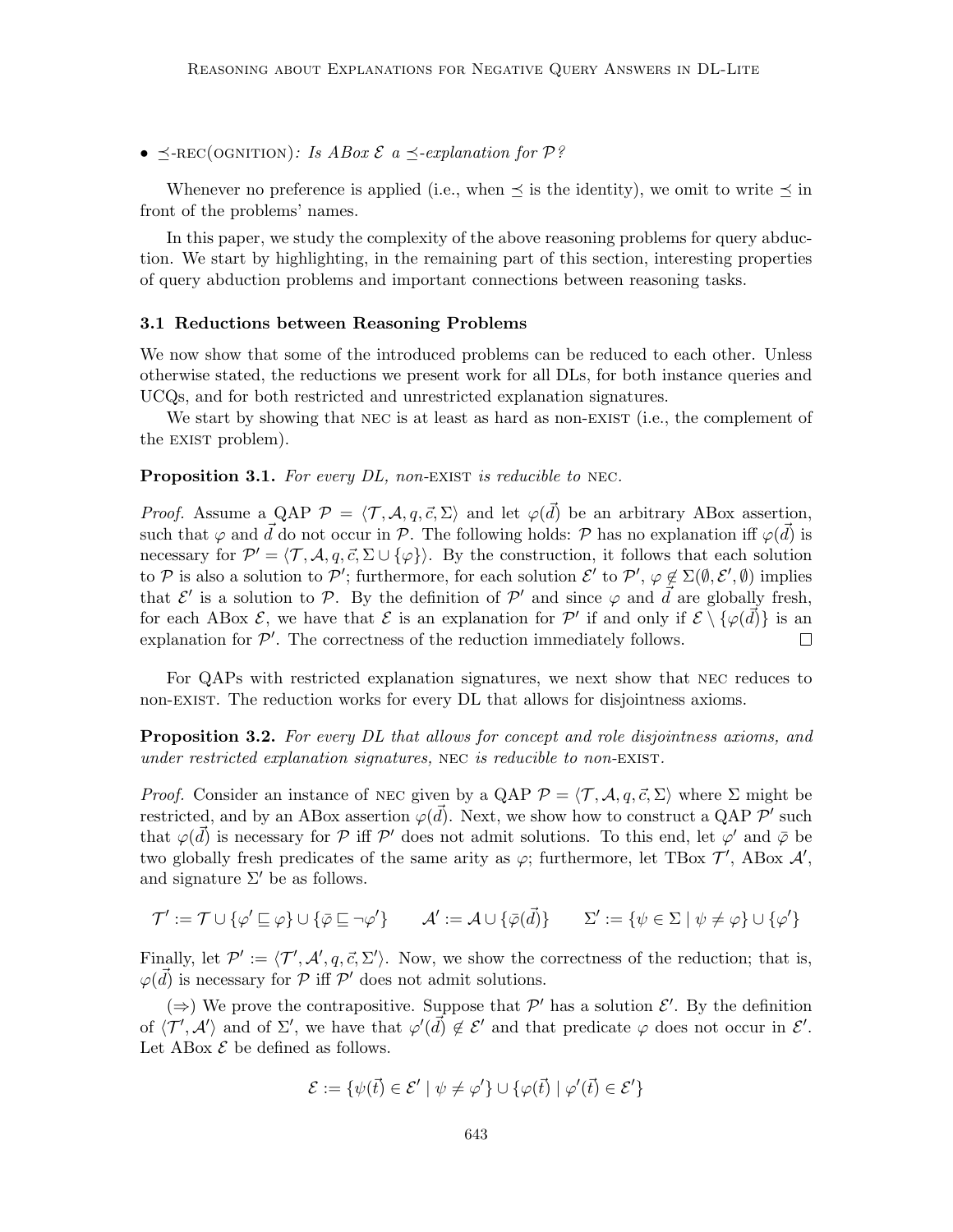By the construction,  $\mathcal E$  is a  $\Sigma$ -ABox that does not contain  $\varphi(\vec{d})$ . It remains to show that  $\mathcal E$  is a solution to P. To this end, please observe that each model J of  $\langle T', \mathcal A' \cup \mathcal E' \rangle$  is a model of  $\langle \mathcal{T}, \mathcal{A} \cup \mathcal{E} \rangle$ , since  $\varphi' \sqsubseteq \varphi \in \mathcal{T}'$ . In addition, each model  $\mathcal{I}$  of  $\langle \mathcal{T}, \mathcal{A} \cup \mathcal{E} \rangle$  can be extended to a model J of  $\langle T', \mathcal{A}' \cup \mathcal{E}' \rangle$  by setting  $\varphi'^J := \{(\vec{t})^J \mid \varphi'(\vec{t}) \in \mathcal{E}'\}$  and  $\overline{\varphi}^{\mathcal{J}} := \{(\overrightarrow{d})^{\mathcal{J}}\}.$  It follows that  $\langle \mathcal{T}', \mathcal{A}' \cup \mathcal{E}' \rangle$  is a conservative extension of  $\langle \mathcal{T}, \mathcal{A} \cup \mathcal{E} \rangle$ . Given that  $\vec{c} \in \text{cert}(q, \mathcal{T}', \mathcal{A}' \cup \mathcal{E}')$  and that q is over  $\langle \mathcal{T}, \mathcal{A} \rangle$ , we obtain that  $\vec{c} \in \text{cert}(q, \mathcal{T}, \mathcal{A} \cup \mathcal{E})$ . Furthermore, since  $\langle T', \mathcal{A}' \cup \mathcal{E}' \rangle$  is consistent, we also have that  $\langle T, \mathcal{A} \cup \mathcal{E} \rangle$  is consistent; so  $\mathcal E$  is a solution to  $\mathcal P$  that does not contain assertion  $\varphi(\vec{d})$ , as required.

(←) We prove the contrapositive. Suppose that a solution  $\mathcal E$  to  $\mathcal P$  exists such that  $\varphi(\vec{d}) \notin \mathcal{E}$ . Let ABox  $\mathcal{E}'$  be defined as follows.

$$
\mathcal{E}' := \{ \psi(\vec{t}) \in \mathcal{E} \mid \psi \neq \varphi \} \cup \{ \varphi'(\vec{t}) \mid \varphi(\vec{t}) \in \mathcal{E} \}
$$

By the construction,  $\mathcal{E}'$  is a  $\Sigma'$ -ABox which does not contain  $\varphi'(\vec{d})$ . It remains to show that  $\mathcal{E}'$  is a solution to  $\mathcal{P}'$ . As we have seen before,  $\langle \mathcal{T}', \mathcal{A}' \cup \mathcal{E}' \rangle$  is a conservative extension of  $\langle \mathcal{T}, \mathcal{A} \cup \mathcal{E} \rangle$ . Given that  $\vec{c} \in \text{cert}(q, \mathcal{T}, \mathcal{A} \cup \mathcal{E})$ , we obtain that  $\vec{c} \in \text{cert}(q, \mathcal{T}', \mathcal{A}' \cup \mathcal{E}')$ . Furthermore, since  $\langle \mathcal{T}, \mathcal{A} \cup \mathcal{E} \rangle$  is consistent and  $\varphi'(\vec{d}) \notin \mathcal{E}'$ , we also have that  $\langle \mathcal{T}', \mathcal{A}' \cup \mathcal{E}' \rangle$ is consistent; so  $\mathcal{E}'$  is a solution to  $\mathcal{P}'$ , as required.  $\Box$ 

A simple modification of Proposition 3.2 shows that this result applies also to DLs that allow for negative ABox assertions of the form  $\neg A(c)$  and  $\neg P(c, c')$  instead of disjointness axioms. We next show that REL and EXIST are mutually reducible.

Proposition 3.3. For every DL, REL and EXIST are mutually reducible.

*Proof.* First, we show that we can reduce REL to EXIST. Let  $P$  be an arbitrary QAP of the form  $\langle \mathcal{T}, \mathcal{A}, q, \vec{c}, \Sigma \rangle$  and let  $\varphi(\vec{d})$  be an arbitrary ABox assertion such that  $\varphi \in \Sigma$ . We construct a QAP  $\mathcal{P}'$  such that  $\varphi(\vec{d})$  is relevant to  $\mathcal P$  if and only if  $\mathcal P'$  admits a solution. To this end, let A' be the ABox defined as  $\mathcal{A}' = \mathcal{A} \cup {\varphi(\vec{d})}.$  Then, we define QAP  $\mathcal{P}'$  as  $\mathcal{P}' = \langle \mathcal{T}, \mathcal{A}', q, \vec{c}, \Sigma \rangle$ . Next, we prove the correctness of the reduction. The only-if direction is immediate. For the if direction, suppose that  $\mathcal{P}'$  admits a solution  $\mathcal{E}'$ . It follows, by the definition of P', that  $\Sigma$ -ABox  $\mathcal{E}' \cup {\{\varphi(\vec{d})\}}$  is consistent with TBox T. Moreover, this latter ABox is also a solution to  $P$  and, therefore, the given assertion is relevant.

Second, we prove that EXIST is reducible to REL. Let  $P$  be an arbitrary QAP of the form  $\langle \mathcal{T}, \mathcal{A}, q, \vec{c}, \Sigma \rangle$ , let  $\varphi$  be an arbitrary predicate from  $\Sigma$ , and let  $\vec{d}$  be an arbitrary tuple of individuals not occurring in  $\mathcal P$  such that  $\tilde d$  is of the same arity as predicate  $\varphi$ . We prove that P admits a solution iff  $\varphi(\vec{d})$  is relevant for P. The if direction follows by the definition of relevance. To show the only-if direction, suppose that  $P$  admits a solution  $\mathcal{E}$ . If  $\varphi(\vec{d})$ occurs in E, it is relevant for P. Otherwise, since individuals  $\vec{d}$  do not occur in P and  $\varphi \in \Sigma$ , ABox  $\mathcal{E} \cup {\varphi(\vec{d})}$  is also a solution to  $\mathcal{P}$ , and hence  $\varphi(\vec{d})$  is relevant for  $\mathcal{P}$ .  $\Box$ 

Moreover, ⊂-NEC and NEC are also mutually reducible.

**Proposition 3.4.** For every  $DL$ ,  $\subseteq$ -NEC and NEC are mutually reducible.

*Proof.* For an arbitrary QAP  $\mathcal P$  and an arbitrary ABox assertion  $\varphi(\vec{d})$ , we have that  $\varphi(\vec{d})$ occurs in all  $\subseteq$ -minimal explanations for  $P$  iff  $\varphi(\vec{d})$  occurs in all explanations for  $P$ . Thus, NEC and  $\subseteq$ -NEC are equivalent problems.  $\Box$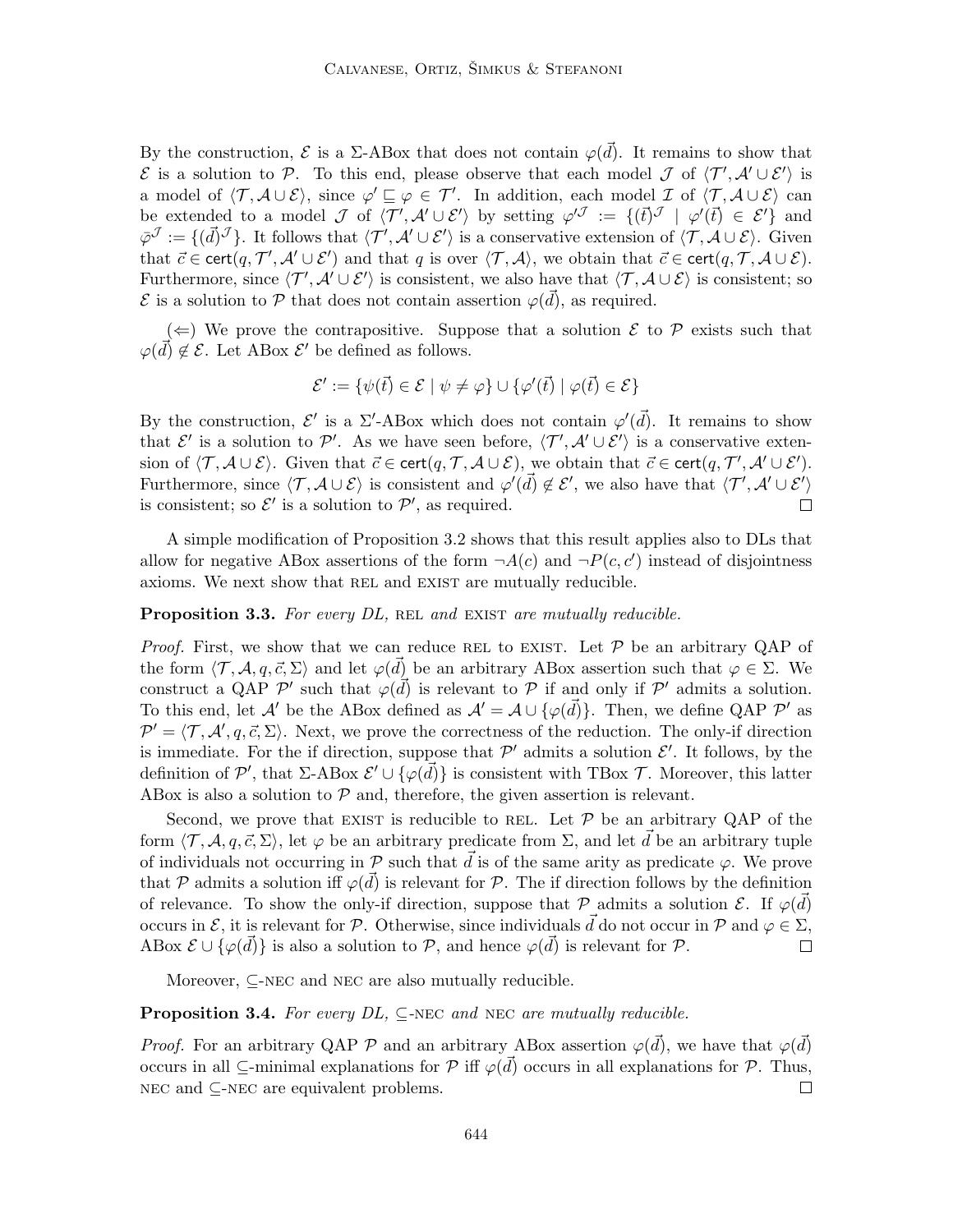Finally, since our preference orders prefer 'smaller' explanations and, by the definition, explanations are finite, our orders are well-founded. It immediately follows that there exists an explanation for an arbitrary QAP  $\mathcal P$  if and only if  $\mathcal P$  admits a minimal explanation under both our preference orders.

**Proposition 3.5.** For every  $DL$ ,  $\subseteq$ -EXIST,  $\le$ -EXIST, and EXIST are mutually reducible.

# 3.2 QAPs and the Query Emptiness Problem

As mentioned in the introduction, deciding the existence of an explanation is related to the query emptiness problem studied by Baader et al. (2010). Since we will rely on that problem to infer some complexity bounds throughout the paper, we briefly introduce it here.

**Definition 3.5.** Let T be a DL TBox,  $Q \in \{IQ, CQ\}$  a query language, and  $\Sigma$  a signature. We say that a Q-query q is empty for  $\Sigma$  given  $\mathcal T$  if for every  $\Sigma$ -ABox A that is consistent with T we have that  $\text{cert}(q, T, A) = \emptyset$ . Otherwise, we say that q is non-empty for  $\Sigma$  given T. The Q non-emptiness problem consists in deciding, for input T, q, and  $\Sigma$ , whether q is non-empty for  $\Sigma$  given  $\mathcal T$ .

Next, we first show that, for every DL, and for both instance queries and Boolean UCQs, query non-emptiness reduces to EXIST. Then, we show that for the  $DL\text{-}Life_{\mathcal{A}}$  case this holds even for arbitrary UCQs.

**Proposition 3.6.** For every DL and both instance queries and Boolean UCQs,  $\mathcal{Q}$  nonemptiness is reducible to EXIST.

*Proof.* Let  $\mathcal T$  be an arbitrary DL TBox, let  $q \in \mathcal{IQ} \cup \mathcal{CQ}$  be an arbitrary query such that  $q \in \mathcal{CQ}$  implies that q is a Boolean UCQ, and let  $\Sigma$  be an arbitrary signature. We show how to construct a QAP  $\mathcal P$  such that q is non-empty for  $\Sigma$  given  $\mathcal T$  iff  $\mathcal P$  admits a solution. To this end, let  $\vec{c}$  be an arbitrary tuple such that  $q \in \mathcal{CQ}$  implies that  $\vec{c} = \langle \rangle$ , and  $q \in \mathcal{IQ}$ implies that  $\vec{c} = \langle a \rangle$  where a is a globally fresh individual. Clearly, we have that q is non-empty for  $\Sigma$  given  $\mathcal T$  iff  $\mathcal P = \langle \mathcal T, \emptyset, q, \vec{c}, \Sigma \rangle$  admits a solution.  $\Box$ 

The relationship between  $CQ$  non-emptiness and EXIST can tightened, when we restrict our attention to  $DL\text{-}Lie_A$  TBoxes.

**Proposition 3.7.** For DL-Lite<sub>A</sub>,  $CQ$  non-emptiness is reducible to EXIST.

*Proof.* Consider a  $DL\text{-}Lite_A$  TBox  $\mathcal{T}$ , a signature  $\Sigma$ , and this time an n-ary query  $q \in \mathcal{CQ}$ . W.l.o.g., we assume that q is a CQ. Then, we cannot immediately extend the proof given for Boolean CQs by introducing  $n$  (distinct) individuals since we might be forced to match distinct answer variables of  $q$  to the same individual in an ABox witnessing non-emptiness of q. However, we can adapt the proof to this case as follows. We let  $N$  be a fresh atomic concept not occurring in  $\Sigma(\mathcal{T}, \emptyset, q) \cup \Sigma$ . We define  $\Sigma' = \Sigma \cup \{N\}$  and we let q' be the Boolean CQ such that  $at(q') = at(q) \cup \{N(x_1), \ldots, N(x_n)\}\.$  Finally, we let  $\mathcal{P} = \langle \mathcal{T}, \emptyset, q', \langle \rangle, \Sigma' \rangle$  be a QAP. In the following, we show that q is non-empty for  $\Sigma$  given  $\mathcal T$  iff  $\mathcal P$  admits a solution.

 $(\Rightarrow)$  Suppose that q is non-empty for  $\Sigma$  given T. That is, there exists a  $\Sigma$ -ABox A such that  $\langle \mathcal{T}, \mathcal{A} \rangle$  is consistent and there exists some *n*-ary tuple  $\vec{a} = \langle a_1, \ldots, a_n \rangle$  of individuals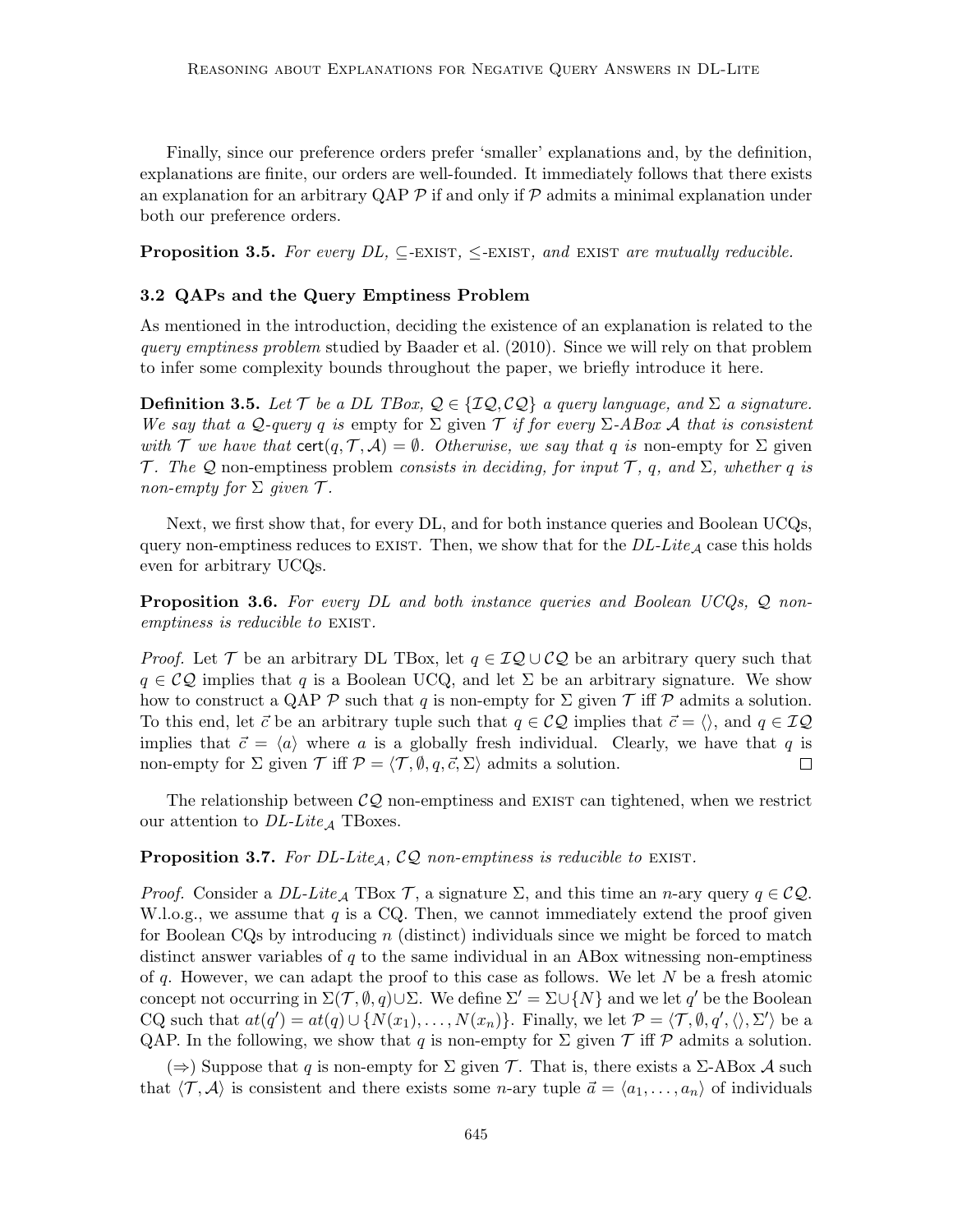such that  $\vec{a} \in \text{cert}(q, \mathcal{T}, \mathcal{A})$ . Now, consider the  $\Sigma'$ -ABox  $\mathcal{E} = \mathcal{A} \cup \{N(a_i) \mid 1 \leq i \leq n\}$ . Since N is a fresh predicate, we have that  $\langle \mathcal{T}, \mathcal{E} \rangle$  is a conservative extension of  $\langle \mathcal{T}, \mathcal{A} \rangle$ . That is, each model of  $\langle \mathcal{T}, \mathcal{A} \rangle$  can be extended to be a model of  $\langle \mathcal{T}, \mathcal{E} \rangle$ , and every model of  $\langle \mathcal{T}, \mathcal{E} \rangle$  is also a model of  $\langle \mathcal{T}, \mathcal{A} \rangle$ . By the assumption that  $\langle \mathcal{T}, \mathcal{A} \rangle$  is consistent and that  $\vec{a} \in \text{cert}(q, \mathcal{T}, \mathcal{A})$ , we conclude that  $\mathcal{E}$  is a solution to  $\mathcal{P}$ .

(←) Suppose that P admits a solution E. It follows that  $\langle \mathcal{T}, \mathcal{E} \rangle$  is consistent and that for each model  $\mathcal I$  of  $\langle \mathcal T, \mathcal E \rangle$ , there exists a match  $\pi$  for  $q'$  such that  $\mathcal I \models^{\pi} q'$ . Since N is a fresh predicate not occurring in  $\mathcal T$  and for each answer variable  $x_i$  of q the atom  $N(x_i)$ is contained in q', we have that  $\pi(x_i) = a_i^{\mathcal{I}}$  for some  $a_i \in N_I$  such that  $N(a_i) \in \mathcal{E}$ . It follows that  $\vec{a} \in \text{cert}(q, \mathcal{T}, \mathcal{E})$ . Consider the Σ-ABox A obtained from  $\mathcal{E}$  by removing all the assertions over N; it immediately follows that  $\langle \mathcal{T}, \mathcal{E} \rangle$  is a conservative extension of  $\langle \mathcal{T}, \mathcal{A} \rangle$ . Therefore, also  $\vec{a} \in \text{cert}(q, \mathcal{T}, \mathcal{A})$  and, thus, q is non-empty for  $\Sigma$  given  $\mathcal{T}$ .  $\Box$ 

Proposition 3.7 can be generalized to Horn DLs—that is, to all those DLs for which answering instance and conjunctive queries reduces to evaluating the input query over a single, canonical model of the ontology. It follows that for  $DL\text{-}Lie_A$  and, more in general, for all Horn-DLs, deciding exist generalizes the query non-emptiness problem. Hence, all the hardness results for non-emptiness obtained by Baader et al. (2010) that hold for instance queries and UCQs apply also to the exist problem under restricted explanation signatures. However, since we also consider ABoxes and we require a specific tuple to be in the query answer, the converse does not hold and we can not always transfer their upper bounds to our setting.

#### 3.3 Canonical Explanations

Before studying the complexity of reasoning over query abduction problems, we first show that we can restrict the search for explanations. In order to do so, we define the notion of instantiation of a conjunctive query.

**Definition 3.6.** Let q be an n-ary CQ with answer variables  $\langle x_1, \ldots, x_n \rangle$ ; furthermore, let  $\vec{c} = \langle c_1, \ldots, c_n \rangle$  be a tuple of individuals. Let  $\xi$  be a mapping from the terms of q to N<sub>I</sub> such that  $\xi$  is identity over  $N_I$  and for each answer variable  $x_j$  of q we have that  $\xi(x_j) = c_j$ . Then, we call the ABox

$$
\mathcal{E}_{\xi} = \{ A(\xi(t)) \mid A(t) \in at(q) \} \cup \{ R(\xi(s), \xi(t)) \mid R(s, t) \in at(q) \}
$$

a  $\vec{c}$ -instantiation of q. Given a DL ontology  $\mathcal{O}$ , if we additionally have that, for each quantified variable y,  $\xi(y)$  is a distinct anonymous individual  $u_y$  not occurring in q and  $\mathcal{O}$ , then we say that  $\mathcal{E}_{\xi}$  is direct for  $\mathcal{O}.$ 

Note that in the following we do not distinguish between instantiations that differ only in the assignment of anonymous individuals to variables. Hence, a CQ has only a finite number of distinct instantiations, and a unique direct one.

# 3.3.1 Unrestricted Explanation Signature

To obtain an explanation for a QAP  $\mathcal P$  with unrestricted explanation signature, we can iterate over the set of all possible instantiations to the input query, searching for one such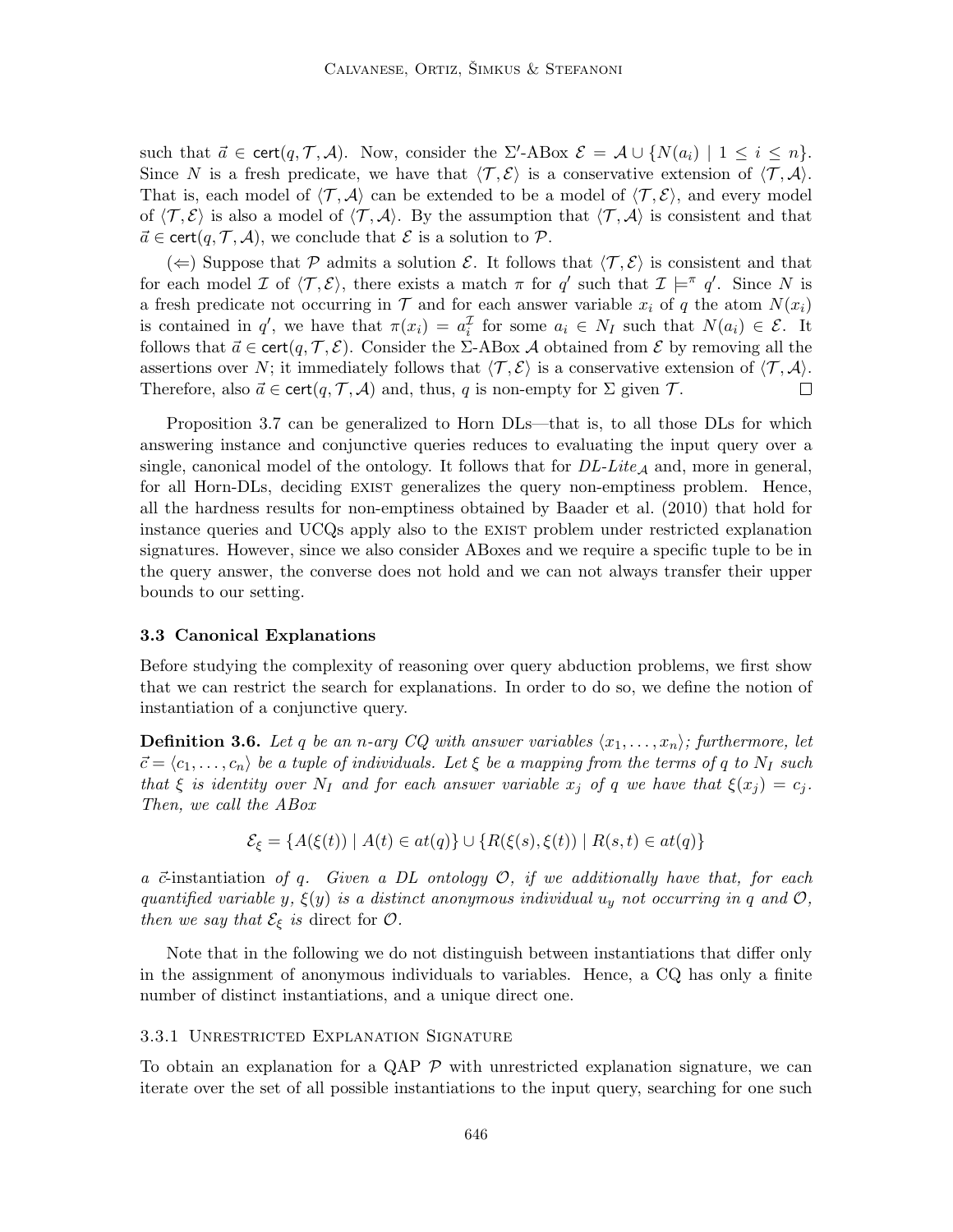instantiation that is consistent with the input ontology. In the absence of the UNA, we can even consider one single instantiation of each CQ: the direct instantiation, where all existentially quantified variables are mapped to distinct anonymous individuals. In the presence of the UNA, if our underlying DL is expressive enough to enforce inequalities over the individuals occurring in  $P$  (e.g., by means of disjointness axioms), we can again reduce the problem to searching for a CQ whose direct instantiation is consistent with the input ontology, when the UNA is dropped.

**Proposition 3.8.** Let  $\mathcal{O} = \langle \mathcal{T}, \mathcal{A} \rangle$  be an arbitrary DL ontology and let  $\mathcal{P} = \langle \mathcal{T}, \mathcal{A}, q, \vec{c}, \Sigma \rangle$ be an arbitrary QAP with unrestricted explanation signature. Furthermore, for each  $q_i \in q$ , let  $\mathcal{E}_{q_i}$  be the direct  $\vec{c}$ -instantiation of  $q_i$  for  $\mathcal{O}$ . The following hold:

- 1. Under the UNA, a solution to  $P$  exists iff a  $\vec{c}$ -instantiation  $\mathcal{E}_{\xi}$  of some  $q_i \in q$  exists such that  $\langle \mathcal{T}, \mathcal{A} \cup \mathcal{E}_{\xi} \rangle$  is consistent.
- 2. Without the UNA, a solution to  $P$  exists iff a query  $q_i \in q$  exists such that  $\langle \mathcal{T}, \mathcal{A} \cup \mathcal{E}_{q_i} \rangle$ is consistent.
- 3. Furthermore, suppose that the DL supports concept disjointness axioms. Under the UNA, a solution to P exists iff a query  $q_i \in q$  exists such that  $\langle T', \mathcal{A}' \cup \mathcal{E}_{q_i} \rangle$  is consistent without the UNA, where  $A'$  and  $T'$  extend  $A$  and  $T$  with a quadratic number of assertions and axioms, respectively.

*Proof.* Consider an arbitrary  $q_i \in q$  and let  $\mathcal{E}_{\xi}$  be an arbitrary  $\vec{c}$ -instantiation of  $q_i$ . We first prove that consistency of  $\langle \mathcal{T}, \mathcal{A} \cup \mathcal{E}_{\xi} \rangle$  (with or without the UNA) implies that  $\mathcal{E}_{\xi}$  is a solution to  $P$  (with or without the UNA, resp.). This shows the if direction of 1 and 2. Let ξ be the mapping generating  $\mathcal{E}_{\xi}$  and suppose that  $\langle \mathcal{T}, \mathcal{A} \cup \mathcal{E}_{\xi} \rangle$  is consistent. Let  $\mathcal{I}$  be an arbitrary model of  $\langle \mathcal{T}, \mathcal{A} \cup \mathcal{E}_{\xi} \rangle$ . Then we build a match  $\pi$  for  $q_i$  in  $\mathcal{I}$  by setting  $\pi(t) = \xi(t)^{\mathcal{I}}$ for each term t in  $q_i$ . As  $\pi(x_j) = \xi(x_j)^{\mathcal{I}} = c_j^{\mathcal{I}}$  for each answer variable  $x_j$ , the match  $\pi$ witnesses  $\vec{c} \in \text{ans}(q, \mathcal{I})$ . Hence  $\vec{c} \in \text{cert}(q, \mathcal{T}, \mathcal{A} \cup \mathcal{E}_{\xi})$  and  $\mathcal{E}_{\xi}$  is a solution to  $\mathcal{P}$ , as desired.

For the only-if direction of 1, we assume an arbitrary solution  $\mathcal E$  to  $\mathcal P$ , and use it to show that there exists a  $\vec{c}$ -instantiation  $\mathcal{E}_{\xi}$  of some  $q_i \in q$  such that  $\langle \mathcal{T}, \mathcal{A} \cup \mathcal{E}_{\xi} \rangle$  is consistent. Since  $\mathcal E$  is a solution to  $\mathcal P$ , by definition, there exists a model  $\mathcal I$  of  $\langle \mathcal T, \mathcal A \cup \mathcal E \rangle$  under the UNA. Without loss of generality, we assume that  $\Delta^{\mathcal{I}} = N_I$  and that for each  $c \in N_I$  we have that  $c^{\mathcal{I}} = c$ . Moreover, the interpretation  $\mathcal{I}$  admits a match  $\pi$  for some  $q_i \in q$  witnessing  $\vec{c} \in \text{ans}(q_i, \mathcal{I})$ . To define the mapping  $\xi$ , we let  $\xi(t) = \pi(t)$  for each term t occurring in  $q_i$ . Then I is a model of  $\mathcal{E}_{\xi}$ . Since it is also a model of  $\langle \mathcal{T}, \mathcal{A} \rangle$ , it is a model of  $\langle \mathcal{T}, \mathcal{A} \cup \mathcal{E}_{\xi} \rangle$  and shows that the latter is consistent, as desired.

The only-if direction of 2 is shown similarly. Suppose that  $P$  admits a solution  $\mathcal{E}$ . Then there exists a model I of  $\langle \mathcal{T}, \mathcal{A} \cup \mathcal{E} \rangle$  (without the UNA) that admits a match  $\pi$  for some  $q_i \in q$  witnessing  $\vec{c} \in \text{ans}(q_i, \mathcal{I})$ . To obtain an interpretation  $\mathcal{J}$  that is a model of  $\langle \mathcal{T}, \mathcal{A} \cup \mathcal{E}_{q_i} \rangle$ , we extend  $\mathcal{I}$  as follows. For every anonymous individual  $u_y$  that was introduced in  $\mathcal{E}_{q_i}$  due to an existentially quantified variable y, we let  $u_y^{\mathcal{J}} = \pi(y)$ . The resulting interpretation is a model of  $\mathcal{E}_{q_i}$ , and since these individuals  $u_y$  do not occur in the ontology, modelhood for  $\langle \mathcal{T}, \mathcal{A} \rangle$  is preserved.

For 3, we use the extended ABox  $\mathcal{A}'$  and TBox  $\mathcal{T}'$  to enforce the UNA over the individuals occurring in  $P$ . The ABox  $A'$  extends  $A$  with an assertion  $A_c(c)$  for each individual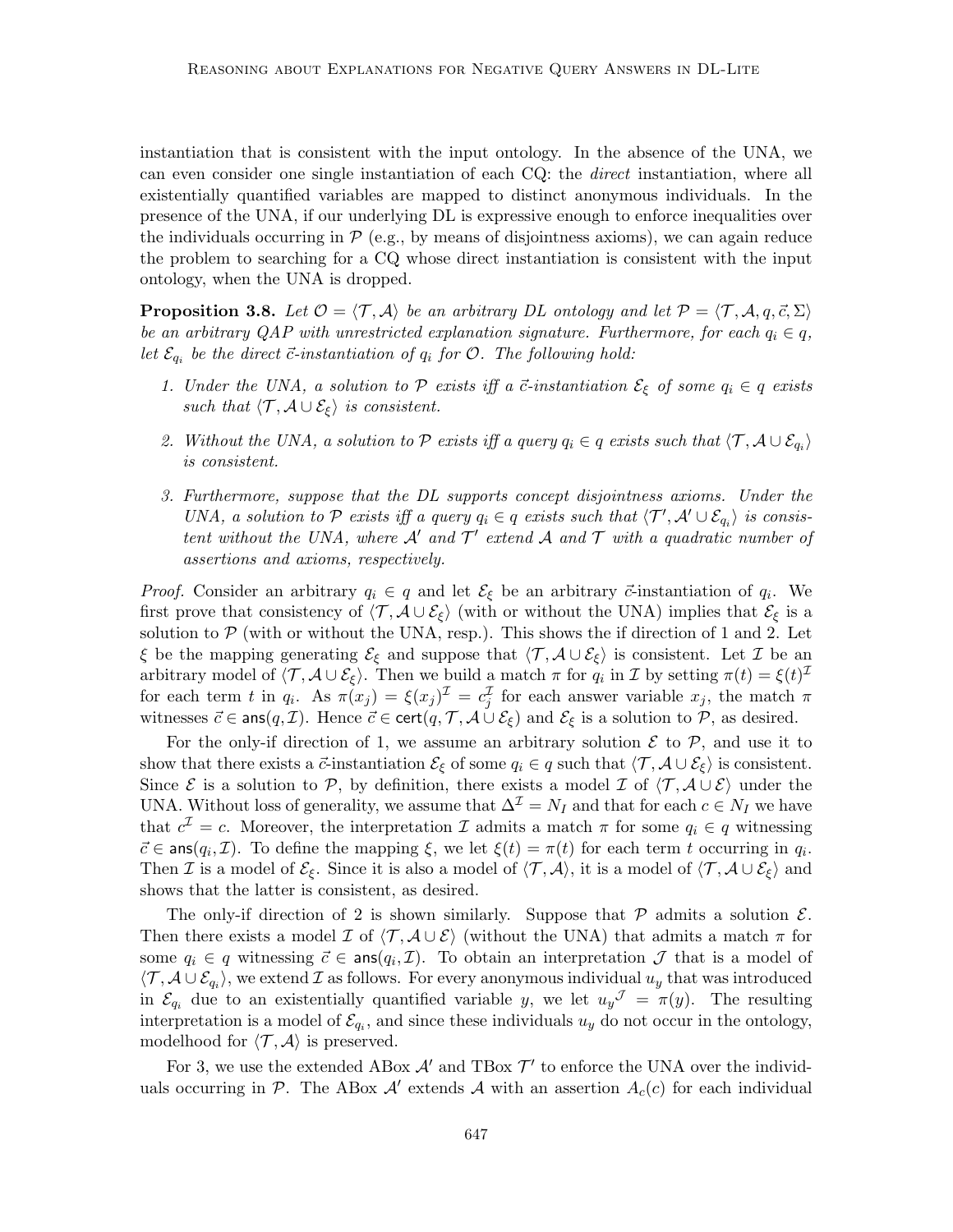c occurring in  $P$ , where each  $A_c$  is a fresh concept name. The TBox  $\mathcal{T}'$  consists of axioms  $A_c \sqsubseteq \neg A_{c'}$  for all pairs  $c \neq c'$  of individuals occurring in P. Since the interpretations of  $\langle \mathcal{T}, \mathcal{A} \rangle$  under the UNA and of  $\langle \mathcal{T}', \mathcal{A}' \rangle$  without the UNA coincide, the claim easily follows from statement 2 above. П

A direct consequence of this proposition is that, for all DLs, we can restrict our search to explanations that result from instantiating the input query.

Corollary 3.9. Let  $\mathcal{P} = \langle \mathcal{T}, \mathcal{A}, q, \vec{c}, \Sigma \rangle$  be a QAP with unrestricted explanation signature,  $let \max(q) = \max_{q_i \in q} |at(q_i)|$ , and let  $\max\text{-terms}(q) = \max_{q_i \in q} |q_i|$ . If  ${\mathcal{P}}$  has an explanation, then P has an explanation with concepts and roles only from q, at most  $\max(q)$  atoms, and at most max-terms $(q)$  individuals.

## 3.3.2 Restricted Explanation Signature

If we allow for restricted explanation signatures, then Proposition 3.8 does not hold anymore, and the search space for possible explanations becomes significantly larger. As we will see in the following sections, this has a notable effect on the complexity of the different decision problems. However, in the case of  $DL\text{-}Lite_A$ , we can still show a weaker version of the proposition that allows us to restrict our search to the instantiations of the queries in the perfect reformulation of the input query q. Moreover, every  $\subseteq$ -minimal explanation can be obtained this way.

**Proposition 3.10.** Let  $\mathcal{P} = \langle \mathcal{T}, \mathcal{A}, q, \vec{c}, \Sigma \rangle$  be a QAP where  $\langle \mathcal{T}, \mathcal{A} \rangle$  is a DL-Lite<sub>A</sub> ontology, and let  $R_{q,\mathcal{T}}$  be the perfect reformulation of q w.r.t. T. A solution to P exists if and only if a  $\vec{c}$ -instantiation  $\mathcal{E}_{\xi}$  of some  $q_r \in R_{q,\mathcal{T}}$  exists such that (i)  $\langle \mathcal{T}, \mathcal{A} \cup \mathcal{E}_{\xi} \rangle$  is consistent, and (ii)  $\mathcal{E}_{\xi} \setminus \mathcal{A}$  is a  $\Sigma$ -ABox. Moreover,  $\mathcal{E}'$  is a  $\subseteq$ -minimal explanation implies that query  $q_r \in R_{q,\mathcal{T}}$  and ABox  $\mathcal{E}_{\xi}$  exist such that  $\mathcal{E}_{\xi}$  is a  $\vec{c}$ -instantiation of  $q_r$  and  $\mathcal{E}' = \mathcal{E}_{\xi} \setminus \mathcal{A}$ .

Proof. The first part of the claim is shown analogously to item 1 of Proposition 3.8 (recall that in DL-Lite<sub>A</sub> we make the UNA). For the if direction, consider an arbitrary  $q_r \in R_{q,\mathcal{T}}$ and let  $\mathcal{E}_{\xi}$  be a  $\vec{c}$ -instantiation of  $q_r$  generated from a mapping  $\xi$ . We assume that  $\langle \mathcal{T}, \mathcal{A} \cup \mathcal{E}_{\xi} \rangle$ is consistent and that  $\mathcal{E}_{\xi} \setminus \mathcal{A}$  is a  $\Sigma$ -ABox. Then, to show that  $\mathcal{E}_{\xi} \setminus \mathcal{A}$  is a solution to  $\mathcal{P}$ , it suffices to show the existence of a match  $\pi$  for  $q_r$  in  $DB_{\mathcal{A}\cup\mathcal{E}_\xi}$  witnessing  $\vec{c} \in \text{cert}(q, \mathcal{T}, \mathcal{A}\cup\mathcal{E}_\xi)$ . This  $\pi$  is easily obtained by setting  $\pi(t) = \xi(t)^{\mathcal{I}}$  for each term t in  $q_r$ . For the only-if direction, we assume an arbitrary solution  $\mathcal E$  to  $\mathcal P$  and use it to show that there exists a  $\vec c$ instantiation  $\mathcal{E}_{\xi}$  of some  $q_r \in R_{q,\mathcal{T}}$  that satisfies conditions (i) and (ii). Since  $\mathcal{E}$  is a solution to P, by definition,  $\mathcal{E}$  is a  $\Sigma$ -ABox,  $\langle \mathcal{T}, \mathcal{A} \cup \mathcal{E} \rangle$  is consistent, and  $\vec{c} \in \text{cert}(q, \mathcal{T}, \mathcal{A} \cup \mathcal{E})$ . By Proposition 2.1, it follows that there exists a query  $q_r \in R_{q,\mathcal{T}}$  and a match  $\pi$  for  $q_r$  in  $DB_{\mathcal{A}\cup\mathcal{E}}$  that witness  $\vec{c} \in \text{ans}(q_r, DB_{\mathcal{A}\cup\mathcal{E}})$ . We define a mapping  $\xi$  by setting  $\xi(t) = \pi(t)$  for each term t in  $q_r$ . Then, for the resulting  $\vec{c}$ -instantiation  $\mathcal{E}_{\xi}$  we have that  $\mathcal{E}_{\xi} \subseteq \mathcal{E} \cup \mathcal{A}$ , which implies the consistency of  $\langle \mathcal{T}, \mathcal{A} \cup \mathcal{E}_{\xi} \rangle$  and that  $\mathcal{E}_{\xi} \setminus \mathcal{A}$  is also a Σ-ABox as desired.

To show the second part of the claim, suppose  $\mathcal E$  is a  $\subseteq$ -minimal solution to  $\mathcal P$ . By Proposition 2.1, we have that there exists some  $q_r \in R_{q,\mathcal{T}}$  for which there exists a match  $\pi$ witnessing  $\vec{c} \in \text{ans}(q_r, DB_{\mathcal{A} \cup \mathcal{E}})$ . We construct a  $\vec{c}$ -instantiation  $\mathcal{E}_{\xi}$  of  $q_r$  as follows:

$$
\mathcal{E}_{\xi} = \{ A(\pi(t)) \in \mathcal{A} \cup \mathcal{E} \mid A(t) \in at(q_r) \} \cup \{ R(\pi(t), \pi(t')) \in \mathcal{A} \cup \mathcal{E} \mid R(t, t') \in at(q_r) \}
$$

By the minimality of  $\mathcal{E}$ , we have that  $\mathcal{E} = \mathcal{E}_{\xi} \setminus \mathcal{A}$ .

 $\Box$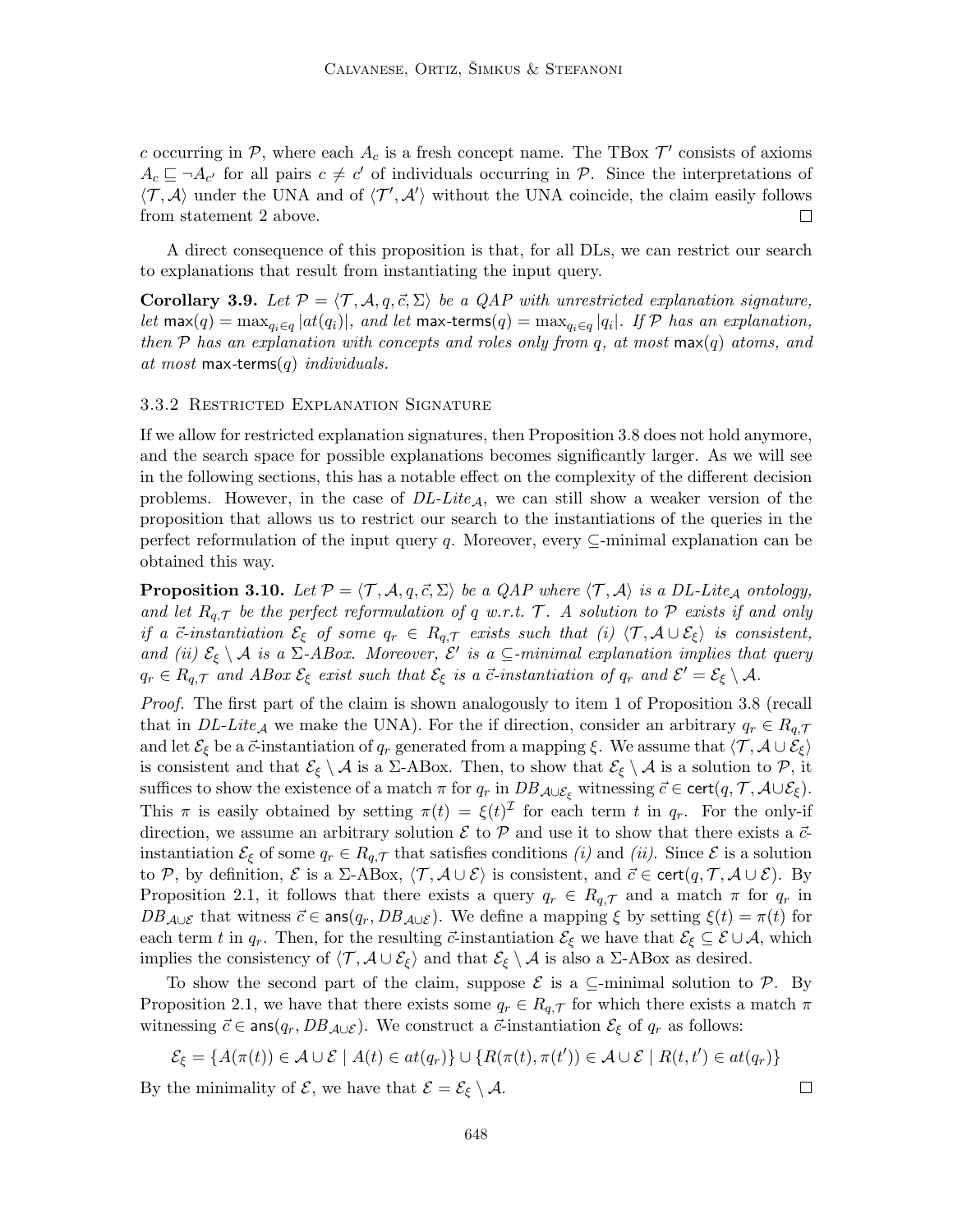Similarly as above, this implies that we can consider only small explanations whose size is linear in the size of the input query  $q$ , but now their signature depends not only on  $q$ , but also on the signature of the input TBox  $\mathcal{T}$ .

**Corollary 3.11.** Let  $\mathcal{P} = \langle \mathcal{T}, \mathcal{A}, q, \vec{c}, \Sigma \rangle$  be a QAP where  $\langle \mathcal{T}, \mathcal{A} \rangle$  is a DL-Lite<sub>A</sub> ontology. Furthermore, let  $\max(q) = \max_{q_i \in q} |at(q_i)|$ . If  $\mathcal{P} = \langle \mathcal{T}, \mathcal{A}, q, \vec{c}, \Sigma \rangle$  has an explanation, then P has an explanation with concepts and roles only from T and q, at most  $\max(q)$  atoms, and at most  $2 \cdot max(q)$  individuals.

# 4. Complexity for Instance Queries

We now study the complexity of reasoning over query abduction problems. We consider the complexity under both unrestricted and restricted explanation signatures, and we consider the different minimality criteria over abductive solutions. We measure the complexity of a QAP  $\mathcal{P} = \langle \mathcal{T}, \mathcal{A}, q, \vec{c}, \Sigma \rangle$  in terms of the combined size of  $\mathcal{T}, \mathcal{A}, q$ , and  $\Sigma$ —that is, we consider combined complexity. In this section, we investigate the complexity of reasoning over QAPs when the body of the input query consists of a single unary atom—that is, we consider instance queries. In the following section, we shall turn our attention to UCQs.

#### 4.1 Existence of Explanations

Before giving the first complexity results, we show that, for instance queries, ⊆-minimal and  $\le$ -minimal explanations coincide. To see this, consider an arbitrary QAP  $\mathcal{P} = \langle \mathcal{T}, \mathcal{A}, q, c, \Sigma \rangle$ such that  $q \in \mathcal{IQ}$  and let  $q_r$  be an arbitrary CQ in the perfect reformulation  $R_{q,\mathcal{T}}$ . By Propositions 2.1 and 3.10, it follows that each  $\vec{c}$ -instantiation of  $q_r$  that is consistent with  $\langle \mathcal{T}, \mathcal{A} \rangle$ contains an explanation for  $\mathcal{P}$ ; moreover, each  $\subseteq$ -minimal explanation for  $\mathcal{P}$  can be obtained in this way. As these explanations contain at most one assertion (cf. Proposition 2.1),  $\leq$ and ⊆-minimal explanations are both of size at most one, and we obtain the following result.

**Proposition 4.1.** Let  $P = \langle T, A, q, \vec{c}, \Sigma \rangle$  be a QAP such that  $\langle T, A \rangle$  is a DL-Lite<sub>A</sub> ontology and  $q \in \mathcal{IQ}$ , and let  $\mathcal E$  be an arbitrary  $\Sigma$ -ABox. Then,  $\mathcal E$  is a solution to  $\mathcal P$  implies that a solution  $\mathcal{E}' \subseteq \mathcal{E}$  to  $\mathcal{P}$  exists such that  $|\mathcal{E}'| \leq 1$ . Hence,  $\exp\left(\frac{\mathcal{P}}{\mathcal{E}(\mathcal{P})}\right) = \exp\left(\frac{\mathcal{P}}{\mathcal{E}(\mathcal{P})}\right)$ .

Now we consider the complexity of deciding existence of an explanation.

**Theorem 4.2.** For  $DL\text{-}Life_A$ , instance queries, and under both unrestricted and restricted explanation signatures, EXIST,  $\subseteq$ -EXIST, and  $\leq$ -EXIST are NL-complete.

*Proof.* By Proposition 3.5, it suffices to show the result for EXIST. We first provide an algorithm that yields the desired upper bound, even with restricted explanation signatures. Then we show that the problem is NL-hard already for the case of unrestricted signatures.

(MEMBERSHIP) Let  $\mathcal{P} = \langle \mathcal{T}, \mathcal{A}, q, c, \Sigma \rangle$  be a QAP such that  $q \in \mathcal{IQ}$ . To decide EXIST in non-deterministic logarithmic space, we can exploit Proposition 4.1 and test all candidate singleton explanations by iterating over  $\Sigma$ , the individuals occurring in  $\mathcal{P}$ , and at most two anonymous individuals. This results in at most polynomially many candidate solutions  $\mathcal E$  of constant size. For each of them we test whether  $\langle \mathcal T, \mathcal A \cup \mathcal E \rangle$  is consistent and  $c \in \text{cert}(q, \mathcal{T}, \mathcal{A} \cup \mathcal{E})$ . Since for  $DL\text{-}Lite_A$  both ontology consistency and instance checking can be solved in non-deterministic logarithmic space, EXIST is in NL.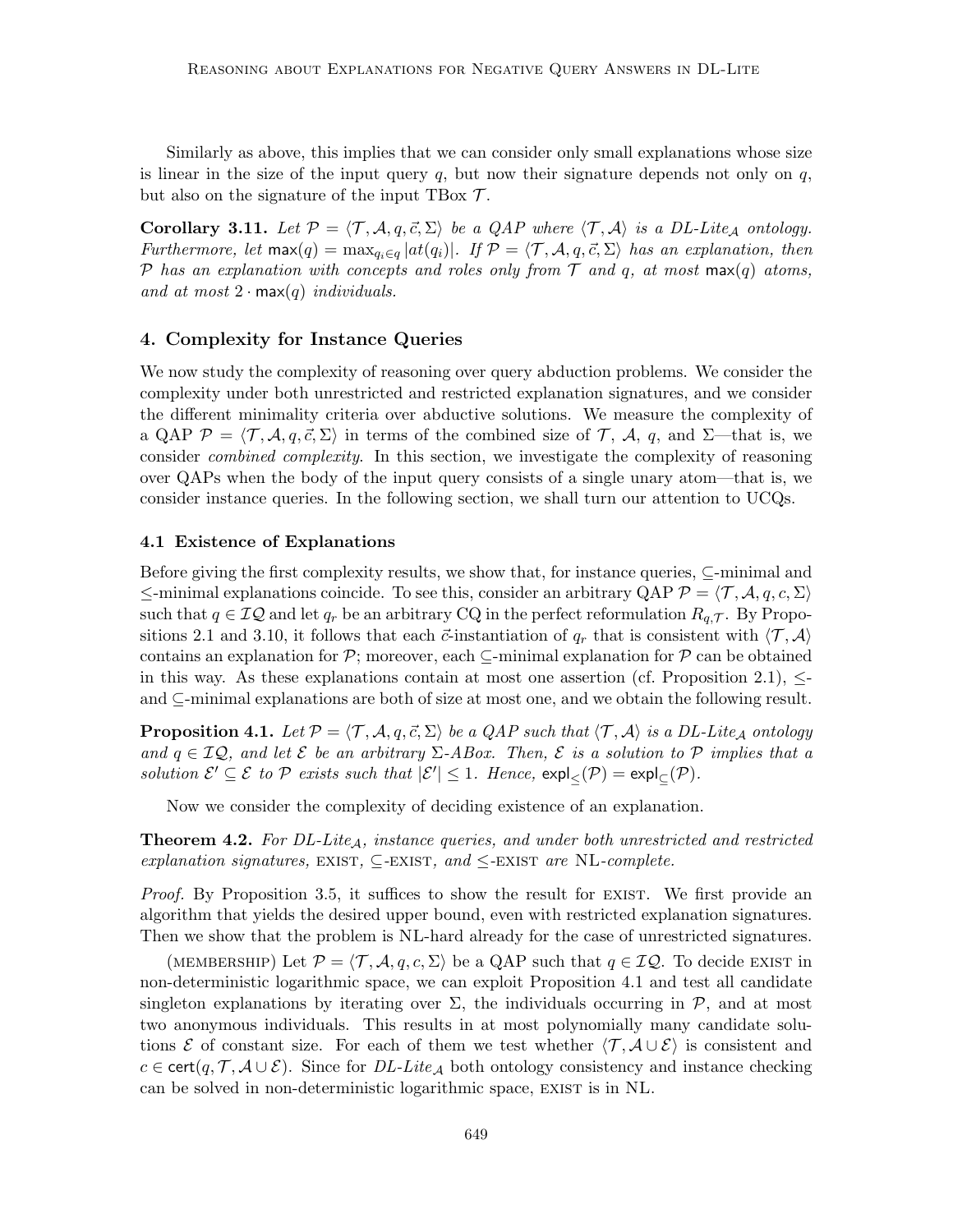Algorithm 1 isNEC

INPUT: QAP  $\mathcal{P} = \langle \mathcal{T}, \mathcal{A}, q, \vec{c}, \Sigma \rangle$  and assertion  $\varphi(\vec{d})$  such that  $\langle \mathcal{T}, \mathcal{A} \rangle$  is a  $DL\text{-}Like_{\mathcal{A}}$  ontology,  $q \in \mathcal{IQ} \cup \mathcal{CQ}$ ,  $\Sigma$  is unrestricted, and  $\varphi \in \Sigma$ . OUTPUT: "yes" iff  $\varphi(\vec{d})$  is necessary for  $\mathcal{P}$ . 1: Let  $\bar{\varphi}$  be a globally fresh predicate of the same arity as  $\varphi$ . 2: Let  $\mathcal{T}' := \mathcal{T} \cup \{\overline{\varphi} \sqsubseteq \neg \varphi\}$  and let  $\mathcal{A}' := \mathcal{A} \cup \{\overline{\varphi}(\overline{d})\}.$ 3: If  $\langle \mathcal{T}', \mathcal{A}', q, \vec{c}, \Sigma \rangle$  admits a solution, then return "no". 4: Let **I** be the set of all individuals occurring in  $P$  and  $d$ . 5: Let  $u$  be a globally fresh anonymous individual. 6: for all  $\Sigma$ -ABoxes  $\mathcal{E}^*$  over the individuals in  $\mathbf{I} \cup \{u\}$  s.t.  $|\mathcal{E}^*| \leq 1$  and  $\varphi(\vec{d}) \notin \mathcal{E}^*$  do 7: If  $\langle \mathcal{T}, \mathcal{A} \cup \mathcal{E}^* \rangle \models \varphi(\vec{d})$  and  $\langle \mathcal{T}, \mathcal{A} \cup \mathcal{E}^*, q, \vec{c}, \Sigma \rangle$  admits a solution, then return "no". 8: end for 9: Return "yes".

(HARDNESS) We reduce the  $DL\text{-}Like_{\mathcal{A}}$  ontology consistency problem (under the UNA) to EXIST. Consider an arbitrary  $DL\text{-}Lite_{\mathcal{A}}$  ontology  $\langle \mathcal{T}, \mathcal{A} \rangle$ . Furthermore, consider an arbitrary atomic concept A not occurring in  $\langle \mathcal{T}, \mathcal{A} \rangle$ , let  $q = A(x)$ , let  $c \in N_I$  be an arbitrary individual, and let  $\mathcal{P} = \langle \mathcal{T}, \mathcal{A}, q, c, \Sigma \rangle$  be a QAP with unrestricted  $\Sigma$ . We show that  $\langle \mathcal{T}, \mathcal{A} \rangle$ is consistent if and only if  $P$  admits a solution. The if direction is trivial. For the onlyif direction, suppose that  $\langle \mathcal{T}, \mathcal{A} \rangle$  is consistent, and consider  $\mathcal{E} = \{A(c)\}\$ . Since  $\langle \mathcal{T}, \mathcal{A} \rangle$  is consistent and A is fresh,  $\langle \mathcal{T}, \mathcal{A} \cup \mathcal{E} \rangle$  is also consistent. As each model I of  $\langle \mathcal{T}, \mathcal{A} \cup \mathcal{E} \rangle$ satisfies the assertion  $A(c)$ ,  $\mathcal E$  is a solution to  $\mathcal P$ .  $\Box$ 

# 4.2 Deciding Necessity

In Section 3.1, we have seen that for QAPs with restricted explanation signatures and DLs that allow for disjointness axioms, NEC reduces to non-EXIST. For the case of QAPs with unrestricted explanation signatures but ontologies restricted to  $DL\text{-}Lie_A$ , we provide in Algorithm 1 a Turing reduction to (non-)exist; that is, a procedure that solves nec by employing a subroutine for solving EXIST. The following proposition proves its correctness.

**Proposition 4.3.** For DL-Lite<sub>A</sub>, instance queries and UCQs, and under unrestricted explanation signatures, algorithm isNEC decides NEC.

*Proof.* Let  $P = \langle T, A, q, \vec{c}, \Sigma \rangle$  be a QAP such that  $\langle T, A \rangle$  is a DL-Lite<sub>A</sub> ontology, query  $q \in \mathcal{IQ} \cup \mathcal{CQ}$ , and signature  $\Sigma$  is unrestricted; furthermore, let  $\varphi(\vec{d})$  be an assertion over abducible predicate  $\varphi \in \Sigma$ . We prove that  $\varphi(\vec{d})$  is necessary for  $\mathcal P$  iff isNEC returns "yes".

For the only-if direction, we prove the contrapositive. Suppose that isNEC returns "no" on the given instance; we show that a solution  $\mathcal{E}$  to  $\mathcal{P}$  exists such that  $\varphi(\vec{d}) \notin \mathcal{E}$ . According to the construction of isNEC, we consider two alternative cases.

• QAP  $\langle T', \mathcal{A}', q, \vec{c}, \Sigma \rangle$  admits a solution  $\mathcal{E}$ . For DL-Lite<sub>A</sub>, Calvanese et al. (2009) showed that negative inclusion axioms affect only the consistency of the given ontology, but do not contribute towards computing the certain answer; that is,  $\vec{c} \in \text{cert}(q, \mathcal{T}', \mathcal{A}')$ iff  $\langle T', \mathcal{A}' \rangle$  is consistent and  $\vec{c} \in \text{cert}(q, \mathcal{T}, \mathcal{A}')$ . Then, since assertion  $\bar{\varphi}(\vec{d})$  is over a predicate not occurring in P and  $\langle T', \mathcal{A}' \rangle$  is consistent, we have that E is also a solution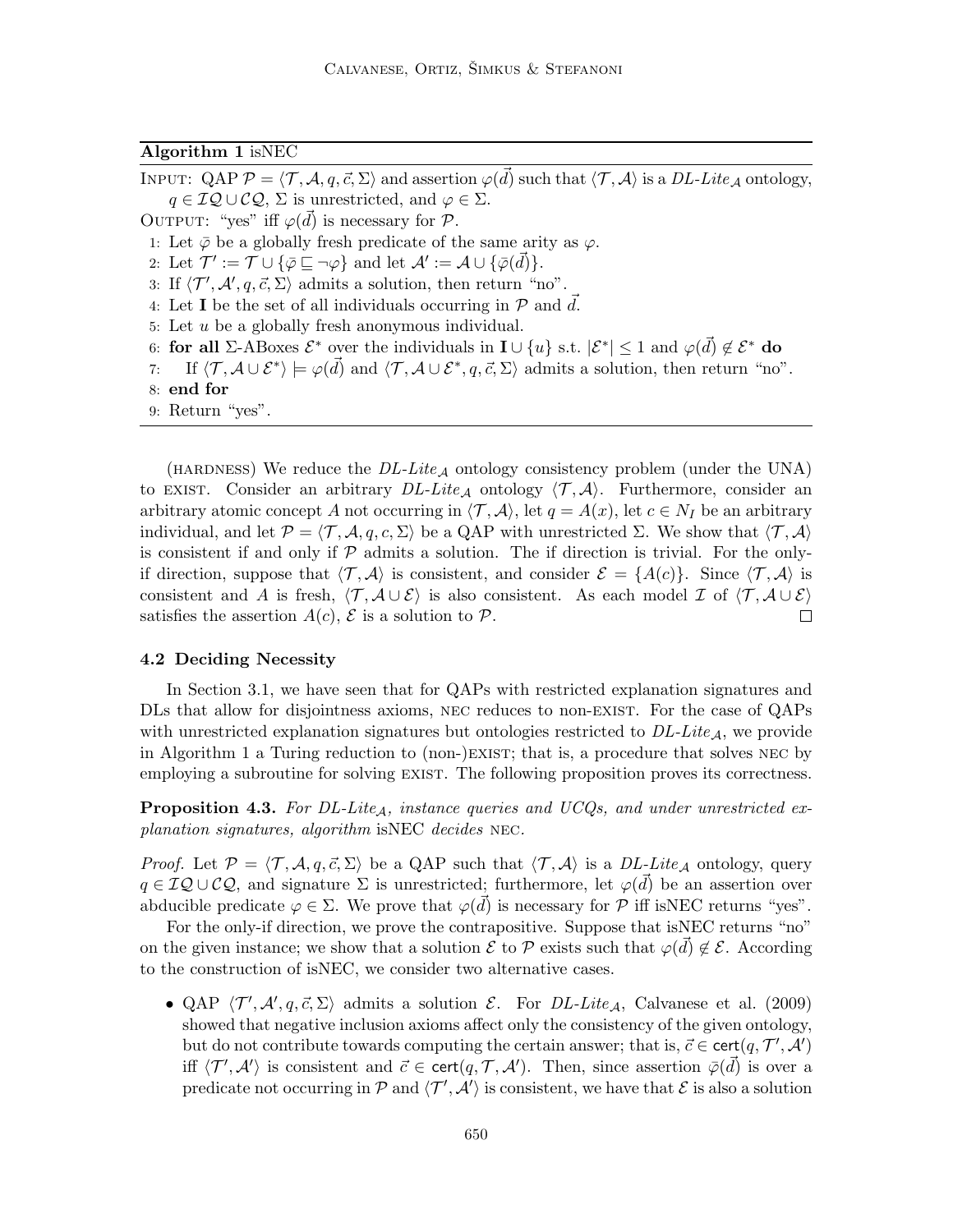to  $P = \langle T, A, q, \vec{c}, \Sigma \rangle$ . By the definition, such solution does not contain  $\varphi(\vec{d})$ , since  $\langle \mathcal{T}', \mathcal{A}' \rangle \models \bar{\varphi}(\vec{d}) \text{ and } \bar{\varphi} \sqsubseteq \neg \varphi \in \mathcal{T}'.$ 

• QAP  $\langle \mathcal{T}', \mathcal{A}', q, \vec{c}, \Sigma \rangle$  has no solution. Since isNEC returns "no", a  $\Sigma$ -ABox  $\mathcal{E}^*$  exists such that  $|\mathcal{E}^*| \leq 1$ ,  $\varphi(\vec{d}) \notin \mathcal{E}^*$ ,  $\langle \mathcal{T}, \mathcal{A} \cup \mathcal{E}^* \rangle \models \varphi(\vec{d})$ , and QAP  $\langle \mathcal{T}, \mathcal{A} \cup \mathcal{E}^*, q, \vec{c}, \Sigma \rangle$ has a solution  $\mathcal{E}$ . Given that assertion  $\varphi(\vec{d})$  is entailed by  $\langle \mathcal{T}, \mathcal{A} \cup \mathcal{E}^* \rangle$  we have that  $\mathcal{E}' := \mathcal{E} \setminus {\varphi(\vec{d})}$  is also a solution to  $\langle \mathcal{T}, \mathcal{A} \cup \mathcal{E}^*, q, \vec{c}, \Sigma \rangle$ . We conclude that  $\mathcal{E}' \cup \mathcal{E}^*$  is a solution to  $\langle \mathcal{T}, \mathcal{A}, q, \vec{c}, \Sigma \rangle$  that does not contain  $\varphi(\vec{d})$ , as required.

For the if direction, we prove the contrapositive. Suppose that a  $\Sigma$ -ABox  $\mathcal E$  exists such that  $\mathcal E$  is a solution to  $\mathcal P$  and  $\varphi(\vec{d}) \notin \mathcal E$ ; we show that isNEC returns "no". W.l.o.g., the individual u of Algorithm 1 does not occur in  $\mathcal{E}$ . Now, if  $\langle \mathcal{T}, \mathcal{A} \cup \mathcal{E} \rangle \not\models \varphi(\vec{d})$ , we have that  $\mathcal{E}$  is a solution to QAP  $\langle T', \mathcal{A}', q, \vec{c}, \Sigma \rangle$ , so isNEC returns "no", as required. Otherwise, consider the case in which  $\langle \mathcal{T}, \mathcal{A} \cup \mathcal{E} \rangle \models \varphi(\vec{d})$  and take the conjunctive query  $q'(\vec{x}) \leftarrow \varphi(\vec{x})$ . By the assumption, we have that  $\vec{d} \in \text{cert}(q', \mathcal{T}, \mathcal{A} \cup \mathcal{E})$ . By Proposition 2.1, a query  $r \in R_{q', \mathcal{T}}$  and a match  $\pi$  for r exist such that r contains a single atom and  $\vec{d} \in \text{ans}(r, DB_{A\cup\mathcal{E}})$  is witnessed by  $\pi$ . Let  $\psi(\vec{y})$  be the unique atom occurring in r such that  $\vec{x} \subseteq \vec{y}$  and let  $\psi(\vec{t})$  be the assertion obtained from  $\psi(\vec{y})$  by replacing each variable  $y \in \vec{y}$  with  $\pi(y)$ . Clearly, we have that  $\psi(\bar{t}) \in \mathcal{A} \cup \mathcal{E}$ . Next, we distinguish among two cases.

- For each variable  $y \in \vec{y}$  we have that  $\pi(y) \in I$ . Then, let  $\mathcal{E}^* := \emptyset$ , if  $\psi(\vec{t}) \in \mathcal{A}$ , and let  $\mathcal{E}^* := \{\psi(\vec{t})\},\$ if  $\psi(\vec{t}) \in \mathcal{E}$ . In either case, we have that  $\varphi(\vec{d}) \notin \mathcal{E}^*$ , that  $\langle \mathcal{T}, \mathcal{A} \cup \mathcal{E}^* \rangle \models \varphi(\vec{d})$ , and that  $\mathcal{E}^* \subseteq \mathcal{E}$ . Hence,  $\mathcal{E}$  is a solution to QAP  $\langle \mathcal{T}, \mathcal{A} \cup \mathcal{E}^*, q, \vec{c}, \Sigma \rangle$ ; so isNEC returns "no", as required.
- Variable  $y \in \vec{y}$  exists such that  $\pi(y) \notin I$ . Given that  $\vec{d} \subseteq I$ ,  $\vec{d} \in \text{ans}(r, DB_{\mathcal{A} \cup \mathcal{E}})$ , and predicates have arity at most 2, we have that  $\vec{d}$  is of the form  $\vec{d} := \langle d \rangle, \varphi \in N_C$ , and  $\psi \in N_R$ . It follows that CQ r is of the form  $r(x) \leftarrow \psi(x, y)$  or  $r(x) \leftarrow \psi(y, x)$ . Next, we consider the former case only, as the other case is symmetrical. Then, assertion  $\psi(\vec{t})$  is of the form  $\psi(d, \pi(y))$ . Since  $\pi(y) \notin \mathbf{I}$ , we have that  $\psi(d, \pi(y)) \in \mathcal{E}$ . Now, let  $\mathcal{E}'$  be the ABox obtained from  $\mathcal E$  by replacing each occurrence of individual  $\pi(y)$  with the individual u of Algorithm 1. Since  $\mathcal{E}'$  is obtained from solution  $\mathcal{E}$  by uniformly replacing an anonymous individual with an individual that does not occur in  $\mathcal E$  and  $\mathcal P$ , we have that  $\mathcal{E}'$  is also a solution to P. By the definition,  $\varphi(d) \notin \mathcal{E}'$  and  $\psi(d, u) \in \mathcal{E}'$ . Now, let  $\mathcal{E}^* := \{\psi(d, u)\}.$  Since  $d \in \text{ans}(r, DB_{\mathcal{A} \cup \mathcal{E}})$  is witnessed by  $\pi$  and by the definition of  $\mathcal{E}^*$ , we have that  $\langle \mathcal{T}, \mathcal{A} \cup \mathcal{E}^* \rangle \models \varphi(d)$ . At last, since  $\mathcal{E}^* \subseteq \mathcal{E}'$  and  $\mathcal{E}'$  is a solution to P, we conclude that ABox  $\mathcal{E}'$  is a solution to  $\langle \mathcal{T}, \mathcal{A} \cup \mathcal{E}^*, q, \vec{c}, \Sigma \rangle$ . Hence, isNEC returns "no", as required.  $\Box$

Next, we use Algorithm 1 and Propositions 3.1 and 3.2 to characterize the complexity of nec in the presence of instance queries.

**Theorem 4.4.** For  $DL\text{-}Life_A$ , instance queries, and under both unrestricted and restricted explanation signatures, NEC,  $\leq$ -NEC, and  $\subseteq$ -NEC are NL-complete.

Proof. For the NL upper bound for NEC and under restricted signatures, observe that, by Proposition 3.2, NEC reduces to non-EXIST. In Theorem 4.2, we proved that EXIST is in NL.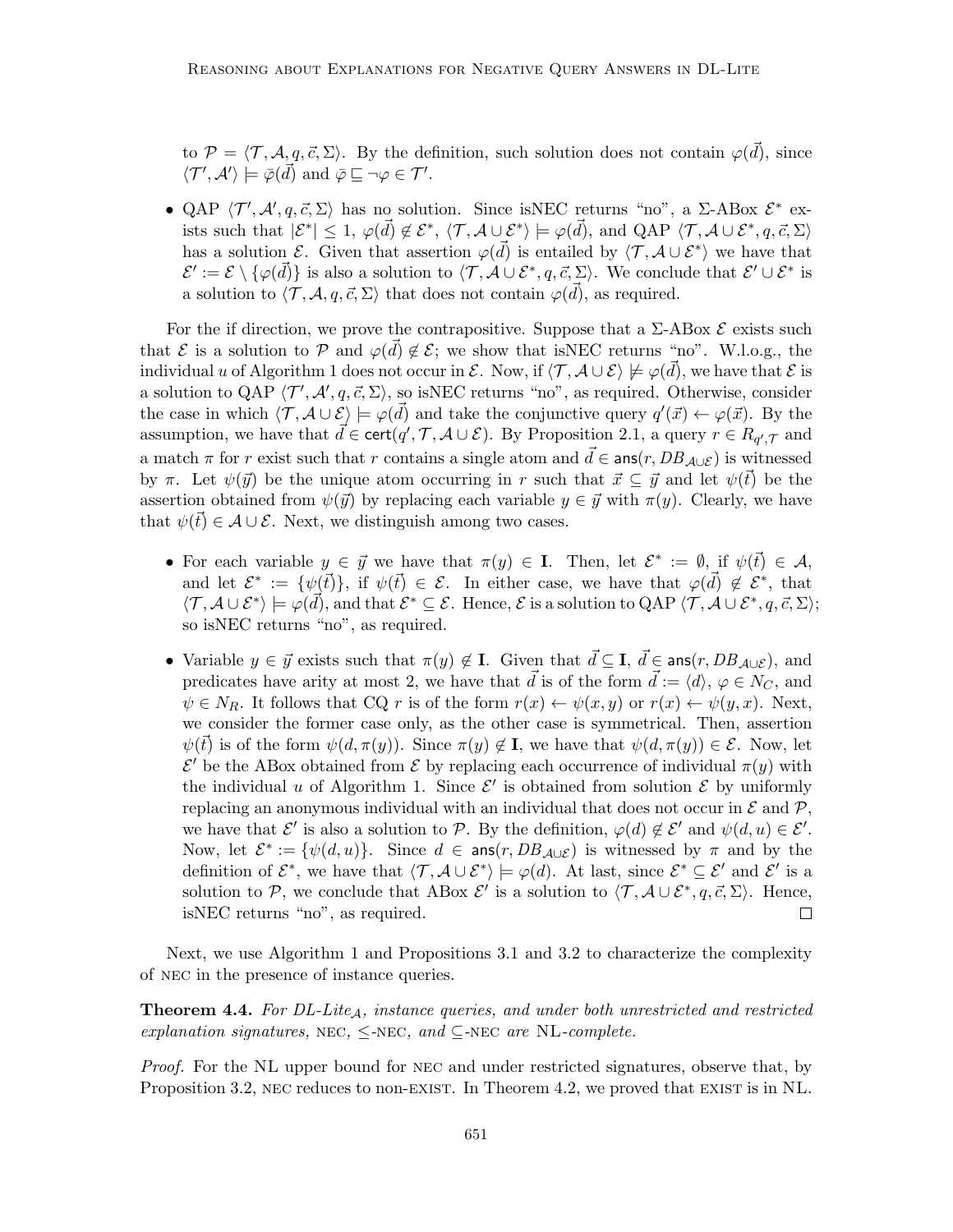Given that  $NL = \text{co}NL$ , we have that NEC is in NL as well. The NL upper bound in the case of unrestricted signature can be established using algorithm isNEC and Proposition 4.3. Indeed, given that  $NL = \text{co}NL$ , that non-EXIST is in coNL, and that checking whether an assertion is entailed by a  $DL\text{-}Lite_A$  ontology is in coNL as well, we immediately obtain that isNEC runs in nondeterministic logarithmic space. The coNL-hardness and thus also NLhardness of nec follows from Proposition 3.1 and Theorem 4.2. In addition, Proposition 3.4 states that NEC and  $\subseteq$ -NEC are equivalent and, thus, also  $\subseteq$ -NEC is NL-complete. Finally, by Proposition 4.1, we conclude that  $\leq$ -NEC is NL-complete.  $\Box$ 

# 4.3 Deciding Relevance

By Proposition 3.3, deciding the relevance of an assertion to a QAP is equivalent to assessing whether a QAP admits a solution. We already showed this latter problem to be NL-complete (see Theorem 4.2). Therefore, the following result easily follows.

**Theorem 4.5.** For  $DL\text{-}Lite_A$ , instance queries, and under both unrestricted and restricted  $explanation$  signatures, REL is NL-complete.

In the next theorem, we show that the complexity of the problem does not change even when we apply a minimality criterion over solutions.

**Theorem 4.6.** For DL-Lite<sub>A</sub>, instance queries, and under both restricted and unrestricted explanation signatures,  $\leq$ -REL and  $\subseteq$ -REL are NL-complete.

*Proof.* By Proposition 4.1, it suffices to show that  $\leq$ -REL is NL-complete.

(MEMBERSHIP) Let  $\mathcal{P} = \langle \mathcal{T}, \mathcal{A}, q, c, \Sigma \rangle$  be a QAP such that  $q \in \mathcal{IQ}$  and let  $\varphi(\vec{d})$  be an ABox assertion over abducible predicate  $\varphi$ . We argue that  $\varphi(\vec{d})$  is  $\leq$ -relevant to  $\mathcal P$  if and only if (i)  $c \notin \text{cert}(q, \mathcal{T}, \mathcal{A}), (ii) \langle \mathcal{T}, \mathcal{A} \cup {\varphi(\vec{d})} \rangle$  is consistent, and (iii)  $c \in \text{cert}(q, \mathcal{T}, \mathcal{A} \cup {\varphi(\vec{d})})$ . We show the only-if direction, since the if direction directly follows by Proposition 4.1 and by the definition of solution. Suppose that  $\varphi(\vec{d})$  is  $\leq$ -relevant to P. By the definition of minimal solution, it follows that  $c \notin \text{cert}(q, \mathcal{T}, \mathcal{A})$ . Also, by Proposition 4.1, it follows that  $\{\varphi(\vec{d})\}$  is a  $\leq$ -solution to P. But then, we have that  $c \in \text{cert}(q, \mathcal{T}, \mathcal{A} \cup \{\varphi(\vec{d})\})$  and that the ontology  $\langle \mathcal{T}, \mathcal{A} \cup {\varphi(\vec{d})}\rangle$  is consistent. Since conditions  $(i-iii)$  can be decided in non-deterministic logarithmic space for  $DL\text{-}Lite_{\mathcal{A}}$  ontologies, we conclude that, for instance queries and (un)restricted explanation signatures,  $\leq$ -REL is in NL.

(hardness) Hardness can be proved by employing the same reduction as in Theorem 4.2 and by taking  $A(c)$  to be the assertion to be shown relevant. By Proposition 4.1, we have that  $\langle \mathcal{T}, \mathcal{A} \rangle$  is consistent if and only if  $A(c)$  is  $\leq$ -relevant for  $\mathcal{P}$ .  $\Box$ 

# 4.4 Deciding Recognition

Finally, we consider the problem of deciding whether a given ABox is a solution to a QAP.

**Theorem 4.7.** For  $DL\text{-}Life_A$ , instance queries, and under both unrestricted and restricted explanation signatures, REC is NL-complete.

*Proof.* (MEMBERSHIP) Let  $\mathcal{P} = \langle \mathcal{T}, \mathcal{A}, q, c, \Sigma \rangle$  be a QAP (where  $\Sigma$  may be restricted) such that  $q \in \mathcal{I}Q$  and let  $\mathcal{E}$  be an ABox. By the definition of solution to a QAP, we can decide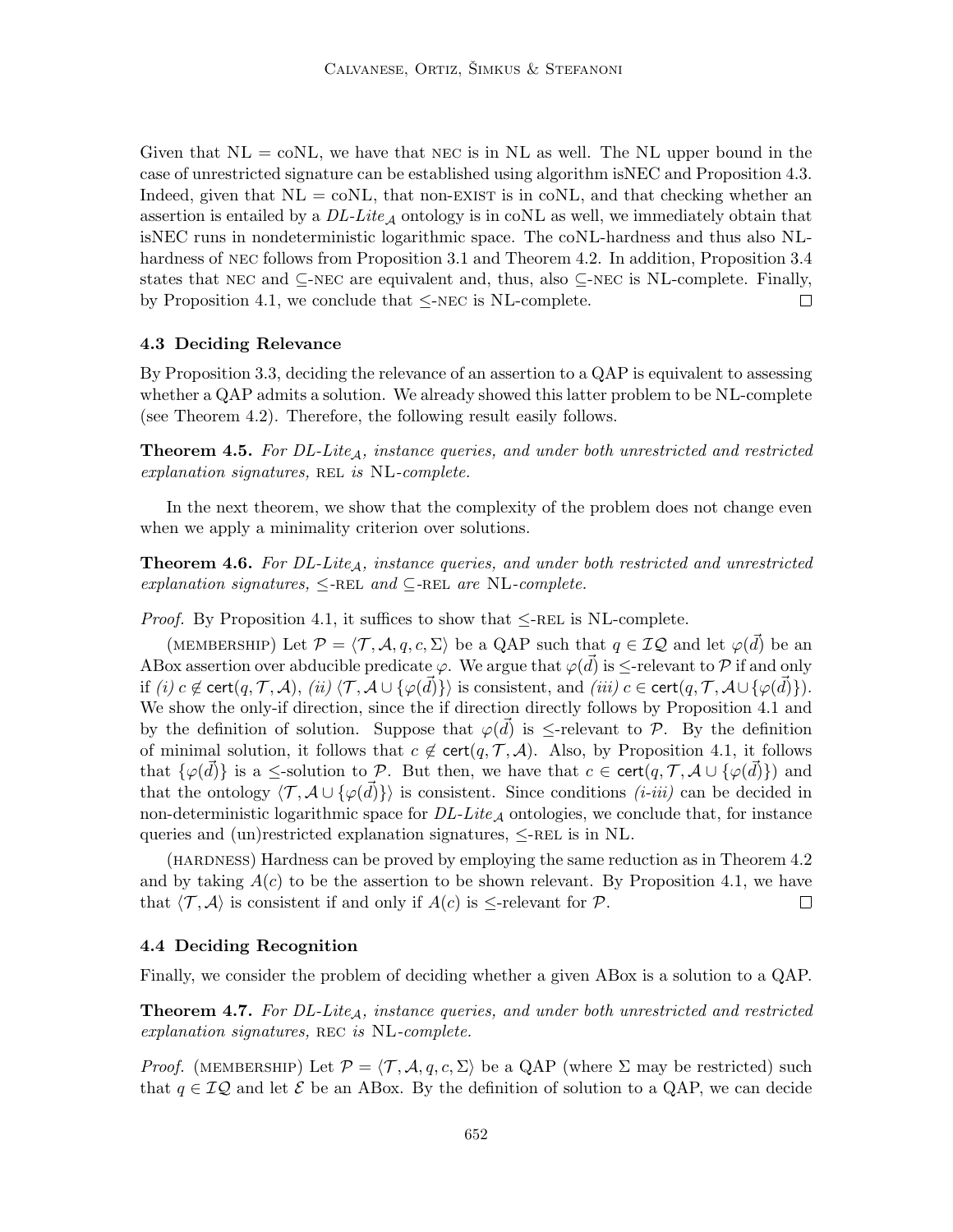| $\preceq$ | $\preceq$ -EXIST |        | $\prec$ -NEC               |                 | $\prec$ -REL    |                         | $\prec$ -REC   |        |
|-----------|------------------|--------|----------------------------|-----------------|-----------------|-------------------------|----------------|--------|
|           | unrestr.         | restr. | unrestr.                   | restr.          | unrestr.        | restr.                  | unrestr.       | restr. |
| none      |                  |        |                            | $\mathrm{coNP}$ | <b>PTIME</b>    | N <sub>P</sub>          | N <sub>P</sub> |        |
|           | PTIME            | NP     | $\mathbf{p}^{\mathsf{NP}}$ |                 | $\mathbf{p}$ NP |                         | DP             |        |
|           |                  |        | <b>PTIME</b>               | $\mathrm{coNP}$ | in $\Sigma_2^P$ | $\Sigma_2^{\mathsf{P}}$ | DP             |        |

Table 5.1: Complexity of reasoning over QAPs with UCQs for  $DL\text{-}Lie_A$ . All entries in the table denote completeness results, except for  $\subseteq$ -REL under unrestricted explanation signatures.

whether  $\mathcal{E} \in \text{expl}(\mathcal{P})$  in three steps: (i) check that  $\mathcal{E}$  is a  $\Sigma$ -ABox, (ii) check that  $\langle \mathcal{T}, \mathcal{A} \cup \mathcal{E} \rangle$ is consistent, and *(iii)* check that  $c \in \text{cert}(q, \mathcal{T}, \mathcal{A} \cup \mathcal{E})$ . For *DL-Lite*<sub>A</sub> ontologies, we can perform these three steps in non-deterministic logarithmic space. Thus, for instance queries and under both restricted and unrestricted signatures, REC is in NL.

(HARDNESS) We provide a reduction from the consistency problem of  $DL\text{-}Like_{\mathcal{A}}$  ontologies. Consider an arbitrary ontology  $\langle \mathcal{T}, \mathcal{A} \rangle$ . Then, we let A be a fresh concept name not occurring in the ontology and we let c be a fresh individual. Furthermore, let  $q(x) \leftarrow A(x)$ be our instance query. Finally, we let  $\mathcal{P} = \langle \mathcal{T}, \mathcal{A}, q, c, \Sigma \rangle$  be our query abduction problem with unrestricted explanation signature and we let  $\mathcal{E} = \{A(c)\}\$ be our target ABox. It is not too difficult to see that  $\langle \mathcal{T}, \mathcal{A} \rangle$  is consistent iff  $\mathcal{E}$  is a solution to  $\mathcal{P}$ .  $\Box$ 

Unsurprisingly, the complexity does not change when we consider a minimality criterion over solutions.

**Theorem 4.8.** For DL-Lite<sub>A</sub>, instance queries, and under both unrestricted and restricted explanation signatures,  $\leq$ -REC and  $\subseteq$ -REC are NL-complete

*Proof.* By Proposition 4.1, we focus only on  $\leq$ -REC.

(MEMBERSHIP) In order to decide whether  $\mathcal{E} \in \exp{\mathcal{L}(\mathcal{P})}$  we first check that  $\mathcal{E}$  is indeed a solution to  $P$ , which we can do in non-deterministic logarithmic space (see Theorem 4.7). Then, by Proposition 4.1, we need to check that  $|\mathcal{E}| \leq 1$  and that  $\mathcal E$  is the empty ABox whenever  $c \in \text{cert}(q, \mathcal{T}, \mathcal{A})$ . Since instance checking in  $DL\text{-}Lie_{\mathcal{A}}$  is in NL, we conclude that  $\leq$ -REC is in NL as well.

(HARDNESS) We can reuse the reduction to consistency in  $DL\text{-}Lie_A$  provided in Theorem 4.7 to show that, for instance queries and under unrestricted explanation signatures, ≤-nec is NL-hard. We conclude that, under both restricted and unrestricted explanation signature, ≤-nec and ⊆-nec are NL-complete.  $\Box$ 

# 5. Complexity for Unions of Conjunctive Queries

In this section, we consider the more general problem of reasoning over query abduction problems that admit UCQs in the input. We establish the complexity of the various rea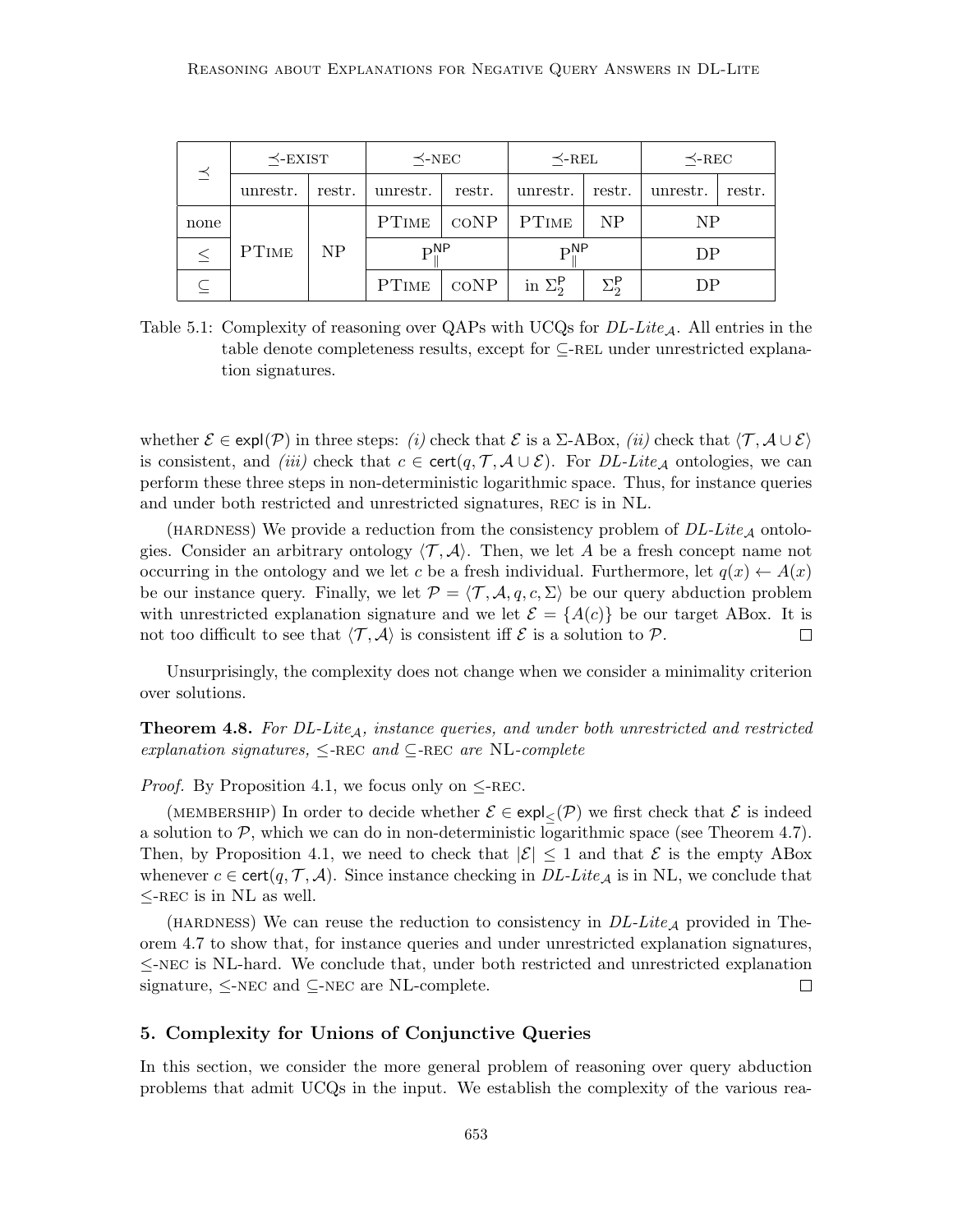Algorithm 2 someExplanation INPUT: QAP  $P = \langle T, \mathcal{A}, q, \vec{c}, \Sigma \rangle$ . OUTPUT: "yes" iff  $P$  has an explanation. 1: Guess a CQ  $q_r$  in the perfect reformulation  $R_{q,\mathcal{T}}$  of q w.r.t.  $\mathcal{T}$ . 2: Guess a  $\vec{c}$ -instantiation  $\mathcal{E}_{\xi}$  of  $q_r$ . 3: If  $\mathcal{E}_{\xi} \setminus \mathcal{A}$  is a  $\Sigma$ -ABox and  $\langle \mathcal{T}, \mathcal{A} \cup \mathcal{E}_{\xi} \rangle$  is consistent, then return "yes". 4: Return "no".

soning tasks for these problems in  $DL\text{-}Lie_A$ , under both unrestricted and restricted explanation signatures, and under the different minimality criteria. The results in this section are summarized in Table 5.1.

## 5.1 Existence of Explanations

We first focus on the problem of deciding whether a query abduction problem with unrestricted signature admits at least one explanation.

It follows from Proposition 3.8 that the complexity of this problem coincides with the complexity of deciding consistency without the UNA in the underlying DL. By Proposition 3.5, this extends to  $\subseteq$ -EXIST, and  $\leq$ -EXIST. Since reasoning without the UNA is PTIME-complete for  $DL\text{-}Lite_A$  (Artale et al., 2009), we obtain the following result.

**Theorem 5.1.** For every DL  $\mathcal{L}$ , UCQs, and under unrestricted explanation signatures, EXIST,  $\subseteq$ -EXIST, and  $\le$ -EXIST have the same complexity as consistency checking without the UNA in  $\mathcal{L}$ . Hence for DL-Lite<sub>A</sub>, the mentioned problems are PTIME-complete.

If we allow for restricted explanation signatures, then deciding EXIST becomes harder. For  $DL\text{-}Lie_A$ , the complexity increases from PTIME to NP.

**Theorem 5.2.** For DL-Lite<sub>A</sub>, UCQs, and under restricted explanation signatures, EXIST,  $\subseteq$ -EXIST, and  $\leq$ -EXIST are NP-complete. NP-hardness holds already in the following restricted settings:

- 1. QAPs where the TBox contains only concept inclusions of the forms  $A_1 \subseteq A_2$  and  $A_1\Box\neg A_2$  for concept names  $A_1$  and  $A_2$ , the ABox is empty, and the query is a Boolean CQ consisting of a conjunction of unary atoms over a single quantified variable.
- 2. QAPs with an empty TBox.

*Proof.* By Proposition 3.5, it is sufficient to show that EXIST is NP-complete.

(membership) The upper bound follows from guess-and-check Algorithm 2, which is immediate by Proposition 3.10. It guesses non-deterministically a  $CQ$   $q_r$  in the perfect reformulation  $R_{q,\mathcal{T}}$  of q w.r.t.  $\mathcal{T}$ , and a  $\vec{c}$ -instantiation  $\mathcal{E}_{\xi}$  of  $q_r$ . The algorithm then checks in polynomial time that  $\mathcal{E}_{\xi} \setminus \mathcal{A}$  is a  $\Sigma$ -ABox and that the ontology  $\langle \mathcal{T}, \mathcal{A} \cup \mathcal{E}_{\xi} \rangle$  is consistent; it was shown by Calvanese et al. (2009) that the latter check is polynomial.

(hardness) Next, we provide the two hardness results. The first one follows directly from Proposition 3.7 and the hardness proof for CQ query emptiness for the sublogic of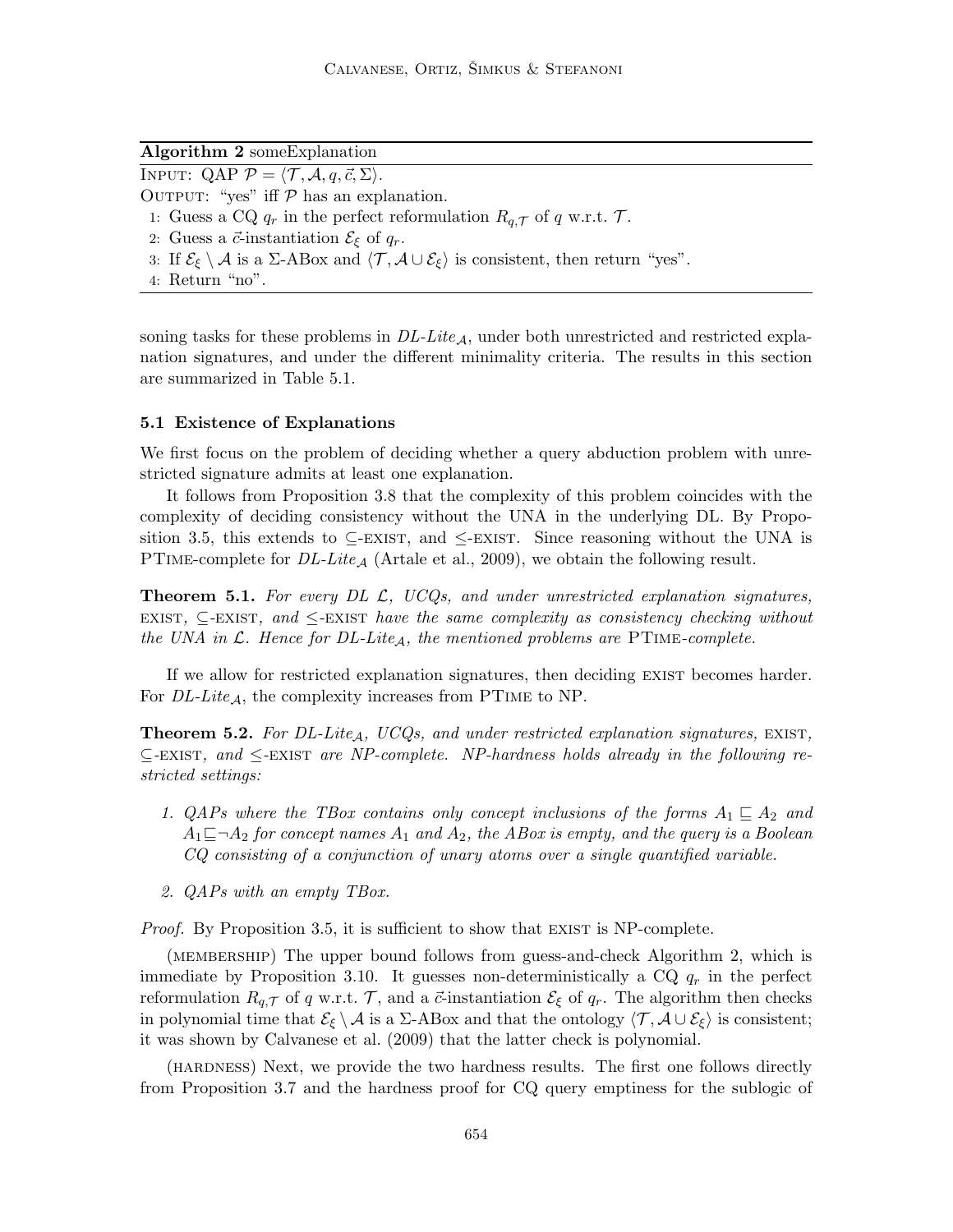$DL\text{-}Life_{\mathcal{A}}$  known as  $DL\text{-}Life_{core}$  given in Theorem 17 by Baader et al. (2010). For showing hardness in the second setting, we reduce the following NP-complete problem: given a pair of directed graphs  $G = (V, E)$  and  $G' = (V', E')$ , decide whether there exists an homomorphism from G to G'. To this end, let  $A = \{e(c_a, c_b) \mid (a, b) \in E'\}$  be an ABox. Furthermore, for  $B$  an arbitrary atomic concept and  $c$  a globally fresh individual, let  $q = \{e(x_a, x_b) \mid (a, b) \in E\} \cup \{B(c)\}\$ be a Boolean CQ and  $\Sigma = \{B\}\$ be a signature. Finally, let  $\mathcal{P}_{G,G'} = \langle \emptyset, \mathcal{A}, q, \Sigma \rangle$  be a QAP; we show that there exists a homomorphism from G to G' iff there is a solution to  $\mathcal{P}_{G,G'}$ . Indeed, if there is a homomorphism from G to G', then  ${B(c)}$  is a solution to P. For the other direction, assume there is an explanation  $\mathcal E$ for P. Since binary atoms are prohibited from occurring in  $\mathcal E$  by the selection of  $\Sigma$ , there must exist a match  $\pi$  from q to  $DB_A$ . Such a mapping  $\pi$  also witnesses the existence a homomorphism from  $G$  to  $G'$ .  $\Box$ 

### 5.2 Deciding Necessity

Now, we consider the problem of checking whether an assertion occurs in all the solutions to a QAP  $\mathcal{P}$ ; that is, whether an assertion is necessary for  $\mathcal{P}$ . For the case of restricted explanation signatures, we use the reductions from Section 3.1 and Theorem 5.2 to derive that nec and ⊆-nec are coNP-complete. For the case of unrestricted explanation signatures, we use the procedure for solving nec described in Algorithm 1 to show that nec and ⊆-nec are PTime-complete.

**Theorem 5.3.** For DL-Lite<sub>A</sub>, UCQs, and under unrestricted explanation signatures, NEC and  $\subseteq$ -NEC are PTIME-complete. Furthermore, under restricted explanation signatures, NEC and  $\subseteq$ -NEC are CONP-complete.

Proof. In Theorem 5.1 and Theorem 5.2, we proved that the problems of deciding the existence of a solution to a QAP with unrestricted and with restricted explanation signatures are PTime-complete and NP-complete, respectively. By applying the reduction in Proposition 3.1, we have that nec is PTime-hard under unrestricted and coNP-hard under restricted explanation signatures.

For the upper bound, we first consider the case of restricted explanation signatures. By Proposition 3.2, NEC reduces to non-EXIST. By Theorem 5.2, this latter problem can be solved in nondeterministic polynomial time. We readily obtain that nec is in coNP. For the case of unrestricted signatures, Proposition 4.3 states that algorithm isNEC solves nec, even when we consider UCQs in input. By the definition, isNEC requires checking whether polynomially many QAPs do not admit a solution, and whether polynomially many DL-Lite<sub>A</sub> ontologies entail a given assertion. Since for  $DL\text{-}Lie_A$ , instance checking is in PTIME and, by Theorem 5.1, non-EXIST is in PTIME, we conclude that isNEC runs in polynomial time. Thus, nec under unrestricted signatures is in PTime.

We conclude that NEC is PTIME-complete under unrestricted and CONP-complete under restricted explanation signatures.

Finally, Proposition 3.4 states that nec and ⊆-nec are equivalent and, thus, also ⊆-nec is PTime-complete under unrestricted and coNP-complete under restricted explanation signatures.  $\Box$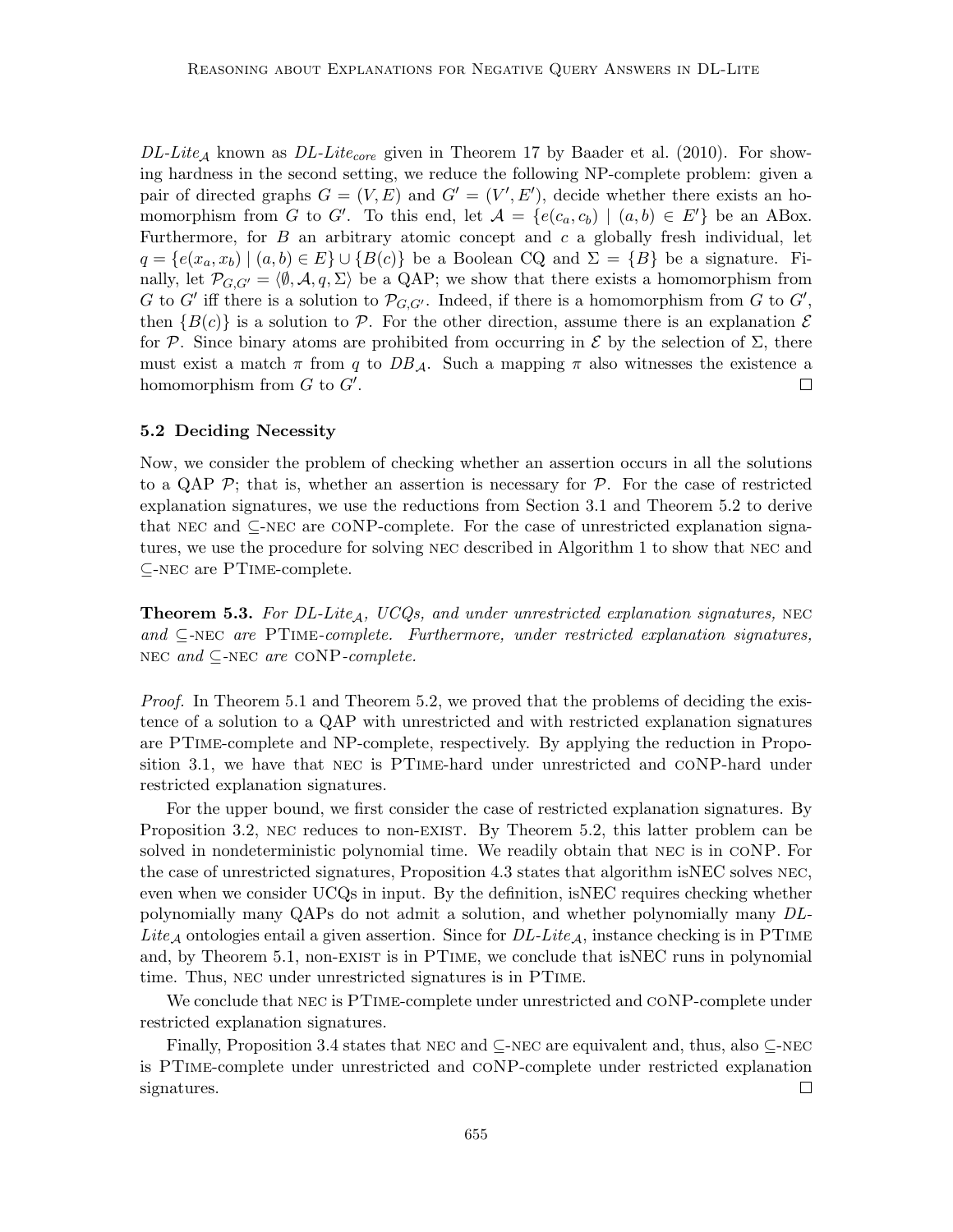Now, we consider the complexity of  $\leq$ -NEC and we show that, under common assumptions, the problem is harder than nec. Intuitively, this is because one has to first compute the minimal size of an explanation, and then inspect all the explanations of that size. In the following, we will use  $[i..j]$  to denote the integer interval  $\{i, \ldots, j\}$ .

**Theorem 5.4.** For DL-Lite<sub>A,</sub>  $UCQs$ , and under both unrestricted and restricted explanation signatures,  $\leq$ -NEC is  $P_{\parallel}^{\text{NP}}$ -complete. The hardness holds already for QAPs with an empty TBox and a CQ.

*Proof.* We structure the proof as follows. First, we show that  $\leq$ -NEC is in  $P_{\parallel}^{\text{NP}}$ . Then, we prove that the problem is  $P_{\parallel}^{\text{NP}}$ -hard under restricted signatures. Finally, we argue that the same reduction can also be used in the particular case of unrestricted signatures.

(MEMBERSHIP) Consider an arbitrary QAP  $\mathcal{P} = \langle \mathcal{T}, \mathcal{A}, q, \vec{c}, \Sigma \rangle$  (where the signature may be restricted) and let  $\alpha$  be an arbitrary ABox assertion. From Corollary 3.9, we know that if  $\mathcal P$  has an explanation, then there exists an explanation whose size m is bounded by  $\max(q) = \max_{q_i \in q} |at(q_i)|$ . Observe that  $\langle \mathcal{P}, \alpha \rangle$  is a negative instance of  $\leq$ -NEC iff there is an  $i \in [0..m]$  such that  $(a)$  P has an explanation E with  $|\mathcal{E}| = i$  and  $\alpha \notin \mathcal{E}$ , and  $(b)$  E is  $\le$ -minimal. Thus, we use an auxiliary problem size-out, which is to decide given a tuple  $\langle \mathcal{P}', \alpha', n' \rangle$ , where  $\mathcal{P}'$  is a QAP,  $\alpha'$  is an assertion, and  $n'$  is an integer, whether there exists an explanation  $\mathcal{E}'$  for  $\mathcal{P}'$  such that  $|\mathcal{E}'| = n'$  and  $\alpha' \notin \mathcal{E}'$ . Furthermore, the problem NO-SMALLER is to decide, given a tuple  $\langle \mathcal{P}', n' \rangle$  of a QAP and an integer, whether there is no explanation  $\mathcal{E}'$  for  $\mathcal{P}'$  such that  $|\mathcal{E}'| < n'$ . Observe that SIZE-OUT is in NP, while NO-SMALLER is in CONP. Take the tuple  $S = \langle A_0, B_0, \ldots, A_m, B_m \rangle$ , where  $A_i = \langle \mathcal{P}, \alpha, i \rangle$ and  $B_i = \langle \mathcal{P}, i \rangle$ , for all  $i \in [0..m]$ . Due to the above observation,  $\alpha$  occurs in all  $\le$ -minimal explanations  $\mathcal E$  for  $\mathcal P$  iff for all  $i \in [0..m]$ , one of the following holds: *(i)*  $A_i$  is a negative instance of SIZE-OUT, or (ii)  $B_i$  is a negative instance of NO-SMALLER. S can be built in polynomial time in the size of the input, and whether all instances instances in  $S$  satisfy  $(i)$ and  $(ii)$  above can be decided by making  $2m$  parallel calls to an NP oracle. Thus we obtain membership in  $P_{\parallel}^{\text{NP}}$ .

(HARDNESS) We give a reduction from ODDMINVERTEXCOVER, which is  $P_{\parallel}^{NP}$ -complete (Wagner, 1987). An instance of this problem is given by a graph  $G = (V, E)$ , and we are asked whether the least cardinality over all vertex covers in  $G$  is odd. That is, is there an odd integer  $k \in [1..|V|]$  such that G has a vertex cover C with  $|C| = k$ , and there is no vertex cover C' in G with  $|C'| < k$ ?

In the reduction we exploit the following property. Given an integer  $k$  and a directed graph  $G = (V, E)$  with m vertices, construct a new graph  $G' = ([1..m], E')$  such that there exist two symmetric edges between each  $i \in [1..k]$  and  $j \in [1..m]$ . The following holds: if there is an injective homomorphism h from  $G$  to  $G'$ , then  $G$  has a vertex cover of size k. Indeed, take  $C = \{v \in V \mid h(v) \leq k\}$ . Due to injectivity,  $|C| = k$ . Assume an arbitrary edge  $\{v_1, v_2\} \in E$ . Since h is a homomorphism, due to the selection of edges we must have  $h(v_1) \leq k$  or  $h(v_2) \leq k$ . Then  $\{v_1, v_2\} \cap C \neq \emptyset$  by the selection of C.

Assume an arbitrary graph  $G = (V, E)$  with vertices  $V = \{v_1, \ldots, v_m\}$ . W.l.o.g., G is connected, directed, and has at least 2 nodes. We construct next a QAP  $\mathcal{P}_G$  =  $\langle \emptyset, \mathcal{A}_{|V|}, q_G, \langle \rangle, \Sigma_G \rangle$  and an assertion  $\alpha_G$  such that G is a positive instance of ODDMINVER-TEXCOVER iff  $\alpha_G$  is  $\leq$ -necessary for  $\mathcal{P}_G$ . In the reduction we use individuals *odd*, even,  $c_j^i$ , where  $i, j \in [0..m]$ , concept names M, L, and roles  $P, \neq$ , Edge.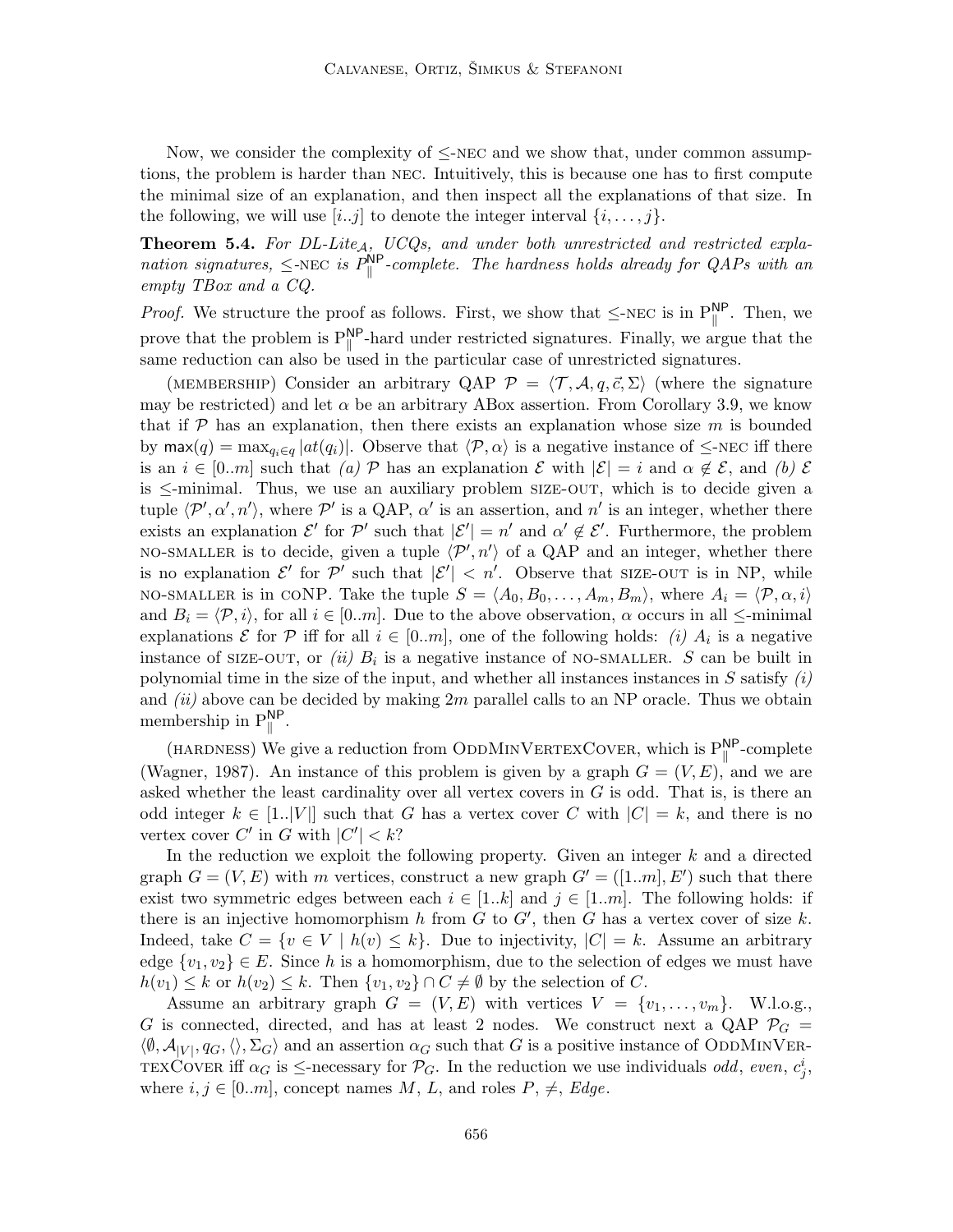

Figure 1: The structure of  $\mathcal{A}_{|V|}$  for a graph  $G = (V, E)$  with 4 vertices. Solid arcs in  $\mathcal{A}^{\ell}$  represent assertions  $E g d e(a, b)$  in  $\mathcal{A}^{\ell}$  introduced in (b). A dashed arc from an ABox  $\mathcal{A}^{\ell}$  to the individual  $par(\ell)$  represents the collection of assertions that relate each individual in  $\mathcal{A}^{\ell}$  to  $par(\ell)$  via the role P.

Let  $q_G$  be the Boolean query consisting of atoms

- (*i*)  $Edge(x_{i_1}, x_{i_2})$ , for each edge  $(v_{i_1}, v_{i_2}) \in E$ ,
- $(ii) \neq (x_{i_1}, x_{i_2})$ , for each  $i_1, i_2 \in [1..m], i_1 \neq i_2$ , and
- (iii)  $L(x_1), \ldots, L(x_m)$  and  $P(x_1, y), M(y)$ .

Intuitively, in  $(i)$  we represent the graph G in the query. We will use atoms in  $(ii)$  to ensure that different variables are mapped to distinct elements. The atoms  $L(x_i)$  will be used to measure the size of vertex covers, while the atoms  $P(x_1, y)$  and  $M(y)$  will be used to determine their parity. We allow explanations only over concept names, and thus set  $\Sigma_G = \{M, L\}.$ 

To define  $\mathcal{A}_{|V|}$ , we first construct a collection  $\mathcal{A}^0, \ldots, \mathcal{A}^m$  of ABoxes, where each  $\mathcal{A}^j$ consists of the assertions

- (a)  $L(c_i^j)$  $i_j$ , for each  $i \in [j..m],$
- (b)  $Edge(c_i^j)$  $i_1^j, c_i^j$  $i_2^j$ , for all  $i_1, i_2 \in [1..m]$  with  $i_1 \leq j$  or  $i_2 \leq j$ , and
- $(c) \neq (c_i^j)$  $i_1^j, c_i^j$  $i_2^j$ , for all  $i_1, i_2 \in [1..m]$  with  $i_1 \neq i_2$ .

For an integer k, let  $par(k) = odd$  if k is odd, and  $par(k) = even$ , otherwise. Let  $\mathcal{A}' =$  ${P(c_i^j)}$  $\mathcal{A}_i^j$ , par(j)) |  $i, j \in [0..m]$ . Then  $\mathcal{A}_{|V|} = \mathcal{A}^0 \cup \cdots \cup \mathcal{A}^m \cup \mathcal{A}'$ . See Figure 1 for an example. Finally, we let  $\alpha_G = M(odd)$ . To prove the correctness of the reduction, we define  $up(k) = \{L(c_1^k), \ldots, L(c_k^k), M(par(k))\}$ , and claim the following:

CLAIM 1: If C is a vertex cover in G of size k, then up(k) is an explanation for  $\mathcal{P}_G$ . Let  $\mathcal{A}^* = \mathcal{A}_{|V|} \cup up(k)$ . It suffices to show the existence of a match  $\pi$  for  $q_G$  in  $DB_{\mathcal{A}^*}$ . Take an enumeration  $z_1, \ldots, z_m$  of variables  $x_1, \ldots, x_m$  such that  $\{z_1, \ldots, z_k\} = \{x_i \mid v_i \in C\}.$ Take the mapping  $\pi$  such that  $\pi(z_i) = c_i^k$  for all  $i \in [1..m]$ , and  $\pi(y) = par(k)$ . Assume an atom  $Edge(x_{i_1}, x_{i_2})$  in  $q_G$ . Due to (b) in the definition of  $\mathcal{A}^j$ , it suffices to show that  $\pi(x_{i_1}) = c_{\ell}^k$  or  $\pi(x_{i_2}) = c_{\ell}^k$  for some  $\ell \leq k$ . Indeed, since C is a vertex cover,  $v_{i_1} \in C$  or  $v_{i_2} \in C$ . Then due to the enumeration of variables,  $x_{i_1} = z_\ell$  or  $x_{i_2} = z_\ell$  for some  $\ell \leq k$ . Due to the definition of  $\pi$ ,  $\pi(x_{i_1}) = c_{\ell}^k$  or  $\pi(x_{i_2}) = c_{\ell}^k$  for  $\ell \leq k$ . The atoms  $\neq (x_{i_1}, x_{i_2})$  in  $q_G$  are properly mapped due to (c) in the construction of  $\mathcal{A}^j$  and the fact that  $\pi$  is injective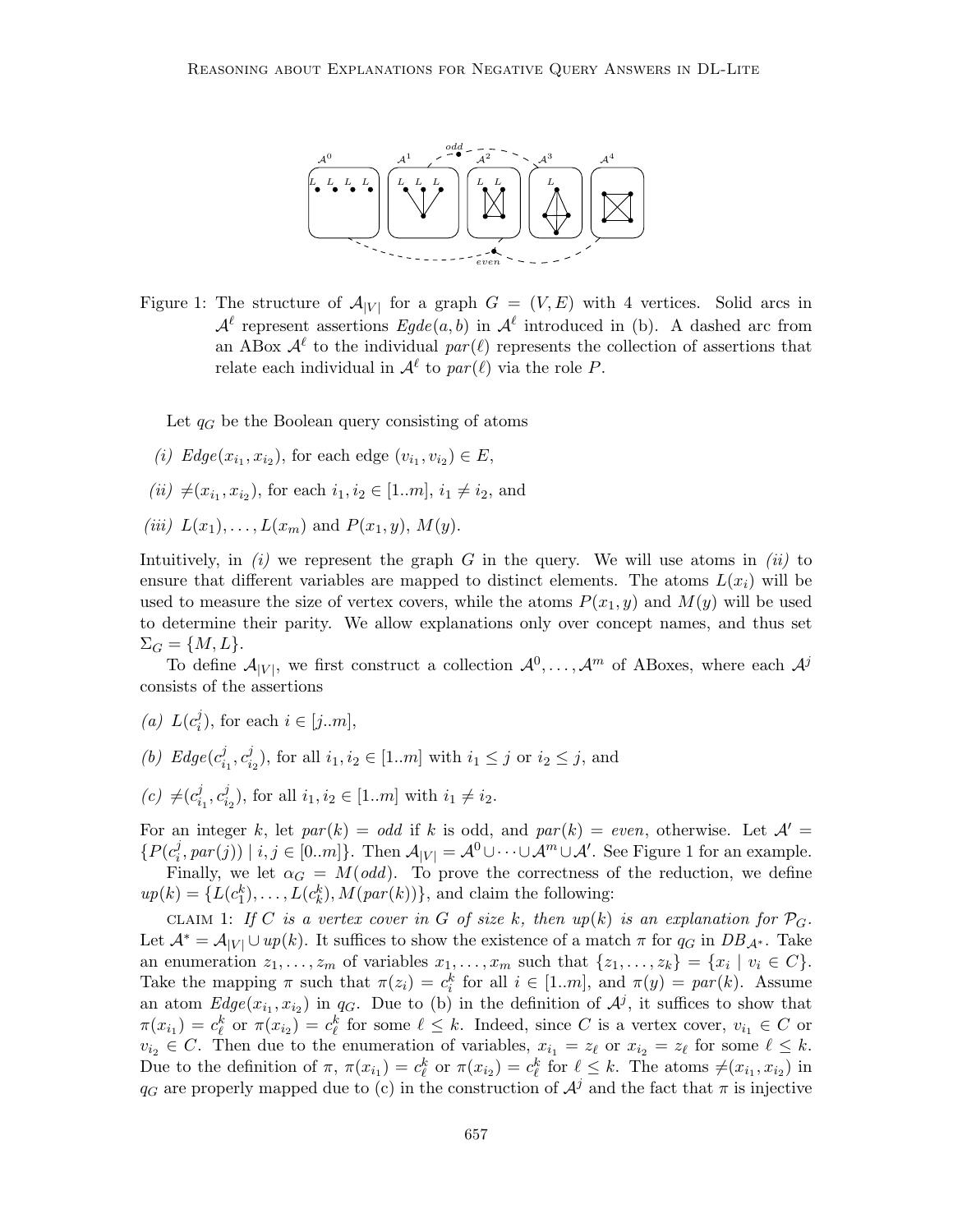by construction. For an atom  $L(x_i)$  in  $q_G$  we have two options. If  $\pi(x_i) = c_{\ell}^k$  with  $\ell \leq k$ , then  $L(c_{\ell}^k) \in up(k)$  by the definition of  $up(k)$ . Otherwise, if  $\ell > k$ , then  $L(c_{\ell}^k) \in \mathcal{A}^k$  by the definition of  $\mathcal{A}^k$ . The atom  $P(\pi(x_1), \pi(y))$  belongs to  $\mathcal{A}^*$  due to the definition of  $\mathcal{A}'$ , while  $M(\pi(y)) \in up(k)$  by construction of  $up(k)$ .

CLAIM 2: Assume  $up(k)$  is an explanation for  $\mathcal{P}_G$ . Then G has a vertex cover of size k. Let  $\mathcal{A}^* = \mathcal{A}_{|V|} \cup up(k)$  and let  $\pi$  be a match for  $q_G$  in  $DB_{\mathcal{A}^*}$ . Observe that due irreflexivity of the role  $\neq$  and the atoms (ii) in  $q_G$ ,  $\pi$  must be injective. Observe also that for all  $\ell \in [1..m],$ where  $\ell \neq k$ , we have  $|\{c_i^{\ell} \mid L(c_i^{\ell}) \in \mathcal{A}^{\ell}\}| < m$ . Due to the connectedness of G and atoms  $L(x_1), \ldots, L(x_m)$  in  $q_G, \pi$  must use only the atoms in  $\mathcal{A}^k \cup \mathcal{A}^{\prime} \cup up(k)$ . That is,  $\pi$  is also a match for  $q_G$  in  $DB_{\mathcal{A}^k \cup \mathcal{A}' \cup up(k)}$ . Let  $C = \{v_i \in V \mid \pi(x_i) = c_n^k, n \in [1..k]\}$ . Then  $|C| = k$ due to the injectivity of  $\pi$ . To see that C is a vertex cover, assume an edge  $(v_{i_1}, v_{i_2}) \in E$ . By construction,  $q_G$  has the atom  $Edge(x_i, x_{i_2})$ . Since  $\pi$  is a match in  $DB_{\mathcal{A}^k \cup \mathcal{A}' \cup up(k)}$ ,  $Edge(\pi(x_{i_1}), \pi(x_{i_2})) \in \mathcal{A}^k$ . Then, by construction of  $\mathcal{A}^k$ , we have  $\pi(x_{i_1}) = c_n^k$  or  $\pi(x_{i_2}) = c_n^k$ with  $n \leq k$ . Then by the selection of  $C, \{\pi(x_{i_1}), \pi(x_{i_2})\} \cap C \neq \emptyset$ .

CLAIM 3: Assume  $\mathcal E$  is a  $\leq$ -minimal explanation for  $\mathcal P_G$  with size k. Then  $\mathcal E = up(k -$ 1). Since G is connected and  $\mathcal E$  is  $\leq$ -minimal, there exist an index  $\ell \in [1..m]$  such that  $\mathcal{E} \subseteq \{L(c_1^{\ell}), \ldots, L(c_m^{\ell}), M(par(\ell))\}\$ and there is a match for  $q_G$  in  $\mathcal{A}^{\ell} \cup \mathcal{A}^{\prime} \cup \mathcal{E}$ . Since  $L(c_i^{\ell}) \in \mathcal{A}^{\ell}$  for  $i \in [\ell+1..m]$  by the definition of  $\mathcal{A}^{\ell}$ , we have by cardinality minimality that  $\mathcal{E} \subseteq \{L(c_1^{\ell}), \ldots, L(c_{\ell}^{\ell}), M(par(\ell))\}.$  By the definition of  $\mathcal{A}^{\ell}$ ,  $|\{c_i^{\ell} \mid L(c_i^{\ell}) \in \mathcal{A}^{\ell}\}| = m - \ell$ . Thus, due to the injectivity of any match  $\pi$  for  $q_G$ , we must have  $|\{c_i^{\ell} \mid L(c_i^{\ell}) \in \mathcal{E}\}| \geq \ell$ . Hence,  $\mathcal{E} = \{L(c_1^{\ell}), \ldots, L(c_{\ell}^{\ell}), M(par(\ell))\} = up(\ell)$ . Since  $|\mathcal{E}| = k$ , we have  $\ell = k - 1$ .

We can now finalize the correctness proof:

(⇒) Suppose there exists an odd integer  $k \in [1..|V|]$  such that G has a vertex cover C with  $|C| = k$ , and there is no vertex cover C' in G with  $|C'| < k$ . By CLAIM 1, up(k) is an explanation for  $\mathcal{P}_G$ . We make sure that  $up(k)$  is  $\le$ -minimal. Suppose there exists an explanation  $\mathcal{E}'$  with size  $|\mathcal{E}'| < |up(k)|$ , i.e.,  $|\mathcal{E}'| = \ell$  for some  $\ell \leq k$ . We can assume that  $\mathcal{E}'$  is ≤-minimal. Then by CLAIM 3,  $\mathcal{E}' = up(\ell - 1)$ . It follows from CLAIM 2 that G has a vertex cover of size  $\ell - 1$ . Since  $\ell - 1 < k$ , we arrive at a contradiction to the assumption that G has no vertex cover of size  $\lt k$ . Thus  $up(k)$  is  $\le$ -minimal. Since k is odd, we have  $M(odd) \in up(k)$ . By CLAIM 3, apart from  $up(k)$  there is no other  $\le$ -minimal explanation for  $\mathcal{P}_G$ . That is,  $M(odd)$  occurs in all  $\le$ -minimal explanations for  $\mathcal{P}_G$ .

(←) Assume  $M(odd)$  occurs in all  $\le$ -minimal explanations for  $\mathcal{P}_G$ . By CLAIM 3, we know that  $up(k)$  is the unique  $\le$ -minimal explanation, for some integer k. Since  $M(odd) \in$  $up(k)$ , we get that k is odd. Then, by CLAIM 2, there is a vertex cover C with size k. It remains to ensure that there is no vertex cover C' of size  $\ell < k$ . Assume the opposite. Then by CLAIM 1 we have that  $up(\ell)$  is an explanation with size  $|up(\ell)| < |up(k)|$ , which contradicts the assumption that  $up(k)$  is  $\le$ -minimal. Thus G is a positive instance of OddMinVertexCover.

The definition of  $\Sigma_G$  prohibits binary atoms from occurring in  $\leq$ -minimal explanations. The same effect can be achieved by using  $\Sigma_G = \Sigma(\emptyset, \mathcal{A}_{|V|}, q_G)$  and by modifying  $\mathcal{A}_{|V|}$  and  $q_G$ to make it prohibitively expensive to have binary atoms in  $\leq$ -minimal explanations. Simply replace each binary assertion  $r(c, d)$  in  $\mathcal{A}_{|V|}$  by fresh assertions  $r_1(c, d), \ldots, r_{m+2}(c, d)$ , and each binary  $r(x, y)$  in  $q_G$  by  $r_1(x, y), \ldots, r_{m+2}(x, y)$ . In this way the lower-bound can be shown for unrestricted explanation signatures.  $\Box$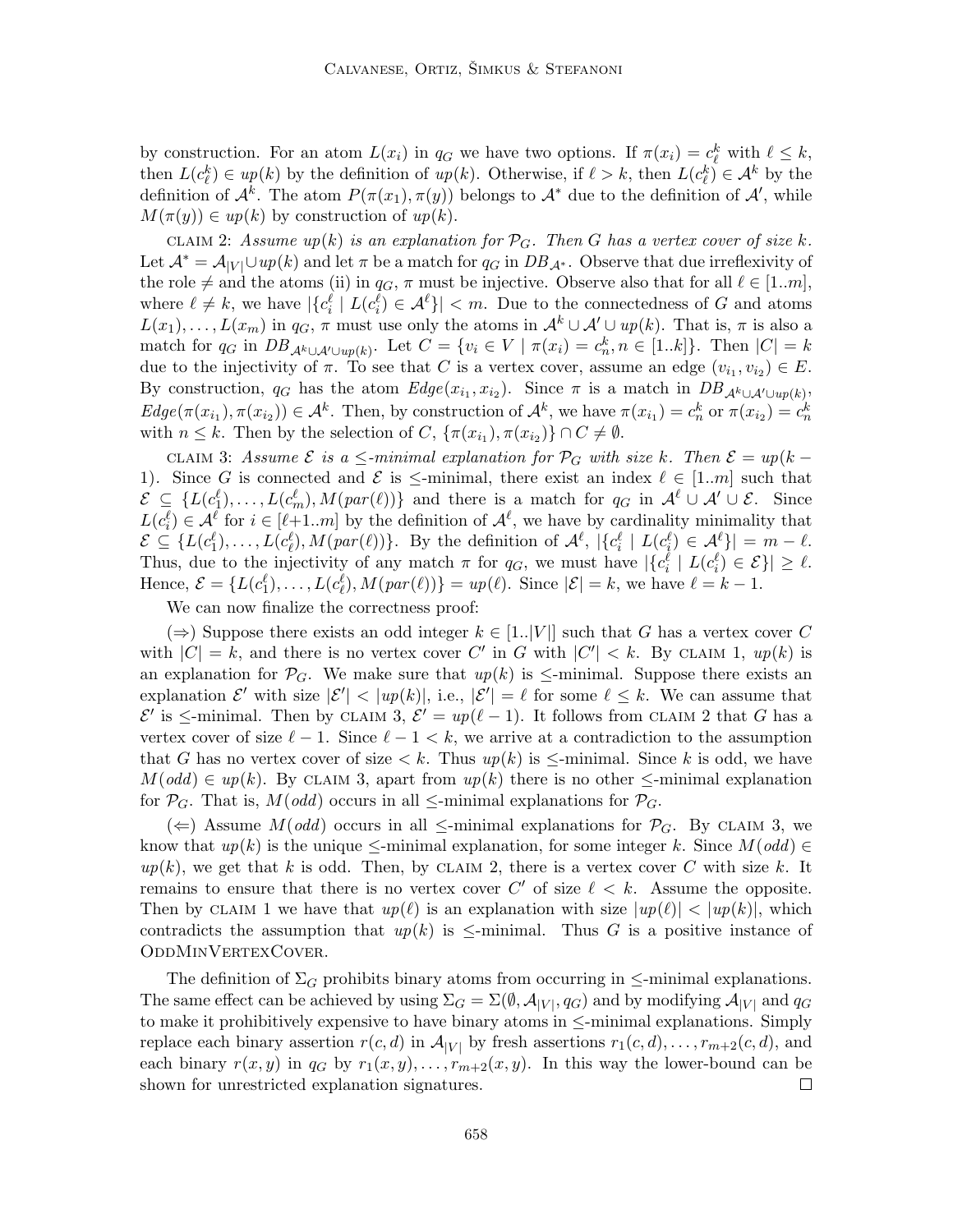#### 5.3 Deciding Relevance

Using Theorems 5.1 and 5.2, and the reductions in Section 3, we obtain the following results.

**Theorem 5.5.** For DL-Lite<sub>A</sub>, UCQs, and under unrestricted explanation signatures, REL is  $PTIME-complete.$  Under restricted explanation signatures, REL is  $NP-complete.$ 

Unsurprisingly, for UCQs,  $\leq$ -REL has the same complexity as  $\leq$ -NEC. Indeed, the two problems share the same source of complexity, namely the need to inspect all explanations up to a computed size, which allows us to reduce the ODDMINVERTEXCOVER problem. In fact,  $P_{\parallel}^{NP}$ -hardness can be shown using the same reduction as in the proof of Theorem 5.4, and a matching upper bound can be obtained by slightly modifying the algorithm for  $\leq$ -NEC.

**Theorem 5.6.** For DL-Lite<sub>A</sub>, UCQs, and under both unrestricted and restricted explanation signatures,  $\leq$ -REL is  $P_{\parallel}^{\text{NP}}$ -complete.  $P_{\parallel}^{\text{NP}}$ -hardness holds already for QAPs with an empty TBox and a CQ.

*Proof.* First, we show that, under restricted explanation signatures, the problem  $\leq$ -REL is in  $P_{\parallel}^{NP}$ . Second, we argue that, under unrestricted explanation signatures,  $\leq$ -REL is  $P_{\parallel}^{NP}$ -hard.

(MEMBERSHIP)  $\leq$ -REL can be tackled in a way similar to  $\leq$ -NEC. In fact, the algorithm described in Theorem 5.4 can be modified in order to solve this problem. Let size-in solve the following problem: given a tuple  $\langle \mathcal{P}, \alpha, n \rangle$ , where  $\mathcal P$  is a QAP,  $\alpha$  an assertion, and n an integer, decide whether there exists an explanation  $\mathcal{E}$ , with  $|\mathcal{E}| = n$  and  $\alpha \in \mathcal{E}$ . Then, we change the positivity condition of the  $\leq$ -NEC algorithm as follows:  $\alpha$  occurs in some  $\le$ -minimal explanation  $\mathcal E$  for  $\mathcal P$  iff for some  $i \in [0..m]$  it holds that: (i)  $A_i$  is a positive instance of SIZE-IN, and (ii)  $B_i$  is a positive instance of NO-SMALLER. It is easy to see that SIZE-IN is solvable in NP, hence the whole problem is again in  $P_{\parallel}^{NP}$ .

(HARDNESS) Recall the reduction from ODDMINVERTEXCOVER to  $\leq$ -NEC in the proof of Theorem 5.4. We argue that exactly the same reduction also shows  $P_{\parallel}^{NP}$ -hardness of  $\leq$ -REL. Assume a directed graph G and let  $\mathcal{P}_G$  and  $\alpha_G$  be the QAP and the assertion resulting in the reduction. To prove the claim it suffices to show the following equivalence:  $\alpha_G$  is  $\leq$ -necessary for  $\mathcal{P}_G$  iff  $\alpha_G$  is  $\leq$ -relevant for  $\mathcal{P}_G$ . This equivalence follows directly from CLAIM 3, which states that  $\mathcal{P}_G$  has a unique  $\le$ -minimal explanation.  $\Box$ 

We now turn our attention to  $\subset$ -REL. For this problem we obtain a precise complexity characterization for the case of restricted explanation signatures, but we leave it open whether for unrestricted signatures the  $\Sigma_2^{\mathsf{P}}$  upper bound shown below is tight.<sup>2</sup> We note that for the latter case, a coNP lower bound can be easily shown, for instance, by a reduction from the non-existence of a homomorphism between two graphs.

**Theorem 5.7.** For DL-Lite<sub>A</sub>, UCQs, and under both unrestricted and restricted explanation signatures,  $\subseteq$ -REL is in  $\Sigma_2^{\mathsf{P}}$ . Under restricted explanation signatures,  $\subseteq$ -REL is  $\Sigma_2^{\mathsf{P}}$ -hard, and the hardness holds already for QAPs with an empty TBox and a CQ.

*Proof.* (MEMBERSHIP) Let  $P = \langle T, A, q, \vec{c}, \Sigma \rangle$  be a QAP and let  $\alpha$  be an ABox assertion. We now provide an extended version of the algorithm solving existence, which decides whether  $\alpha$ 

<sup>2.</sup> The proof of the  $\Sigma_2^{\mathsf{P}}$  lower bound under unrestricted signatures in Theorem 2 by Calvanese, Ortiz, Simkus, and Stefanoni (2011) is incorrect.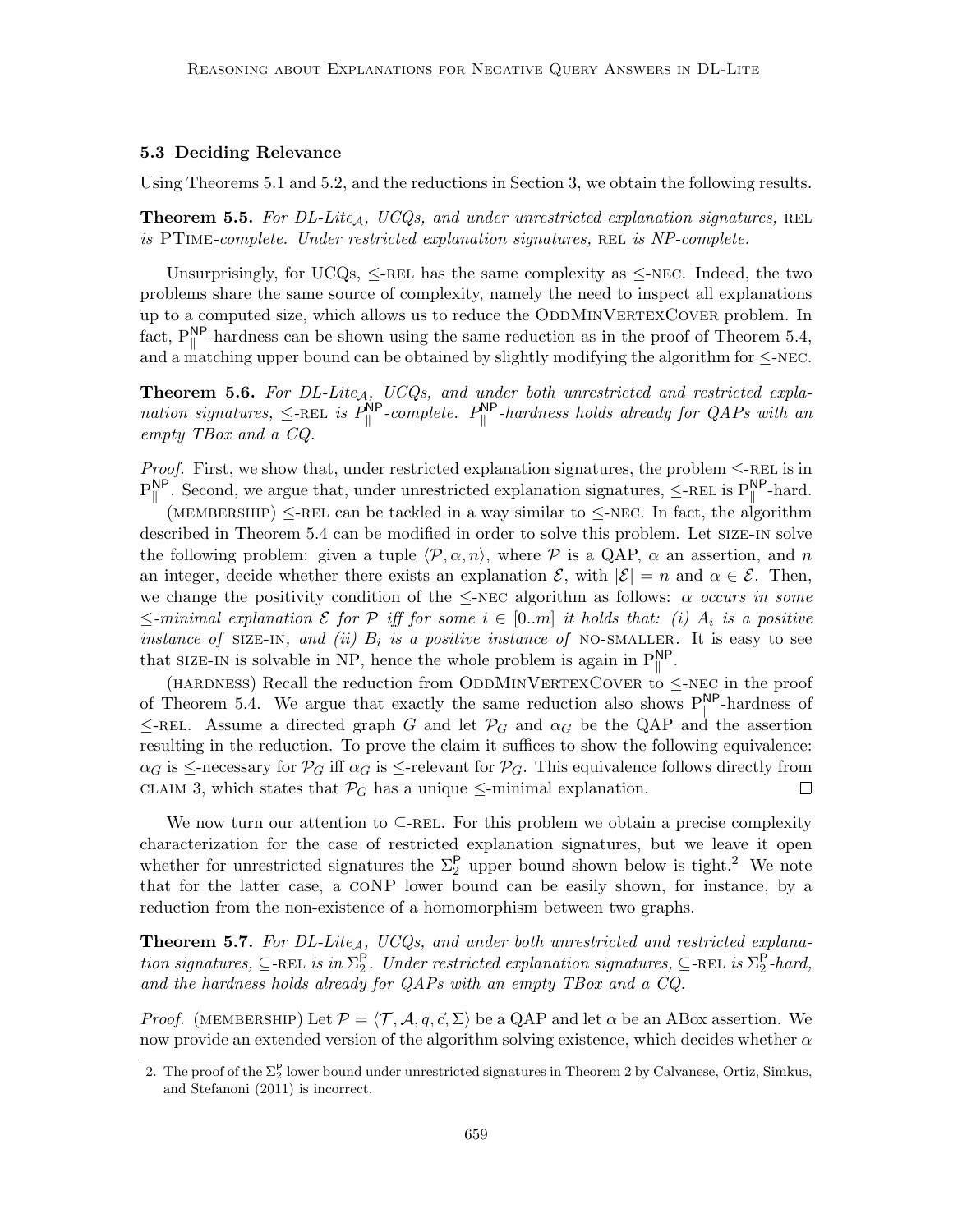is  $\subseteq$ -relevant for P. Let HAS-SUBEXPL solve the problem of deciding whether a given explanation  $\mathcal E$  has a subset which is itself an explanation. In our modified algorithm, similarly to Algorithm 2, first we non-deterministically guess a CQ  $q_r$  in the perfect reformulation  $R_{q,\mathcal{T}}$ of q w.r.t. T and a  $\vec{c}$ -instantiation  $\mathcal{E}_{\xi}$  of  $q_r$  such that  $\alpha \in \mathcal{E}_{\xi}$ . Additionally to the consistency test and to checking that  $\mathcal{E}_{\xi}$  is a  $\Sigma$ -ABox, we also check the complement of HAS-SUBEXPL for  $\mathcal{E}$ , in order to assure that  $\mathcal{E}$  is  $\subseteq$ -minimal. It follows that  $\alpha$  is  $\subseteq$ -relevant. Since checking the complement of HAS-SUBEXPL can be done in CONP, the problem is solvable in  $\Sigma_2^{\mathsf{P}}$ .

(HARDNESS) We reduce the  $\Sigma_2^{\mathsf{P}}$ -complete problem non-CERT3COL (Stewart, 1991, see also Bonatti, Lutz,  $&$  Wolter, 2009). An instance of non-CERT3 col is given by a graph  $G = (V, E)$  with vertices  $V = \{1, \ldots, n\}$  such that every edge is labelled with a disjunction of two literals over the Boolean propositions  $\{p_{(i,j)} \mid 1 \leq i,j \leq n\}$ . We say that edge  $e \in E$ evaluates to true under truth assignment  $\tau$  if  $\tau$  satisfies the disjunction labelling e. Then, graph G is a positive instance to non-CERT3COL iff a truth assignment  $\tau$  exists such that graph  $\tau(G)$ —obtained from G by including only those edges that evalute to true under  $\tau$ —is not 3-colorable. Assume an instance G of non-CERT3COL. We show how to build in polynomial time a QAP  $\mathcal{P}_G = \langle \mathcal{T}_G, \mathcal{A}_G, q_G, \vec{c}_G, \Sigma_G \rangle$  and an ABox assertion  $\alpha_G$ . We first present all relevant definitions, after which we discuss the intuition behind the reduction and prove its correctness.

In the construction, we use an empty TBox and a Boolean CQ, thus  $\mathcal{T}_G = \emptyset$  and  $\vec{c}_G = \langle \rangle$ . In order to define the ABox  $\mathcal{A}_G$ , let L be a function that assigns to each edge  $e \in E$  the set  $\{l_1, l_2\}$  of literals occurring in its label. Moreover, we let  $\mathsf{T}(e)$  (resp.,  $\mathsf{F}(e)$ ) be the set containing each truth assignment  $\tau$  to the literals in  $L(e)$  such that edge e evaluates to true (resp., false) under  $\tau$ . Finally, for each truth assignment  $\tau$  and each literal l occurring in G, we define the image of l w.r.t.  $\tau$ , written  $\text{img}_{\tau}(l)$ , as follows.

$$
img_{\tau}(l) := \begin{cases} l & \text{if } \tau(l) = \mathbf{t} \\ \bar{l} & \text{otherwise} \end{cases}
$$

We are now ready to define the ABox  $\mathcal{A}_G$ . In the definition, we use individuals  $a_1, \ldots, a_4$ ; moreover, for each literal l in G, we use individuals l and l to denote l's truth value. Also, for all  $1 \leq k \leq \ell \leq 4$ , each edge  $e \in E$ , and each truth assignment  $\tau \in \mathsf{T}(e) \cup \mathsf{F}(e)$ , we let  $\sigma_{k,\ell}^{e,\tau}$  be a fresh individual. ABox  $\mathcal{A}_G$  consists of four distinct components  $\mathcal{A}^*, \mathcal{A}_T^{\mathbf{t}}, \mathcal{A}_T^{\mathbf{f}}$ , and  $\mathcal{A}_C$  which we introduce next.

$$
\mathcal{A}^* = \{d(l, \bar{l}), d(\bar{l}, l) | \text{ literal } l \text{ occurs in } G\} \cup
$$
  
\n
$$
\{B(a_k) | 1 \le k \le 3\}
$$
  
\n
$$
\mathcal{A}_T^{\mathbf{t}} = \{R_e(a_k, \sigma_{k, \ell}^{e, \tau}), R_e(\sigma_{k, \ell}^{e, \tau}, a_{\ell}) | e \in E, \tau \in \mathsf{T}(e), 1 \le k < \ell \le 3\} \cup
$$
  
\n
$$
\{P(\sigma_{k, \ell}^{e, \tau}, \text{img}_{\tau}(l)) | e \in E, \tau \in \mathsf{T}(e), l \in L(e), 1 \le k < \ell \le 3\}
$$
  
\n
$$
\mathcal{A}_T^{\mathbf{f}} = \{R_e(a_k, \sigma_{k, \ell}^{e, \tau}), R_e(\sigma_{k, \ell}^{e, \tau}, a_{\ell}) | e \in E, \tau \in \mathsf{F}(e), 1 \le k \le \ell \le 3\} \cup
$$
  
\n
$$
\{P(\sigma_{k, \ell}^{e, \tau}, \text{img}_{\tau}(l)) | e \in E, \tau \in \mathsf{F}(e), l \in L(e), 1 \le k \le \ell \le 3\}
$$
  
\n
$$
\mathcal{A}_C = \{R_e(a_4, \sigma_{4, 4}^{e, \tau}), R_e(\sigma_{4, 4}^{e, \tau}, a_4) | e \in E, \tau \in \mathsf{T}(e) \cup \mathsf{F}(e)\} \cup
$$
  
\n
$$
\{P(\sigma_{4, 4}^{e, \tau}, \text{img}_{\tau}(l)) | e \in E, \tau \in \mathsf{T}(e) \cup \mathsf{F}(e), l \in L(e)\}
$$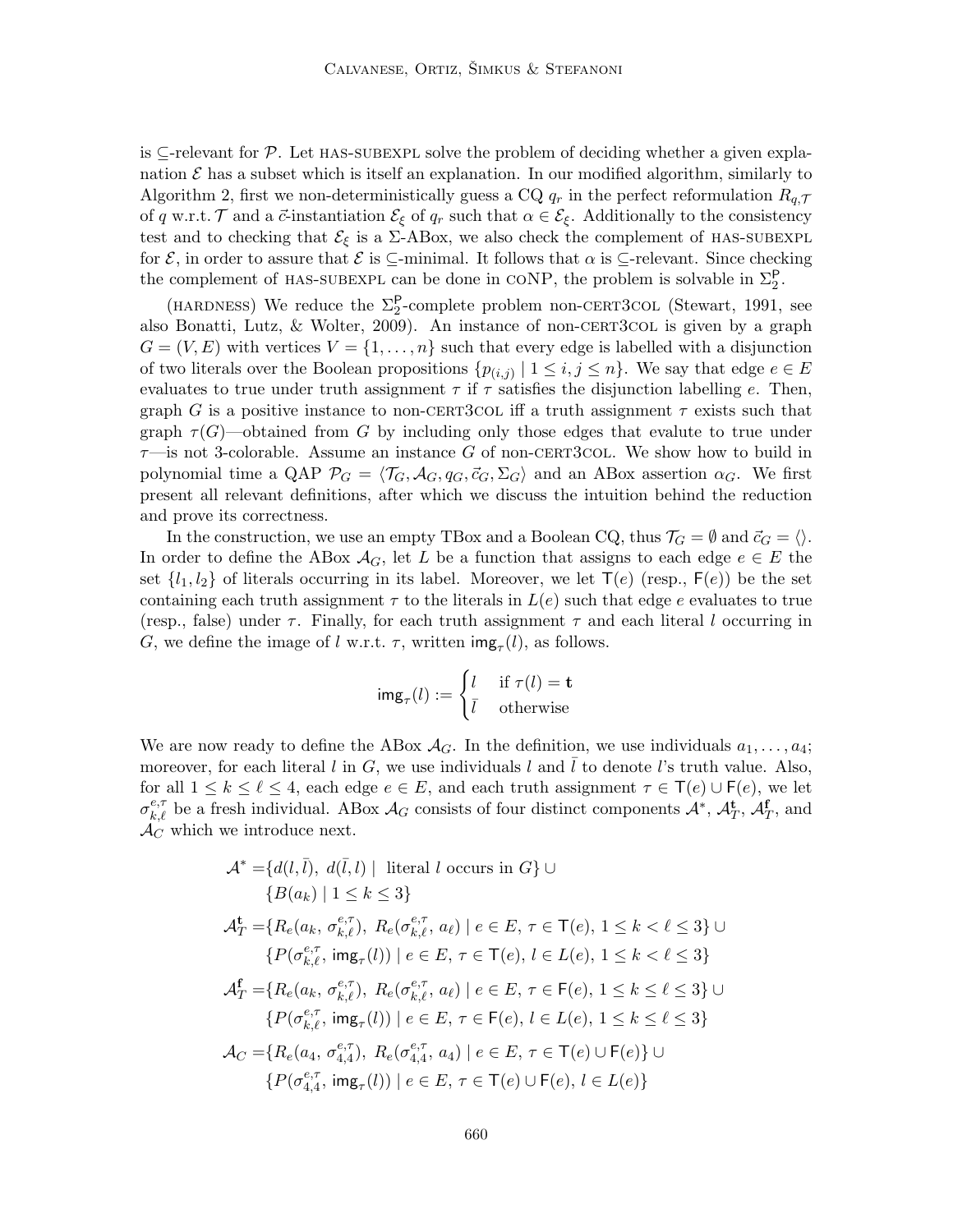Next, we define the Boolean query  $q_G$ . To this end, for each vertex  $i \in V$ , let  $x_i$  be a distinct variable; for each edge  $\langle i, j \rangle \in E$ , let  $y_{i,j}$  be a distinct variable; and, for each literal l occurring in G, let  $z_l$  and  $\bar{z}_l$  be two distinct variables. Then, for each edge  $\langle i, j \rangle \in E$ , let  $q_G$  contain the following atoms.

$$
\{B(x_i), R_e(x_i, y_{i,j}), R_e(y_{i,j}, x_j), B(x_j)\} \cup \{P(y_{i,j}, z_l), A_l(z_l), d(z_l, \bar{z}_l) | l \in L(e)\}
$$

Finally, we let  $\alpha_G = B(a_4)$  be the assertion we want to show to be relevant and let  $\Sigma_G = \{A_l \mid \text{ literal } l \text{ occurs in } G\} \cup \{B\} \text{ be the signature.}$ 

Now, we outline the main idea behind this construction. ABox  $A_G$  encodes two structures: a triangular structure  $\mathcal{A}_T^{\mathbf{t}} \cup \mathcal{A}_T^{\mathbf{f}}$  and a cyclic structure  $\mathcal{A}_C$ . The former structure over individuals  $a_1, a_2$ , and  $a_3$  is such that edges in G that evaluate to true according to an arbitrary truth assignment  $\tau$  can be mapped only to non-reflexive edges (cf.  $\mathcal{A}_T^{\mathbf{t}}$ ). In contrast, edges of G that evaluate to false according to  $\tau$  can be mapped to an arbitrary edge (cf.  $\mathcal{A}_T^{\mathbf{f}}$ ). The latter, cyclic, structure  $\mathcal{A}_C$  over individual  $a_4$  (which is not asserted to be member of B) is such that G can be mapped over  $\mathcal{A}_{C}$  under all possible truth assignments.

Query  $q_G$  is obtained from graph G by requiring that each vertex of the graph is a member of concept  $B$ , by reifying edges of the graph, and by incorporating the disjunction over literals. In particular, for each literal l in G, variables  $z_l$  and  $\bar{z}_l$  represent the truth values of l and atom  $A_l(z_l)$  is used to enforce a particular truth assignment. Since ABox  $A_G$ does not contain assertions over concept  $A_l$ , each minimal explanation  $\mathcal{E}_{\tau}$  for  $\mathcal{P}_G$  corresponds to a truth assignment  $\tau$  for G. That is, such  $\mathcal{E}_{\tau}$  contains, for each literal l in G, either  $A_l(l)$ or  $A_l(\bar{l})$ . Also, by the definition of the ABox, query  $q_G$  can be mapped over  $\mathcal{A}_T^{\mathbf{t}} \cup \mathcal{A}_T^{\mathbf{f}}$ under minimal explanation  $\mathcal{E}_{\tau}$  implies that  $\tau(G)$  is 3-colorable. In contrast, for every truth assignment  $\tau$ , we can map query  $q_G$  over the cyclic structure  $\mathcal{A}_C$ , provided that explanation  $\mathcal{E}_{\tau}$  asserts the individual  $a_4$  to be a member of B. We are now ready to formally prove the correctness of our reduction.

 $(\Rightarrow)$  Suppose there is a truth assignment  $\tau$  such that  $\tau(G)$  is not 3-colorable; we show that assertion  $B(a_4)$  is ⊆-relevant for  $\mathcal{P}_G$ . Consider the  $\Sigma$ -ABox  $\mathcal{E} = \{B(a_4)\}\cup \mathcal{E}_{\tau}$ , where  $\mathcal{E}_{\tau} = \{A_l(l) | \tau(l) = \mathbf{t}\} \cup \{A_l(\bar{l}) | \tau(l) = \mathbf{f}\}.$  Clearly,  $\mathcal{E}$  is an explanation. Indeed, we can match the query  $q_G$  over the cyclic structure  $\mathcal{A}_C$  by mapping all variables  $x_i$  of  $q_G$  to (interpretation of)  $a_4$ . Suppose there is a smaller explanation  $\mathcal{E}' \subset \mathcal{E}$ . Observe that  $\mathcal{E}_\tau \subseteq \mathcal{E}'$ . This is because, for each literal l, concept  $A_l$  does not occur in  $A_G$  but does occur in  $q_G$ . Then,  $\mathcal{E} \setminus \{B(a_4)\}\$  must be an explanation. Then  $q_G$  can be matched over the triangular structure encoded in  $\mathcal{A}_G$ . Thus,  $\tau(G)$  is 3-colorable which contradicts the assumption.

(←) Let  $\mathcal E$  be a ⊆-minimal explanation for  $\mathcal P_G$  containing  $B(a_4)$ ; we show that there exists a truth assignment  $\tau$  such that  $\tau(G)$  is not 3-colorable. We first argue that for each literal l we have that either  $A_l(l) \in \mathcal{E}$  or  $A_l(\bar{l}) \in \mathcal{E}$ . This follows from three considerations. First, due to the signature restriction, predicate d cannot occur in  $\mathcal{E}$ . Second, for each literal l, query  $q_G$  contains atoms  $A_l(z_l)$  and  $d(z_l, \bar{z}_l)$ , whereas ABox  $A_G$  contains assertions  $d(l, \bar{l})$ and  $d(\overline{l}, l)$ . Third, for each literal l, concept  $A_l$  occurs in  $q_G$  with one and only variable  $z_l$ . Therefore, since  $\mathcal E$  is a minimal solution, we know that exactly one of  $A_l(l) \in \mathcal E$  and  $A_l(\bar{l}) \in \mathcal{E}$  holds. Next, we define the truth assignment  $\tau$  to the literals occurring in G. For each literal l in G, let  $\tau(l) = \mathbf{t}$  if  $A_l(l) \in \mathcal{E}$ , and  $\tau(l) = \mathbf{f}$  if  $A_l(\bar{l}) \in \mathcal{E}$ . It is not difficult to argue that  $t(G)$  is not 3-colorable and thus G is a positive instance of non-CERT3COL.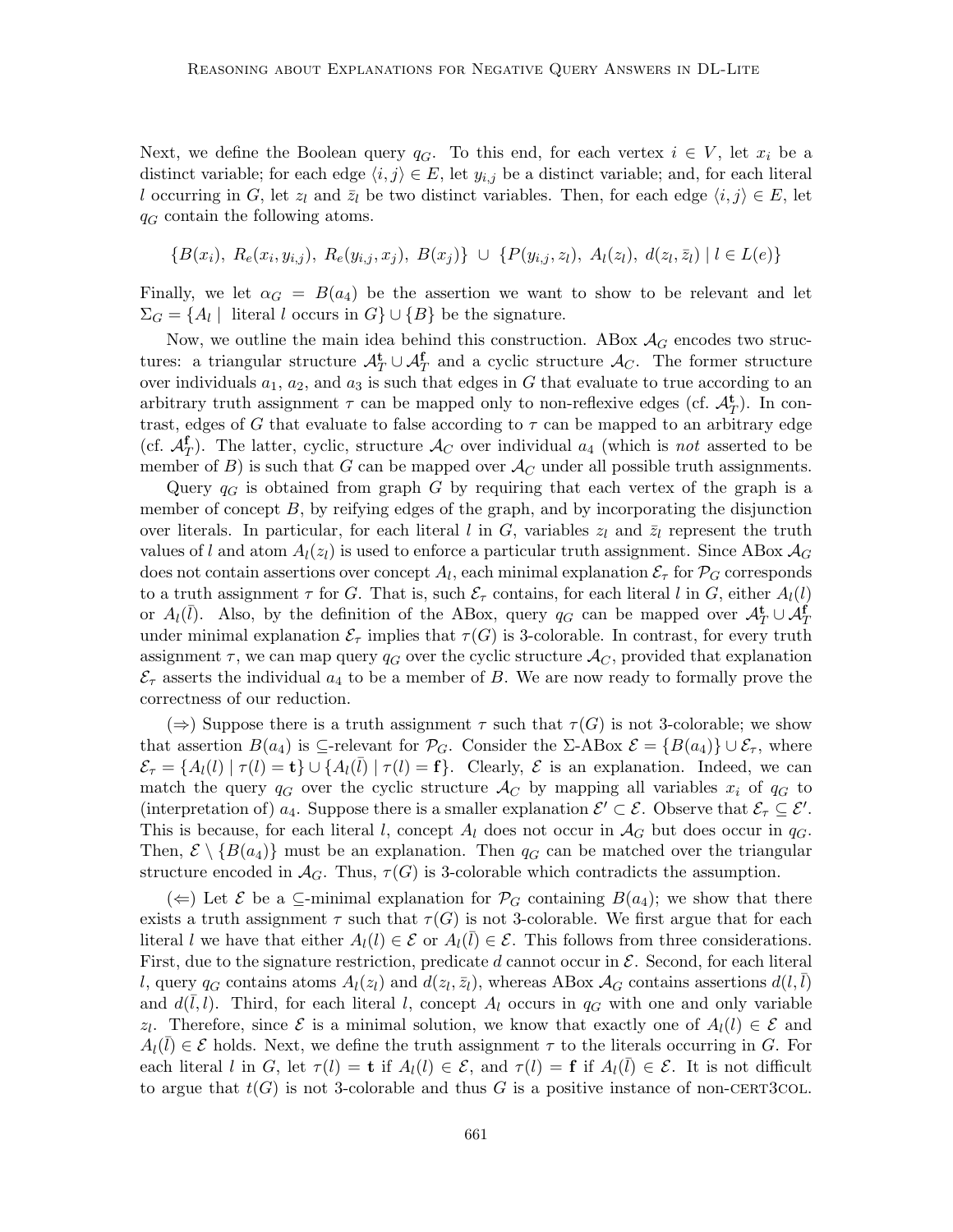Indeed, if  $\tau(G)$  was 3-colorable,  $q_G$  could be mapped over the triangle structure of  $\mathcal{A}_G$ making  $\mathcal{E} \setminus \{B(a_4)\}\$ a smaller explanation, which is a contradiction. □

# 5.4 Recognizing Explanations

Unsurprisingly, for UCQs and under both unrestricted and restricted explanation signatures, REC is in NP. Indeed, in order to solve the problem, we need to check consistency of the explanation with the ontology, and check whether the given tuple is in the certain answer to the query. The former is polynomial and the latter in NP.

**Theorem 5.8.** For DL-Lite<sub>A</sub>, UCQs, and under both restricted and unrestricted explanation signatures, we have that REC is NP-complete. NP-hardness holds already for QAPs with an empty TBox and a CQ.

Proof. As usual, we first show that, under (un)restricted explanation signatures, REC is in NP. Then, we argue that, under unrestricted explanation signatures, the problem is NP-hard.

(MEMBERSHIP) Given a QAP  $\mathcal{P} = \langle \mathcal{T}, \mathcal{A}, q, \vec{c}, \Sigma \rangle$  and an ABox  $\mathcal{E}$ , we devise an algorithm deciding REC as follows. Firstly, the procedure checks that  $\mathcal E$  is indeed a  $\Sigma$ -ABox; this check is linear in  $\mathcal E$ . Then it makes sure that extending the ontology with ABox  $\mathcal E$  does not lead to an inconsistent theory; this can be checked in polynomial time (Artale et al., 2009). At last, it decides whether  $\vec{c}$  occurs in cert $(q, \mathcal{T}, \mathcal{A} \cup \mathcal{E})$ ; by Proposition 2.1 this is feasible in NP. Hence overall the algorithm runs in non-deterministic polynomial time.

(HARDNESS) We use essentially the same reduction from the existence of a homomorphism between directed graphs  $G$  and  $G'$  as in the proof of Theorem 5.2, the only difference being that instead of reducing it to the existence of an explanation over the signature  $\Sigma = \{B\}$ , we leave the signature unrestricted (that is,  $\Sigma = \Sigma(\mathcal{T}, \mathcal{A}, q)$ ), and reduce the problem to deciding whether  $\mathcal{E} = \{B(c)\}\$ is an explanation.  $\Box$ 

In case a preference order is in place, to recognize an explanation one has to check minimality as well. This check is CONP-hard for  $\subseteq$ - and  $\le$ -minimality, leading to completeness for DP.

**Theorem 5.9.** For DL-Lite<sub>A</sub>, UCQs, and under both restricted and unrestricted explanation signatures, we have that  $\leq$ -REC and  $\subseteq$ -REC are DP-complete. DP-hardness holds already for QAPs with an empty TBox and a CQ.

Proof. We first argue that, under (un)restricted explanation signatures, the two problems are in DP. Then, under unrestricted explanation signatures, we prove that  $\leq$ -REC and  $\subseteq$ -REC are DP-hard.

(MEMBERSHIP) Membership of a problem  $\Pi$  in DP can be shown by providing two languages  $L_1 \in \text{NP}$  and  $L_2 \in \text{CONF}$ , such that the set of all yes-instances of  $\Pi$  is  $L_1 \cap L_2$ . For  $\leq$ -REC, simply let

$$
L_1 = \{ (\mathcal{P}, \mathcal{E}) \mid \mathcal{E} \in \text{expl}(\mathcal{P}) \}
$$
  
 
$$
L_2 = \{ (\mathcal{P}, \mathcal{E}) \mid \mathcal{P} \text{ has no explanation } \mathcal{E}' \text{ s.t. } |\mathcal{E}'| < |\mathcal{E}| \}
$$

For  $\subseteq$ -REC, we take  $L_1$  as above and  $L_2 = \{(\mathcal{P}, \mathcal{E}) \mid \mathcal{P} \text{ has no explanation } \mathcal{E}' \text{ s.t. } \mathcal{E}' \subsetneq \mathcal{E}\}.$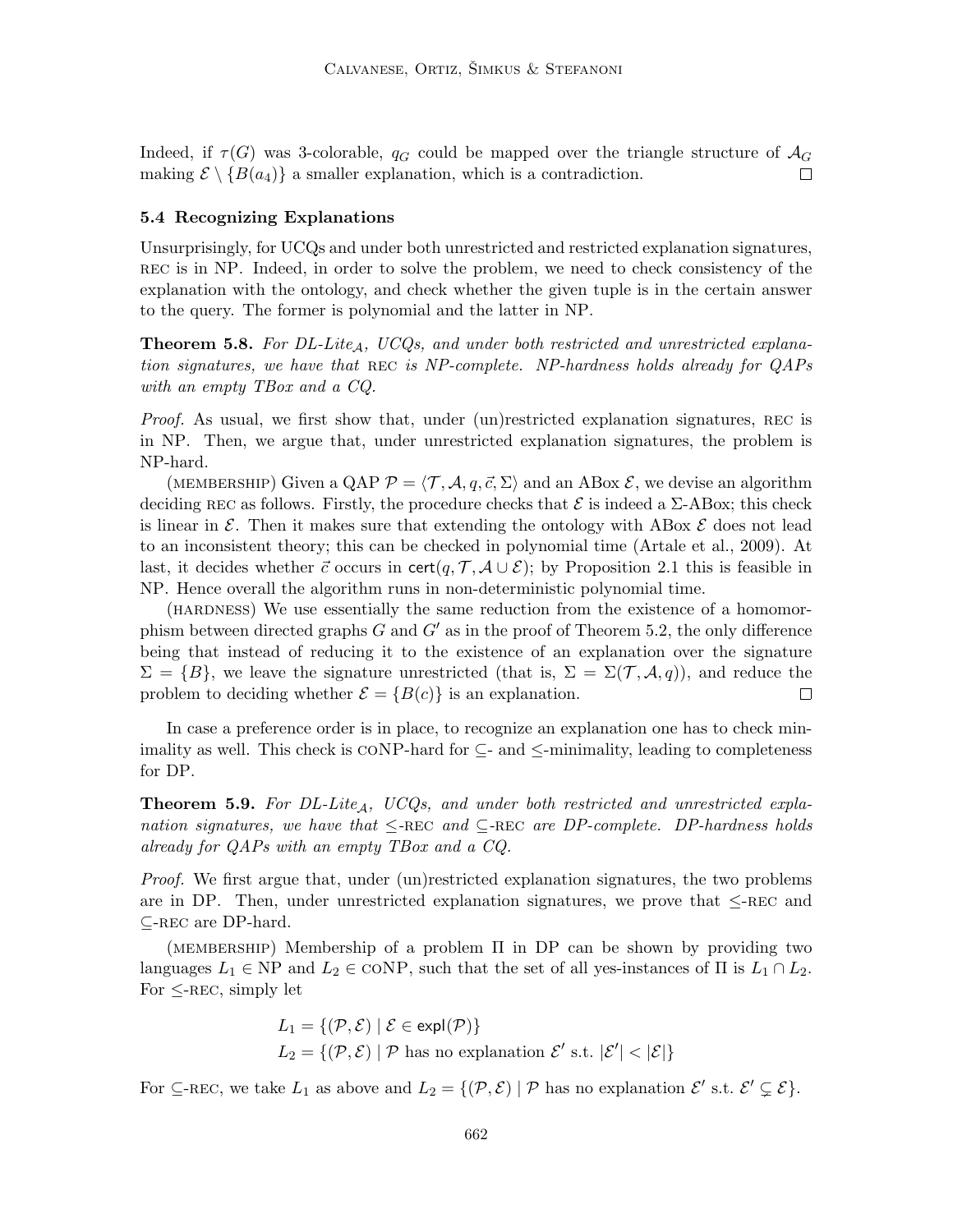(hardness) DP-hardness is shown by a reduction from the problem HP-noHP. An instance of HP-NOHP is given by two directed graphs  $G = (V, E)$  and  $G' = (V', E')$ , where  $\langle G, G' \rangle$  is a positive instance iff G has an Hamilton path and G' does not have one. For such a pair  $\langle G, G' \rangle$ , we define a QAP  $\mathcal{P} = \langle \emptyset, \mathcal{A}, q, \langle \rangle, \Sigma \rangle$  and a  $\Sigma$ -ABox  $\mathcal{E}$  such that:

(a)  $\langle G, G' \rangle$  is a positive instance of HP-NOHP iff  $\mathcal E$  is a  $\le$ -minimal explanation for  $\mathcal P$ , and (b)  $\langle G, G' \rangle$  is a positive instance of HP-NOHP iff  $\mathcal E$  is a ⊆-minimal explanation for  $\mathcal P$ .

W.l.o.g., nodes in G and  $G'$  are disjoint and are ordinary individuals. Construct an ABox  $\mathcal{A}_G = \{e(v_i, v_j) \mid (v_i, v_j) \in E\} \cup \{d(v_i, v_j) \mid v_i, v_j \in V, v_i \neq v_i\}.$  Intuitively, an assertion  $e(v_i, v_j)$  encodes an edge  $(v_i, v_j)$  in the graph G, whereas an assertion  $d(v_i, v_j)$  encodes that nodes  $v_i$  and  $v_j$  are distinct. The ABox  $\mathcal{A}_{G'}$  encodes  $G'$  in a similar way as before, using roles  $e'$  instead of e, and in addition it has an assertion  $A(v'_i)$  for each  $v'_i \in V'$ . Take a set of fresh individuals  $O = \{o_1, \ldots, o_{|V'|}\}\$ and an ABox  $\mathcal{A}_C = \{e'(o_i, o_j), d(o_i, o_j) \mid 1 \leq i \neq j \leq |V'| \}.$ Then the ABox A in P is defined as  $\mathcal{A} = \mathcal{A}_G \cup \mathcal{A}_{G'} \cup \mathcal{A}_{C}$ .

Let  $q = q_1 \wedge q'_1 \wedge q_2 \wedge q'_2 \wedge q_3$  be a Boolean CQ with

$$
q_1 = \{e(x_1, x_2), e(x_2, x_3), \dots, e(x_{|V|-1}, x_{|V|})\},
$$
  
\n
$$
q'_1 = \{d(x_i, x_j) \mid v_i, v_j \in V, v_i \neq v_j\},
$$
  
\n
$$
q_2 = \{e'(y_1, y_2), e'(y_2, y_3), \dots, e'(y_{|V'|-1}, y_{|V'|})\},
$$
  
\n
$$
q'_2 = \{d(y_i, y_j) \mid v'_i, v'_j \in V', v'_i \neq v'_j\},
$$
  
\n
$$
q_3 = \{A(y_1), \dots, A(y_{|V'|})\}.
$$

Intuitively,  $q_1 \wedge q'_1$  asks for a simple path with  $|V|$  vertices related via the role  $e$ . Analogously,  $q_2 \wedge q'_2$  asks for a simple path with  $|V'|$  vertices related via the role  $e'$ . Additionally,  $q_3$  asks that each node on the latter path satisfies A.

Finally, we let  $\mathcal{E} = \{A(o_i) \mid o_i \in O\}$  and we let  $\Sigma = \Sigma(\mathcal{T}, \mathcal{A}, q)$ .

(⇒) Assume that  $\langle G, G' \rangle$  is a positive instance of HP-NOHP, and let  $a_1, \ldots a_{|V|}$  be a Hamilton path in G. We show that  $\mathcal E$  is a  $\leq$ -minimal and a  $\subseteq$ -minimal explanation for  $\mathcal P$ . To this end, first take a mapping  $\pi$  for variables in q such that  $\pi(x_1) = a_1, \ldots, \pi(x_{|V|}) = a_{|V|}$ and  $\pi(y_1) = o_1, \ldots, \pi(y_{|V'|}) = o_{|V'|}$ . Then clearly  $\pi$  is a match for q in  $DB_{\mathcal{A} \cup \mathcal{E}}$ , and hence E is an explanation to P. Indeed, the subquery  $q_1 \wedge q'_1$  of q is fulfilled because  $a_1, \ldots a_{|V|}$ is a Hamilton path in  $G$ ,  $q_2 \wedge q'_2$  is fulfilled because  $\mathcal{A}_C$  has a clique of size  $|V'|$ , while  $q_3$ is fulfilled by  $\mathcal{E}$ . To assure minimality, assume towards a contradiction that there is an explanation  $\mathcal{E}'$  with  $|\mathcal{E}'| < |\mathcal{E}|$  or  $|\mathcal{E}'| \subset |\mathcal{E}|$ . In any case,  $|\mathcal{E}'| < |V'|$ . Assume  $\pi'$  is a match for q in  $DB_{\mathcal{A}\cup\mathcal{E}'}$ . Note that  $\mathcal{A}_G$  and  $\mathcal{A}_{G'}$  do not share individuals. Since  $q_3 \wedge q'_2$  asks for |V'| elements satisfying A and  $|\mathcal{E}'|$  < |V'|,  $\pi'$  must map the variables  $y_1, \ldots, y_{|V'|}$  to the |V'| distinct individuals of  $\mathcal{A}_{G'}$ . Then the presence of  $q_2$  in q implies the existence of a Hamilton path in  $G'$ . Contradiction.

(←) Assume that  $\mathcal{E} \in \exp\left(\mathcal{P}\right)$  (resp.,  $\mathcal{E} \in \exp\left(\mathcal{P}\right)$ ) and  $\pi$  is a match for q in  $DB_{\mathcal{A} \cup \mathcal{E}}$ . Note that e' does not occur in  $\mathcal{A}_G$  and e does not occur in  $\mathcal{A}_{G'} \cup \mathcal{A}_C$ . Then by construction of  $q_1 \wedge q'_1$  and  $\mathcal{A}_G$ ,  $\pi$  maps the variables  $x_1, \ldots, x_{|V|}$  to the  $|V|$  distinct constants of  $\mathcal{A}_G$  and G must have a Hamilton path. Towards a contradiction suppose  $G'$  also has a Hamilton path. Then by construction of  $\mathcal{A}_{G'}$ ,  $q_2 \wedge q'_2 \wedge q_3$  has a match in  $DB_{\mathcal{A}_{G'}}$ . This means we can build a match  $\pi'$  for q in  $DB_{\mathcal{A}_{G'}}$ , which in turn means that  $\emptyset$  is an explanation to  $\mathcal{P}$ . This contradicts the assumption that  $\mathcal E$  is  $\leq$ -minimal (resp.,  $\subseteq$ -minimal).  $\Box$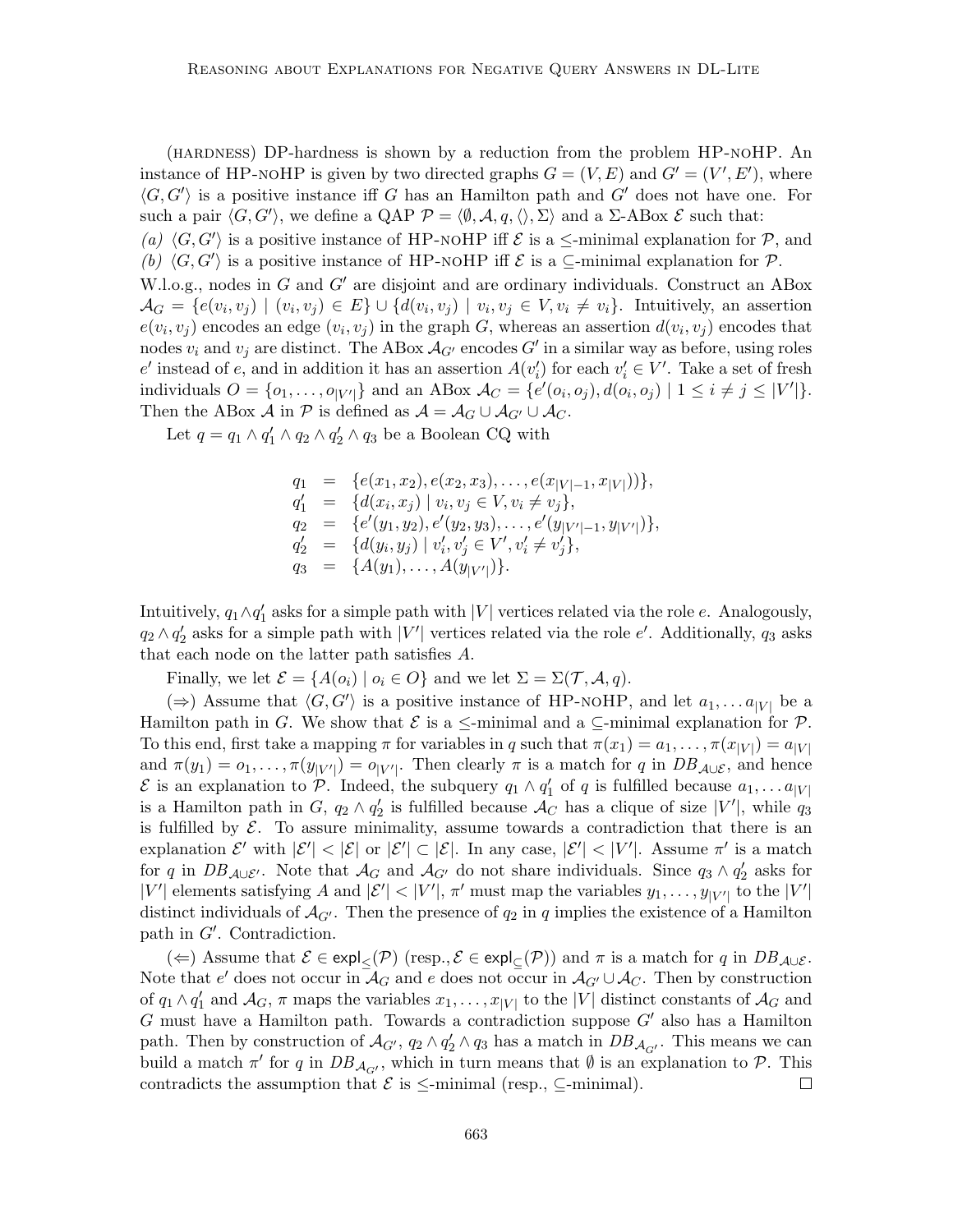# 6. Discussion

In this section, we discuss some issues that remain for further investigation.

### 6.1 Computing Explanations

In our complexity analysis for  $DL\text{-}Life_A$ , we have not considered the problem of computing solutions to query abduction problems. Nevertheless, we can infer upper bounds on the complexity of computing solutions to a QAP  $\mathcal P$  from the presented results. If the input query in  $P$  is an instance query, then both computing an arbitrary solution and computing all minimal<sup>3</sup> solutions is easy, since by Proposition 3.10, we only need to consider singleton candidate explanations, and their number is polynomially bounded. The problem of computing an arbitrary solution  $\mathcal E$  remains polynomial for UCQs if the signature of  $\mathcal P$  is unrestricted, since we can always obtain  $\mathcal E$  by creating a suitable direct instantiation of one of the CQs in input (see Section 3.3). Instead, under restricted signatures, the total number of (minimal) solutions is in general exponential in the size of the signature  $\Sigma$  and in the maximal size of each query occurring in the input UCQ; so computing all of them requires in general exponential time. It remains to be investigated whether these solutions can be enumerated with a polynomial delay (cf., Penaloza & Sertkaya, 2010). In the case of a restricted signature, however, the NP-harness result established in Theorem 5.2 implies that to compute a solution  $\mathcal E$  one essentially essentially cannot do better than guessing the ABox  $\mathcal E$  and deciding whether  $\mathcal E \in \exp[\sqrt{\mathcal P}]$ .

#### 6.2 Data Complexity

In this work we have focused on combined complexity. With respect to *data complexity* (i.e., when the complexity is measured with respect to the size of the ABox only, while both the query and the TBox are considered fixed) and *ontology complexity* (i.e., when only the query is considered fixed), we observe that those inference tasks that we have shown to be NP-complete essentially rely on checking ontology consistency, and hence are in  $AC^0$  in data complexity (Calvanese et al., 2009). Moreover, by Corollaries 3.9 and 3.11, one can restrict the attention to explanations that are bounded by the size of the query, it follows that for a fixed query, there are only polynomially many explanations to be considered. Hence all our reasoning tasks are polynomial both in data complexity and in ontology complexity.

#### 6.3 Other Description Logics.

All the lower bounds proved in the paper do not rely on properties that are exclusive to  $DL\text{-}Lie_A$ , hence they hold for other DLs as well. In fact, as we have mentioned, many lower bounds hold even in the absence of a TBox. As for the upper bounds, we have relied on  $DL\text{-}Lite_{\mathcal{A}}$  and on the existence of the perfect reformulation of a given query (see Proposition 2.1) only to argue that canonical explanations are small and have a restricted signature (more specifically, that they can be obtained by instantiating CQs in the perfect reformulation of the input query) and that query answering can be done in NP. For this reason, we expect our results to carry over to other DLs that admit "small" explanations

<sup>3.</sup> Since every ABox that is a superset of a solution is itself a solution, if we don't impose any minimality condition, there will always be an exponential number of solutions, provided that one exists.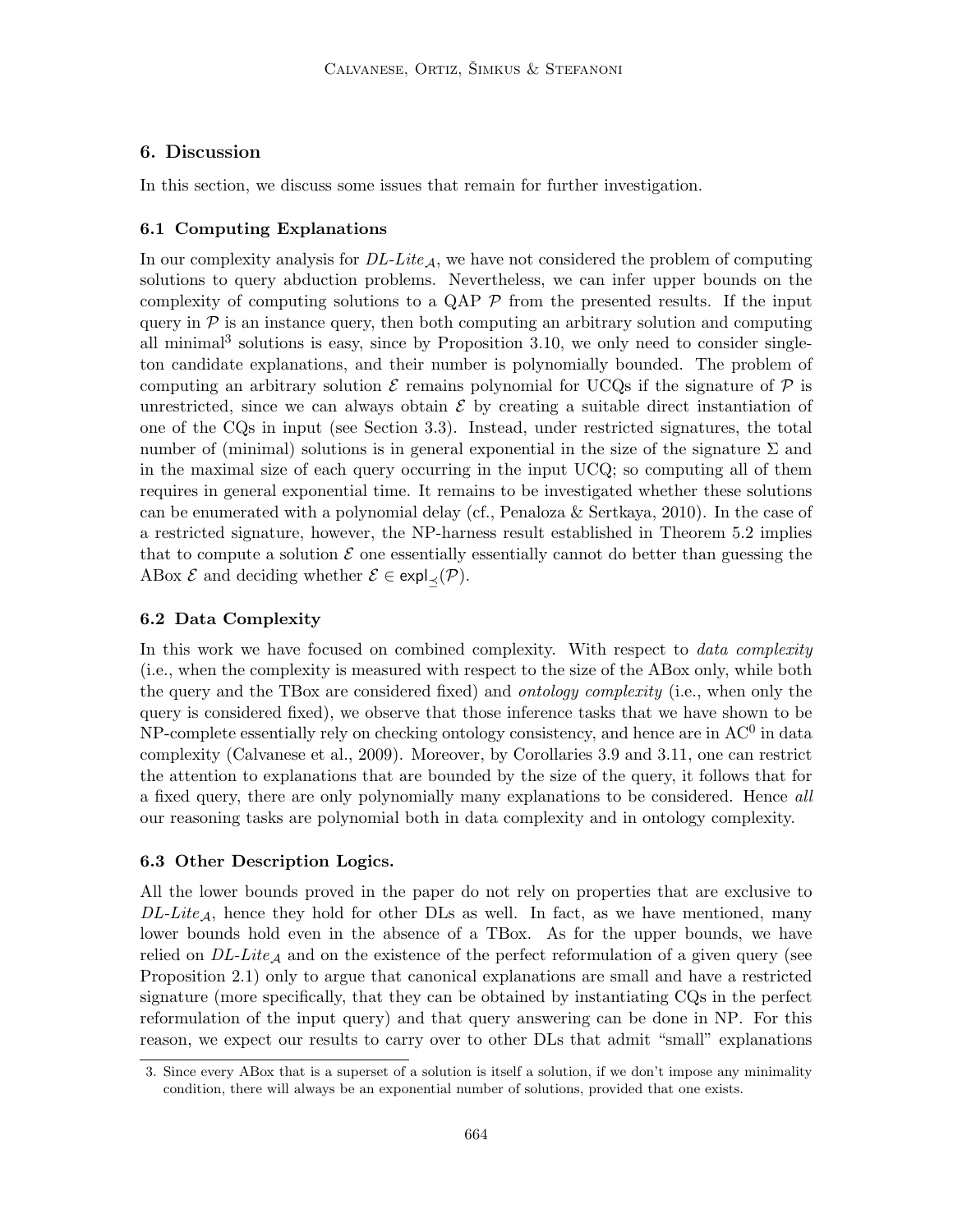and for which query answering is in NP. For instance, both the lower and the upper bounds we have established hold for OWL 2 QL, which is obtained from  $DL\text{-}Lie_A$  by forbidding functionality assertions and dropping the unique name assumption (as our results do not rely on functionality axioms, the unique name assumption is irrelevant).

For more expressive DLs, some bounds on the complexity of our reasoning tasks can also be inferred. In Corollary 5.1, we showed that for QAPs under unrestricted explanation signatures, deciding the existence of an explanation has the same complexity as ontology consistency without the UNA. Hence, the problem is ExpTime-complete for all the extensions of  $\mathcal{ALC}$  in which standard reasoning (with or without the UNA) is also EXPTIME-complete, like the well known  $\mathcal{SILQ}$ . If we consider restricted explanation signatures, the problem becomes significantly harder. This is witnessed by the lower bounds by Baader et al. (2010) stemming from  $\mathcal{CQ}$ -emptiness (see Proposition 3.6): EXIST is already 2EXPTIME hard for  $\mathcal{ALCI}$  (Theorem 28 of Baader et al., 2010), and undecidable for  $\mathcal{ALCF}$  (Theorem 29). For  $\mathcal{ALC}$ , the authors have recently improved the lower bound of  $\mathcal{CQ}$ -emptiness from EXPTIME to NExpTime (personal communication). As mentioned in Section 3, their upper bounds do not apply directly to our setting (although we expect some of them to extend), and the precise characterization of the reasoning problems considered in this paper for expressive DLs remains open.

# 7. Related Work

The problem of explaining missing query answers was first considered by the database community (Jagadish, Chapman, Elkiss, Jayapandian, Li, Nandi, & Yu, 2007). In the literature, we found three different models of explanation for missing answers, which differ on the notion of solution. First, Chapman and Jagadish (2009) have proposed a model in which explanations are those relational operations (e.g., natural joins or selections) that are responsible for preventing the given tuple to be returned in the answers. Second, Tran and Chan (2010) have defined solutions to be refinements to the input query such that the given tuple is an answer to the relaxed query over the database. Third, Huang, Chen, Doan, and Naughton (2008) have defined solutions to be sequences of database update operations such that the result of answering the given conjunctive query over the updated relational instance includes the missing answer. Herschel and Hernández (2010) have generalized this latter model by considering UCQs with aggregation and grouping. Although this explanation model is closely related to ours, both the work by Huang et al. and by Herschel and Hernández tackle the problem from the point of view of computing solutions, whereas we are interested in outlining the computational complexity of the problem. Moreover, in the spirit of abductive reasoning, our solutions are of a declarative rather than operational nature—that is, solutions are *databases* rather than a sequence of database operations.

In classical logic, abductive reasoning is a form of non sequitur argument, in which a conclusion B is not a logical consequence of the premises  $\Gamma$  ( $\Gamma \not\models B$ ), even though B is assumed to follow from the theory (Eiter & Gottlob, 1995). The aim is to find a set of formulas A such that  $\Gamma \cup A \models B$ . Abductive reasoning is important also in the context of Description Logics (Elsenbroich, Kutz, & Sattler, 2006), where three orthogonal abductive problems have been studied. First, abduction has been studied to explain concepts—that is, given two concepts C and D and a TBox  $\mathcal{T}$ , concept abduction amounts to finding a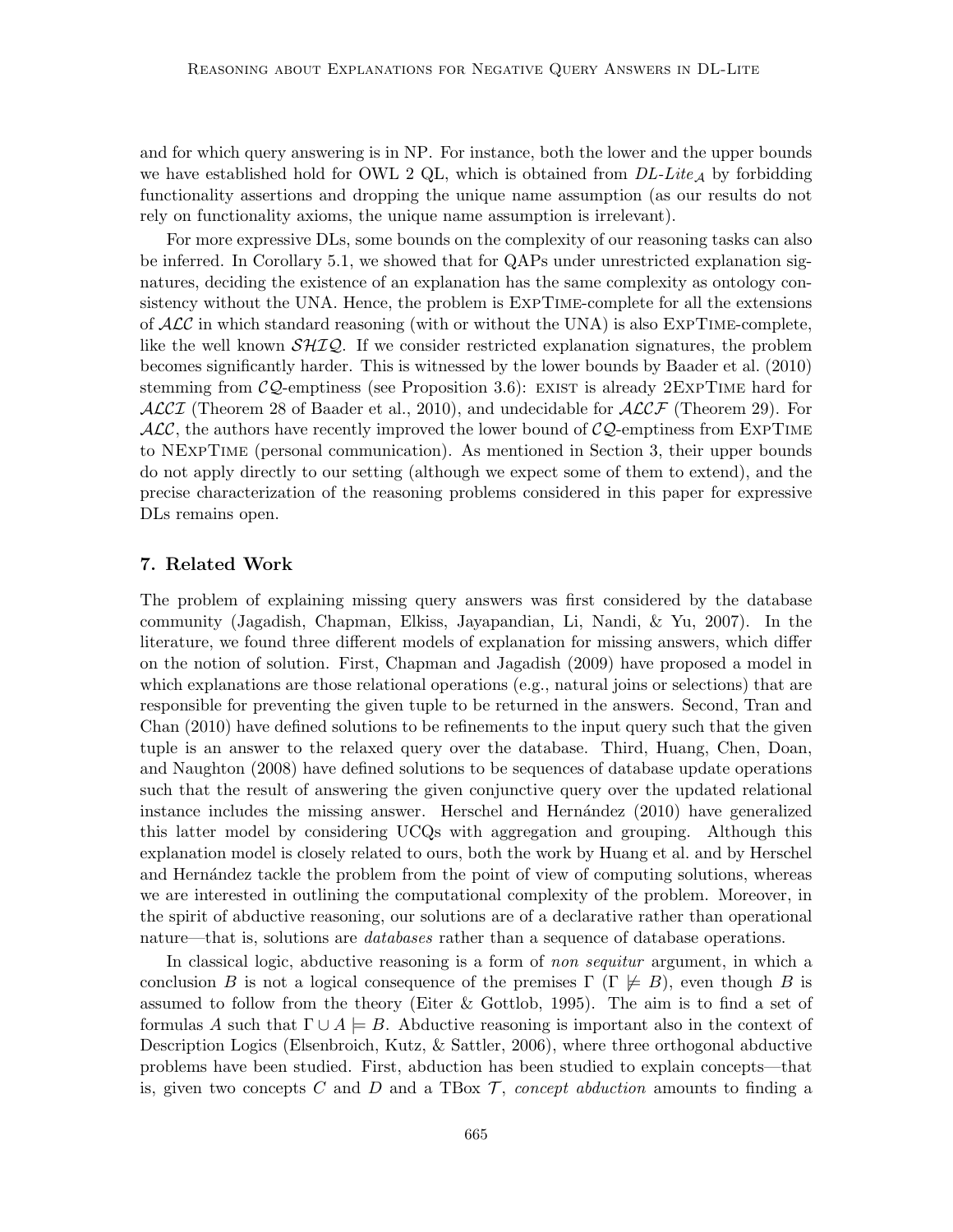concept H such that  $\mathcal{T} \models C \sqcap H \sqsubseteq D$  and  $C \sqcap H$  is satisfiable w.r.t.  $\mathcal{T}$  (Noia, Sciascio, & Donini, 2009; Bienvenu, 2008). Second, Hubauer, Grimm, Lamparter, and Roshchin (2012) have applied TBox abductive reasoning to diagnosis of complex systems. In particular, given a TBox  $\mathcal{T}$ , a set of abducible axioms Ax, and a set of axioms O, TBox abduction amounts to finding a subset A of Ax such that  $\mathcal{T} \cup A \models O$ . Third, Klarman, Endriss, and Schlobach (2011) have studied the problem of  $ABox$  abduction over  $\mathcal{ALC}$  ontologies. This problem consists in finding which additions need to be made to the ABox in order to force a set of ABox assertions to be logically entailed by the ontology. Along the same line, Du, Qi, Shen, and Pan (2011a) have considered this problem from a more practical perspective.

More recently, Du, Wang, Qi, Pan, and Hu (2011b) have defined the problem of abductive conjunctive query answering, which they use as the basis for a new approach to semantic matchmaking. Given a satisfiable DL ontology  $\mathcal O$  and a CQ q, a tuple  $\vec c$  is called an abductive answer to q w.r.t. O if there exists a set  $\mathcal E$  of ABox assertions such that  $\mathcal O \cup \mathcal E \models q(\vec c)$ . Similarly to our approach, the authors allow to restrict the signature over which abductive solutions can be constructed. In addition, one can limit the impact of  $\mathcal E$  on  $\mathcal O$  by specifying a set of *closed* predicates; for each assertion  $\alpha$  over a closed predicate we require that  $\mathcal{O} \cup \mathcal{E} \models \alpha$  if and only if  $\mathcal{O} \models \alpha$ . The main contribution of the paper is a procedure for computing abductive answers to CQs over ontologies formulated in the DLP fragment of OWL 2, which is a fragment orthogonal to  $DL\text{-}Lite_A$  in terms of expressiveness. Considering closed predicates in the context of  $DL\text{-}Like_{\mathcal{A}}$  and QAPs is an interesting research direction.

# 8. Conclusions

In this paper we have studied the problem of explaining negative answers to user queries over  $DL\text{-}Lite_A$  ontologies. We have formalized the problem as an abductive task: given a (U)CQ q, a consistent ontology O and a tuple of constants  $\vec{c}$  such that  $\vec{c}$  is not in the certain answers of q over  $\mathcal{O}$ , an explanation is defined as a set of ABox assertions that, when added to  $\mathcal{O}$ , preserve its consistency and result in  $\vec{c}$  being in the certain answers. We considered the special cases of allowing only a restricted signature for the assertions in the explanation, and having only an instance query rather than a full  $(U)CQ$  in the input. We have also considered preference orders between explanations, and studied two such orders: subset minimal and cardinality minimal explanations. For all these cases, we have obtained complexity bounds for four decision problems inspired in knowledge base abduction: deciding existence of an explanation (exist), deciding whether a given assertion occurs in all (nec) or some (rel) explanations, and recognizing explanations (rec). All our complexity bounds are tight, with the exception of rel for subset minimal explanations under unrestricted signatures, for which we leave open a gap between coNP-hardness and membership in  $\Sigma_2^{\mathsf{P}}$ .

Specifically, we have shown that in the case of instance queries all these decision problems are tractable, and in fact NL-complete, even when restricted explanations signatures and preference orders are simultaneously considered. The picture is significantly different for (U)CQs, as the results in Table 5.1 show. Indeed, tractability is always lost as soon as one considers restricted explanations signatures. If the signatures are not restricted, considering a preference order also results in intractability for most cases, the only exceptions being exist, which is always tractable, and nec, which is polynomial for subset minimal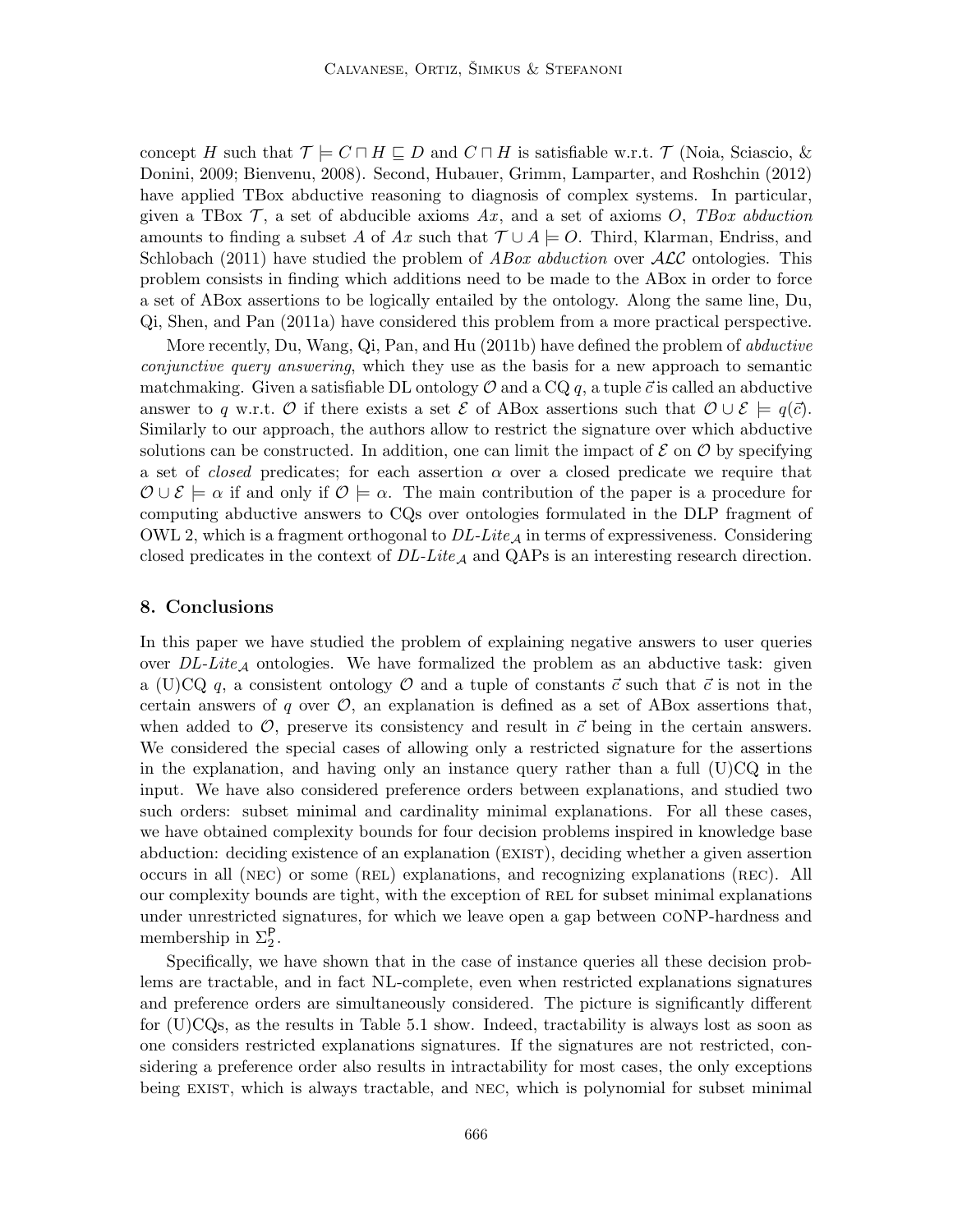explanations but  $P_{\parallel}^{\text{NP}}$  for cardinality minimal ones. In contrast to NEC, REL is harder, under common assumptions, for subset minimal than for cardinality minimal explanations. rec is hard even when the explanations signature is not restricted and no preference order is considered.

It would be interesting to apply this framework to other lightweight description logics, starting with those of the  $\mathcal{EL}$ -family. Also, we would like to investigate other minimality criteria. For instance, semantic criteria allow one to reward explanations that are less/more constraining in terms of the models of an ontology.

### Acknowledgments

The authors would like to thank the anonymous referees for their careful reading of the submitted manuscript and their valuable comments. This work was partially supported by the Austrian Science Fund (FWF) grants P20840 and T515, the EU FP7 projects ACSI (Artifact-Centric Service Interoperation), grant agreement n. FP7-257593, and Optique (Scalable End-user Access to Big Data), grant agreement n. FP7-318338, and by Alcatel-Lucent and EPSRC.

# References

- Artale, A., Calvanese, D., Kontchakov, R., & Zakharyaschev, M. (2009). The DL-Lite family and relations. J. of Artificial Intelligence Research, 36, 1–69.
- Baader, F., Bienvenu, M., Lutz, C., & Wolter, F. (2010). Query and predicate emptiness in description logics. In Proc. of the 12th Int. Conf. on the Principles of Knowledge Representation and Reasoning (KR 2010).
- Bienvenu, M. (2008). Complexity of abduction in the EL family of lightweight description logics. In Proc. of the 11th Int. Conf. on the Principles of Knowledge Representation and Reasoning  $(KR 2008)$ , pp. 220–230. AAAI Press.
- Bonatti, P. A., Lutz, C., & Wolter, F. (2009). The complexity of circumscription in description logics. J. of Artificial Intelligence Research, 35, 717–773.
- Borgida, A., Franconi, E., & Horrocks, I. (2000). Explaining  $\mathcal{ALC}$  subsumption. In *Proc.* of the 14th Eur. Conf. on Artificial Intelligence (ECAI 2000).
- Borgida, A., Calvanese, D., & Rodriguez-Muro, M. (2008). Explanation in the *DL-Lite* family of description logics. In Proc. of the 7th Int. Conf. on Ontologies, DataBases, and Applications of Semantics (ODBASE 2008), Vol. 5332 of Lecture Notes in Computer Science, pp. 1440–1457. Springer.
- Calvanese, D., De Giacomo, G., Lembo, D., Lenzerini, M., Poggi, A., Rodriguez-Muro, M., & Rosati, R. (2009). Ontologies and databases: The  $DL\text{-}Life$  approach. In Tessaris, S., & Franconi, E. (Eds.), Semantic Technologies for Informations Systems – 5th Int. Reasoning Web Summer School (RW 2009), Vol. 5689 of Lecture Notes in Computer Science, pp. 255–356. Springer.
- Calvanese, D., De Giacomo, G., Lembo, D., Lenzerini, M., & Rosati, R. (2007). Tractable reasoning and efficient query answering in description logics: The DL-Lite family. J. of Automated Reasoning,  $39(3)$ ,  $385-429$ .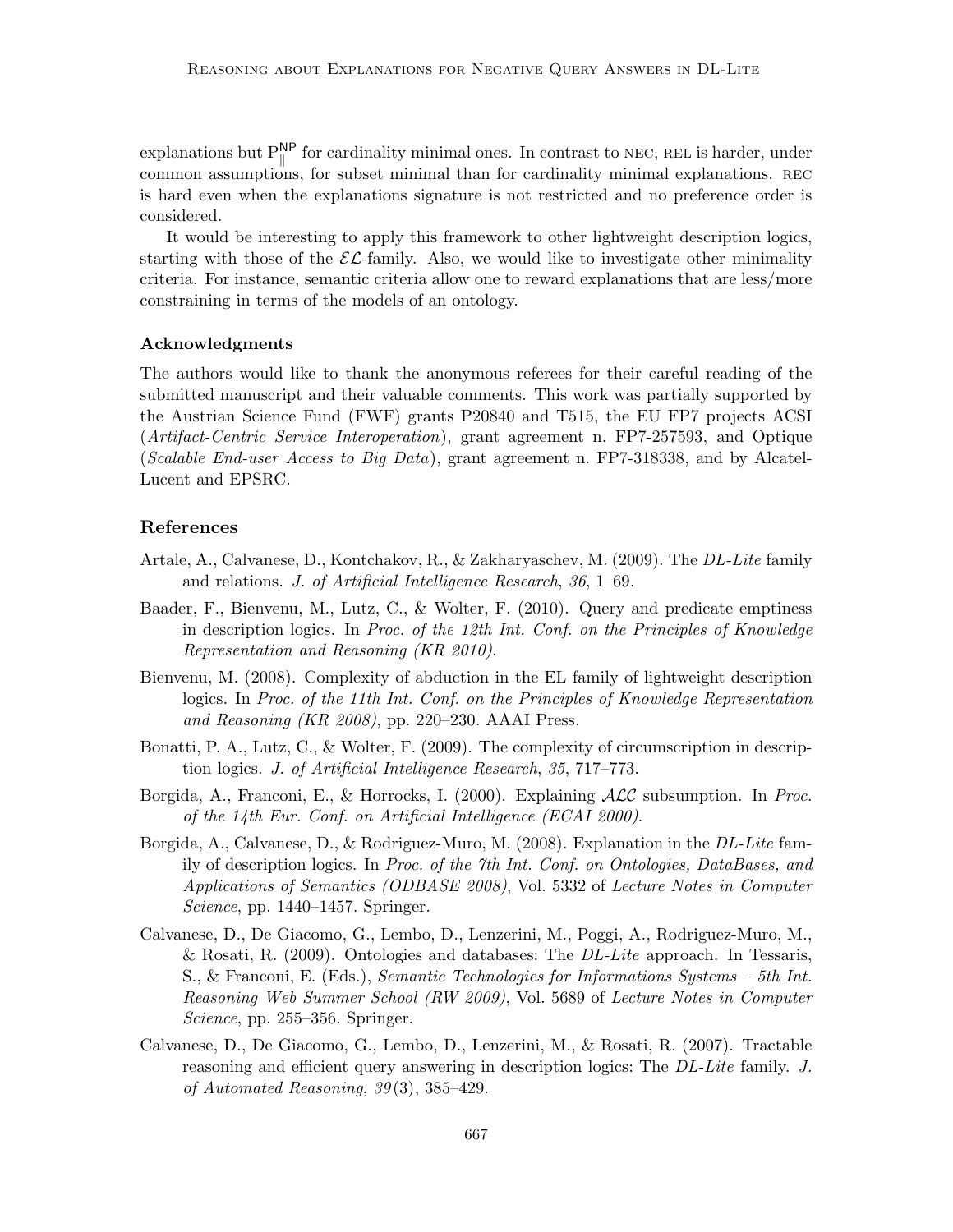- Calvanese, D., Ortiz, M., Simkus, M., & Stefanoni, G. (2011). The complexity of conjunctive query abduction in  $DL\text{-}Lite$ . In Proc. of the 24th Int. Workshop on Description Logic (DL 2011), Vol. 745 of CEUR Electronic Workshop Proceedings, http://ceur-ws. org/.
- Chapman, A., & Jagadish, H. V. (2009). Why not?. In Proc. of the ACM SIGMOD Int. Conf. on Management of Data, pp. 523–534.
- Du, J., Qi, G., Shen, Y.-D., & Pan, J. Z. (2011a). Towards practical ABox abduction in large OWL DL ontologies. In Proc. of the 25th AAAI Conf. on Artificial Intelligence  $(AAAI 2011)$ . AAAI Press.
- Du, J., Wang, S., Qi, G., Pan, J. Z., & Hu, Y. (2011b). A new matchmaking approach based on abductive conjunctive query answering. In Proc. of the Joint Int. Semantic Tech. Conf. (JIST 2011), pp. 144–159.
- Eiter, T., & Gottlob, G. (1995). The complexity of logic-based abduction. J. of the ACM,  $42(1), 3-42.$
- Elsenbroich, C., Kutz, O., & Sattler, U. (2006). A case for abductive reasoning over ontologies. In Proc. of the 2nd Int. Workshop on OWL: Experiences and Directions (OWLED 2006), Vol. 216. CEUR Electronic Workshop Proceedings, http: //ceur-ws.org/.
- Herschel, M., & Hernández, M. A. (2010). Explaining missing answers to SPJUA queries. *Proc.* of the VLDB Endowment,  $3(1)$ ,  $185-196$ .
- Horridge, M., Parsia, B., & Sattler, U. (2008). Laconic and precise justifications in OWL. In Proc. of the 7th Int. Semantic Web Conf. (ISWC 2008), Vol. 5318 of Lecture Notes in Computer Science, pp. 323–338. Springer.
- Huang, J., Chen, T., Doan, A., & Naughton, J. (2008). On the provenance of non-answers to queries over extracted data. Proc. of the VLDB Endowment, 1 (1), 736–747.
- Hubauer, T., Grimm, S., Lamparter, S., & Roshchin, M. (2012). A diagnostics framework based on abductive description logic reasoning. In Proc. of the IEEE Int. Conf. on Industrial Technology, (ICIT 2012), pp. 1047 –1054.
- Jagadish, H. V., Chapman, A., Elkiss, A., Jayapandian, M., Li, Y., Nandi, A., & Yu, C. (2007). Making database systems usable. In Proc. of the ACM SIGMOD Int. Conf. on Management of Data, pp. 13–24.
- Klarman, S., Endriss, U., & Schlobach, S. (2011). ABox abduction in the description logic ALC. J. of Automated Reasoning,  $46(1)$ , 43–80.
- McGuinness, D. L., & Borgida, A. (1995). Explaining subsumption in description logics. In Proc. of the 14th Int. Joint Conf. on Artificial Intelligence (IJCAI 1995), pp. 816–821.
- McGuinness, D. L., & Patel-Schneider, P. F. (1998). Usability issues in knowledge representation systems. In Proc. of the 15th Nat. Conf. on Artificial Intelligence (AAAI 1998), pp. 608–614. AAAI Press/The MIT Press.
- Motik, B., Fokoue, A., Horrocks, I., Wu, Z., Lutz, C., & Grau, B. C. (2009). OWL 2 Web Ontology Language Profiles. W3C Recommendation, World Wide Web Consortium.